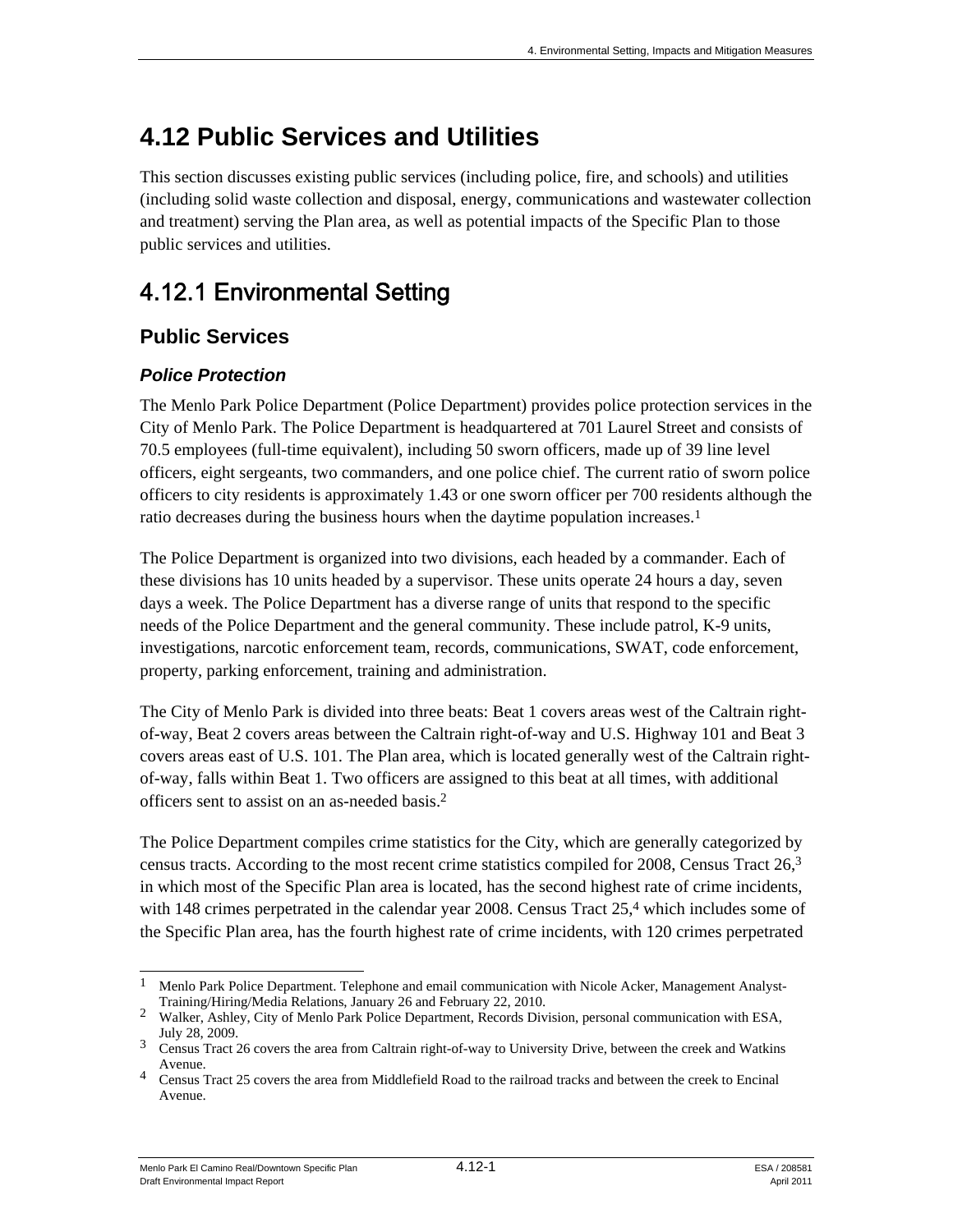in the calendar year 2008. Most crimes within that period (115) fell under the "larceny" category, which includes auto burglary.<sup>5</sup>

The estimated response time of emergency calls to the project area is approximately four minutes, with approximately nine to ten minutes to non-emergency calls.

# *Fire Protection*

The Menlo Park Fire Protection District (MPFPD) was created in 1916 as an independent Special District that is currently governed by five elected officials who oversee a Fire Chief that manages the agency. MPFPD provides emergency services consisting of fire, fire prevention, emergency medical, hazardous materials, disaster preparedness and public education as well as other important related emergency services. MPFPD provides these services to approximately 93,000 residents of Menlo Park, Atherton, East Palo Alto, and some unincorporated areas of San Mateo County. In addition, portions of state highways 101, 280, 84 (Dumbarton Bridge), the San Francisco Bay and federal facilities are located within its service area. The MPFPD participates in the San Mateo County Automatic Aid, Expanded Alarm, and Move and Cover plans and has an Automatic Aid agreement with the City of Palo Alto Fire Department located in Santa Clara County. The MPFPD is finalizing an agreement for Mutual Aid with the City of Fremont Fire Department located in Alameda County.

The MPFPD has seven fire stations and one administrative office building that are spread throughout the 33-square-mile service area. The MPFPD facility distribution averages one Fire Station every 4.7 square miles within the service area. As a minimum, each Fire Station is staffed with three personnel and one Fire Engine. Fire Station 1, located at 300 Middlefield Road, is staffed with three additional personnel who are assigned to the District's 100-foot aerial ladder truck, Truck One. A Battalion Chief provides supervision for each of three shifts, bringing the minimum daily emergency staffing level to 25 personnel. The MPFPD employs approximately 110 full-time equivalent employees consisting of emergency safety and support personnel. With 97 designated "safety" positions, the resident-to-firefighter ratio is essentially one firefighter to 1,000 residents in the service area. Each Engine Company is staffed with at least one advanced life support paramedic and all line suppression personnel are certified as emergency medical technicians. Paramedic ambulance transport service is provided under contract between San Mateo County and American Medical Ambulance Response.

The MPFPD responded to approximately 8,000 calls for emergency service in 2009. Of these, approximately 62 percent were emergency medical incidents, 11 percent were service calls, nine percent were good intent calls<sup>6</sup>, four percent were fire calls, and two percent were hazardous conditions calls. Dispatch services are provided on a contractual basis by the San Mateo County Public Safety Communications Center (PSC) for all of the fire agencies in San Mateo County.

Menlo Park El Camino Real/Downtown Specific Plan  $4.12$ -2  $5.4$  / 208581 Draft Environmental Impact Report April 2011

<sup>5</sup> 

<sup>5</sup> City of Menlo Park, Police Department. Menlo Park Police Department Summary Crime Report, 2008. 6 "Good intent calls" are those in which a person genuinely believes there is an actual emergency, but when the agency reports, it is determined that there is not an emergency.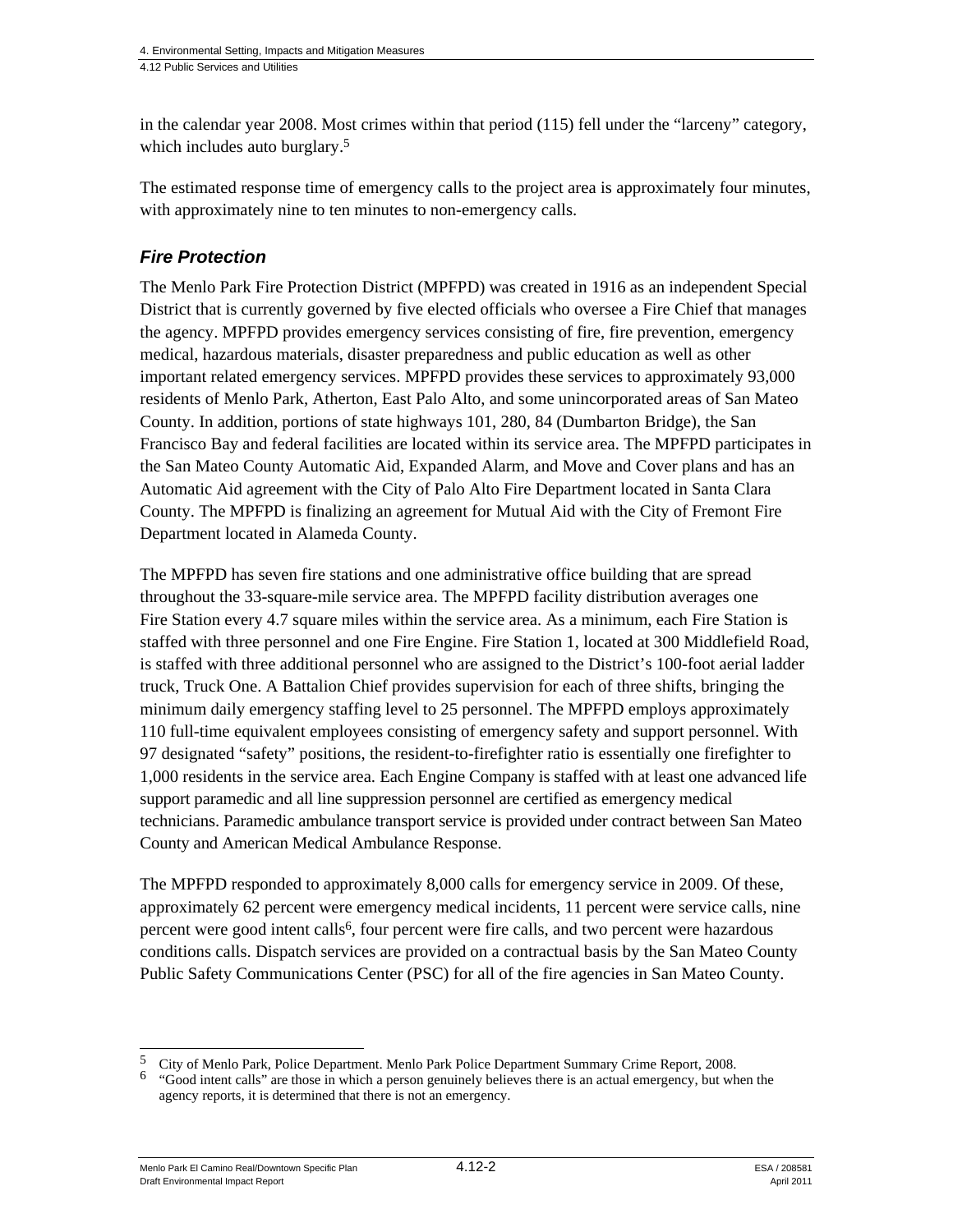When a call for service is made, PSC dispatches the closest available and appropriate unit or resource regardless of jurisdiction.

The Plan area is served primarily by Station 6, located at 700 Oak Grove Avenue, which is within the Plan area. Station 6 is staffed by three personnel assigned to a Fire Engine. In 2009, this Fire Engine responded to over 1,200 emergency calls for service and was the third busiest Fire Engine in the MPFPD. It was in the top one-third of the busiest Engine Companies in San Mateo County.

The Plan area is also served respectively by Menlo Park Fire Stations 1, 3, and 4. Station 1 is located at 300 Middlefield Road in Menlo Park and is approximately 1.17 miles and 3 minutes away from the Plan area. Station 3, located at 32 Almendral Avenue in Atherton, is approximately 1.66 miles and 4 minutes away from the Plan area and Station 4, located at 3322 Alameda De Las Pulgas in unincorporated San Mateo County (West Menlo Park), is approximately 2.22 miles and 6 minutes from the Plan area.7

The MPFPD has independently started planning for station modernizations, including in particular a replacement of Station 6, for which the MPFPD has acquired an additional property behind the current station parcel. The MPFPD is also exploring improvements to Station 1, its headquarters. The facility modernizations are planned allow the MPFPD to meet existing and future needs of the community.

As noted previously, the Menlo Park Fire Protection District has an automatic aid agreement with the City of Palo Alto. An automatic aid agreement provides assistance dispatched automatically by contractual agreement between two communities or fire districts. This is different from a mutual aid agreement, which is arranged on a call by call basis. The City of Palo Alto Fire Department covers approximately 26 square miles, serves a population of 59,395, and has one ladder truck, which is located at Fire Station #6 on the Stanford Campus at 711 Serra Street. The closest Palo Alto Fire Department station to the Plan area is Station #1, which is an engine company located at 301 Alma Street.

# *Schools*

The Plan area is served by the Menlo Park City School District (Elementary) and the Sequoia Union High School District. Other elementary school districts serving portions of the City of Menlo Park include the Ravenswood Elementary School District, the Las Lomitas School District and the Redwood City School District. However, because the Plan area is outside the boundaries of the Ravenswood, Las Lomitas and Redwood City school districts' service areas, it is not expected that the number of students generated by development under the Specific Plan would attend schools in these districts. The following discussion provides a brief description of each school district anticipated to serve the Specific Plan area; **Table 4.12-1** presents essential information on each of these school districts.

Menlo Park El Camino Real/Downtown Specific Plan  $4.12-3$  ESA / 208581 Draft Environmental Impact Report April 2011

<sup>1</sup> 7 Schapelhouman, Harold, Fire Chief, Menlo Park Fire Protection District, letter communication, August 11, 2010.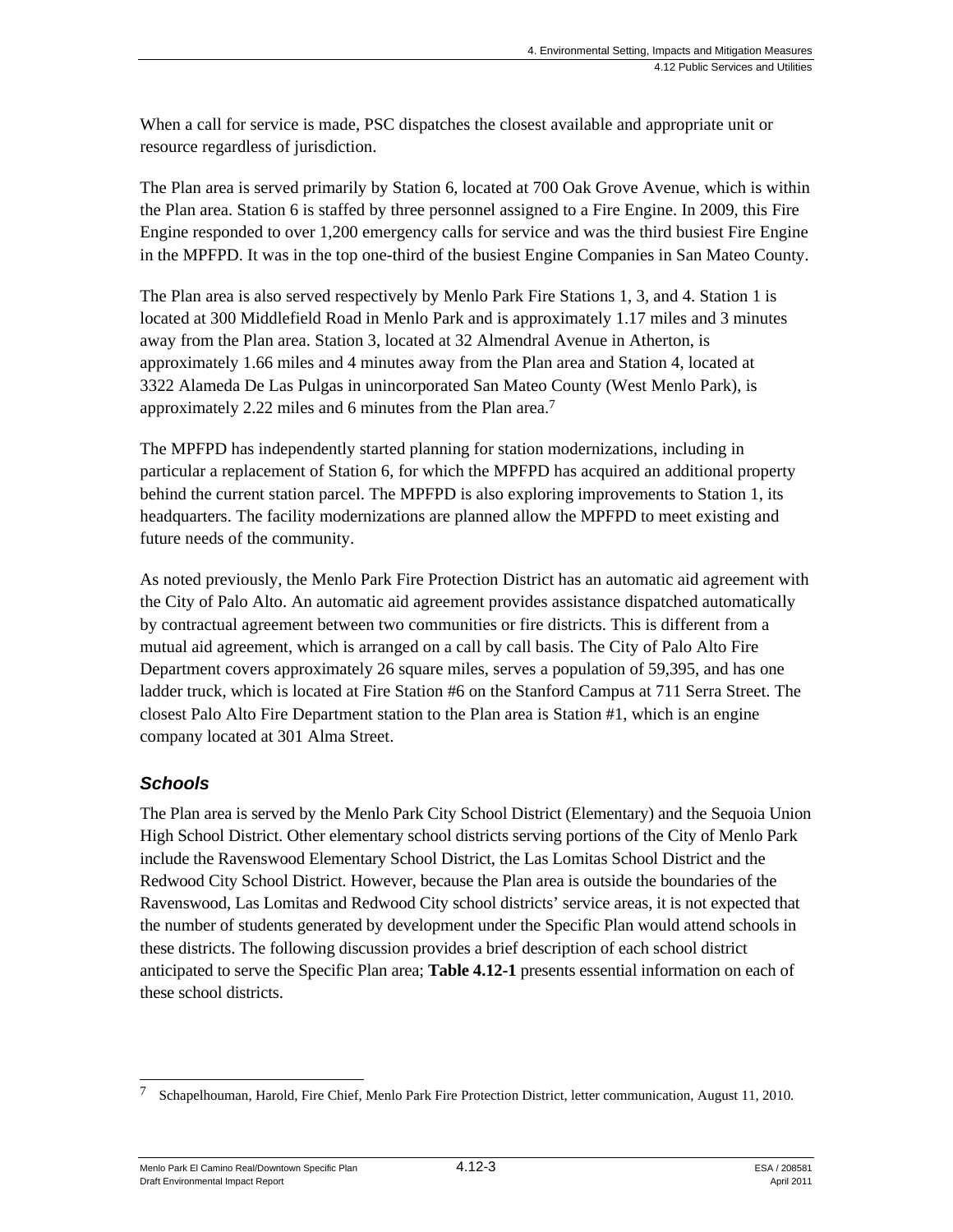| <b>School District (Grade Levels)</b>                  | <b>Schools</b> | <b>Enrollment</b> | FTE <sup>a</sup><br><b>Teachers</b> | Pupil/<br>Teacher<br>Ratio | Change in<br>student<br><b>Enrollment</b><br>2003/04 - 2008/09<br>academic years<br>$(5 \text{ years})$ |
|--------------------------------------------------------|----------------|-------------------|-------------------------------------|----------------------------|---------------------------------------------------------------------------------------------------------|
| Menlo Park City School District (K-8) <sup>b</sup>     | 4              | 2,533             | 146                                 | 17.3                       | $+14.2%$                                                                                                |
| Sequoia Union High School District (9-12) <sup>c</sup> | 6              | 8.713             | 469                                 | 18.6                       | $+10.9%$                                                                                                |
|                                                        |                |                   |                                     |                            |                                                                                                         |

**TABLE 4.12-1 HISTORICAL STUDENT ENROLLMENTS** 

a Full-time equivalent.

SOURCE: <sup>b</sup> Enrollment Projection Consultants, 2009 (for school year 2009-10) c California Department of Education, 2010 (for school year 2008-09)

#### **Menlo Park City School District**

The Menlo Park City School District (MPCSD) serves parts of Menlo Park, Atherton and unincorporated San Mateo County. The MPCSD provides kindergarten through 8th grade education within its four schools: Laurel School (Grades K-2), Encinal School (Grades K-5), Oak Knoll School (Grades K-5) and Hillview Middle School (Grades 6-8). During the 2009/10 academic year, approximately 2,533 students were enrolled in the MPCSD schools, with a student-to-teacher ratio of 17.3.8

Throughout the 1990s, MPCSD maintained an average annual enrollment growth rate of 2.7 percent, although it began to accelerate in 2001 and grew to a rate of 15.4 percent over a five-year period. As shown in Table 4.12-1, a high five-year growth rate of 14.2 percent continued through 2009. The most recent enrollment projections forecast an approximate 12.4 percent growth over 2009 enrollment by 2014 followed by a 1.1 percent decline below 2014 enrollment by 2019.<sup>9</sup>

Based on a 2006 study of facility conditions, MPCSD determined a need to build 57 new classrooms by 2015 to replace the 40 existing portable classroom and accommodate anticipated growth. To plan for the future and address existing facility shortcomings, the Board of Education authorized Measure U, a \$91 million facilities bond, which was placed on the June 2006 ballot and approved by 70 percent of voters. After the passage of Measure U, MPCSD began an aggressive planning process that led to the October 2006 Board adoption of *The Plan for Reconfiguration of the Elementary Schools.* As a result, MPCSD has undertaken a facility improvement project at Oak Knoll Elementary School and a modernization project at Encinal Elementary School. These projects were completed in 2010. In addition, construction of eight classrooms and site improvements at Laurel School has been completed. MPCSD plans to construct three more classrooms at

l

<sup>8</sup> Enrollment Projection Consultants, 2009 Enrollment Forecast Study for Menlo Park City School District, October 12, 2009

<sup>9</sup> Enrollment Projection Consultants, 2009 Enrollment Forecast Study for Menlo Park City School District, October 12, 2009.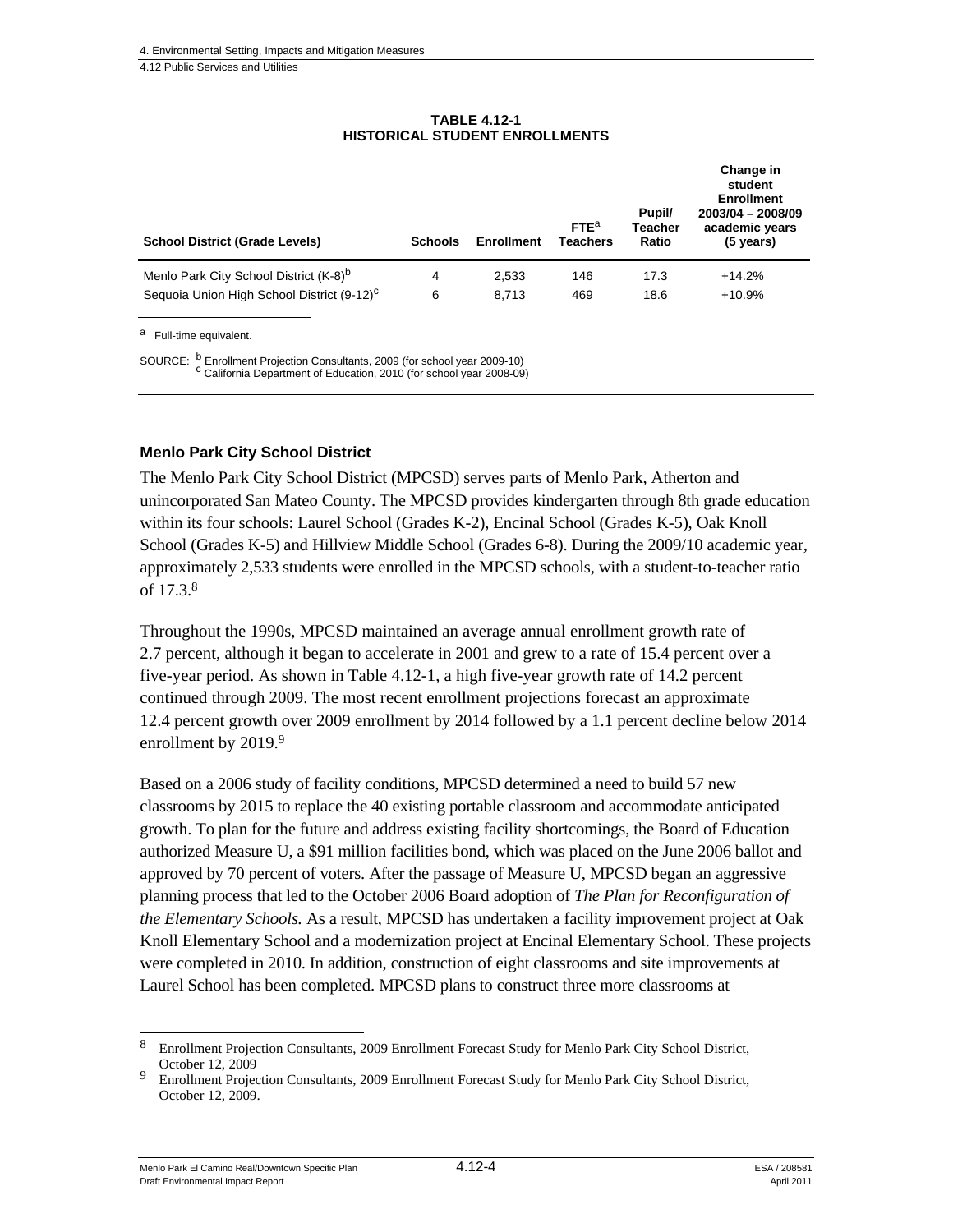Laurel School, which are scheduled for completion by August 2011. The existing Hillview Middle School will be replaced with a new campus on the existing field and the existing school will be demolished and replaced with a new field. The new school will accommodate approximately 1,000 students. The completion of Hillview Middle School is anticipated for fall 2012.10

The Plan area is within the attendance boundaries of the Encinal School and the Hillview Middle School. During the 2008/09 academic year, the Encinal School enrolled 556 students, while the Hillview Middle School enrolled 669 students.11

## **Sequoia Union High School District**

The Sequoia Union High School District (SUHSD) serves students from eight feeder school districts, including Atherton, Belmont, East Palo Alto, Menlo Park, Portola Valley, Redwood City, San Carlos, and Woodside. The SUHSD contains four comprehensive high schools, a continuation high school, and an adult school. During the  $2008/09$  academic year<sup>12</sup>, SUHSD served a student population of approximately 8,713, in addition to over 8,000 adults that are served by the adult school. $13$ 

Graduating eighth graders in the Plan area who attend public school would attend the Menlo-Atherton High School, located at 555 Middlefield Road in Atherton. Enrollment at Menlo-Atherton High School has been relatively stable in the past decade with totals fluctuating between 1,919 students in the 2006/07 academic year and a peak of 2,090 students in the 2003/04 academic year. During the 2008/09 academic year, the total enrollment at Menlo-Atherton High School was 2,089 students. Over the academic year periods between 2003/04 through 2008/09, the SUHSD experienced an approximately 11 percent increase (see Table 4.12-1).14 The District has not forecast projections for future growth.

# *Parks and Recreational Facilities*

The City of Menlo Park Community Services Department (Department) is responsible for providing recreational and cultural programs for children, adults, and seniors. The Department manages the City's facilities, including 13 parks, two community centers, two swimming pools, two child care centers, and two gymnasiums. The Department offers a variety of classes and over 10 special events annually. A summary of the parks within Menlo Park and their acreages and amenities are shown in **Table 4.12-2**, below. In addition to the parks operated by the City, Flood Park, a 26-acre facility operated by the County of San Mateo, is located within city limits and provides recreational opportunities for Menlo Park residents. Flood Park is currently temporarily closed for Hetch Hetchy water pipeline repairs. The County, which is facing a budget deficit, has discussed keeping Flood Park closed or transferring it to the City of Menlo Park, although no actions have taken place as of the preparation of this report.

 $\overline{\phantom{a}}$ <sup>10</sup> Sheikholeslami, Ahmed, Director of Facility Planning and Construction, Menlo Park City School District, email communication, July 13, 2010.<br>
<sup>11</sup> California Department of Education, www.cde.ca.gov, accessed July 7, 2010.<br>
<sup>12</sup> Enrollment data for 2009-10 will be available in September 2010 (2010, California Department of Education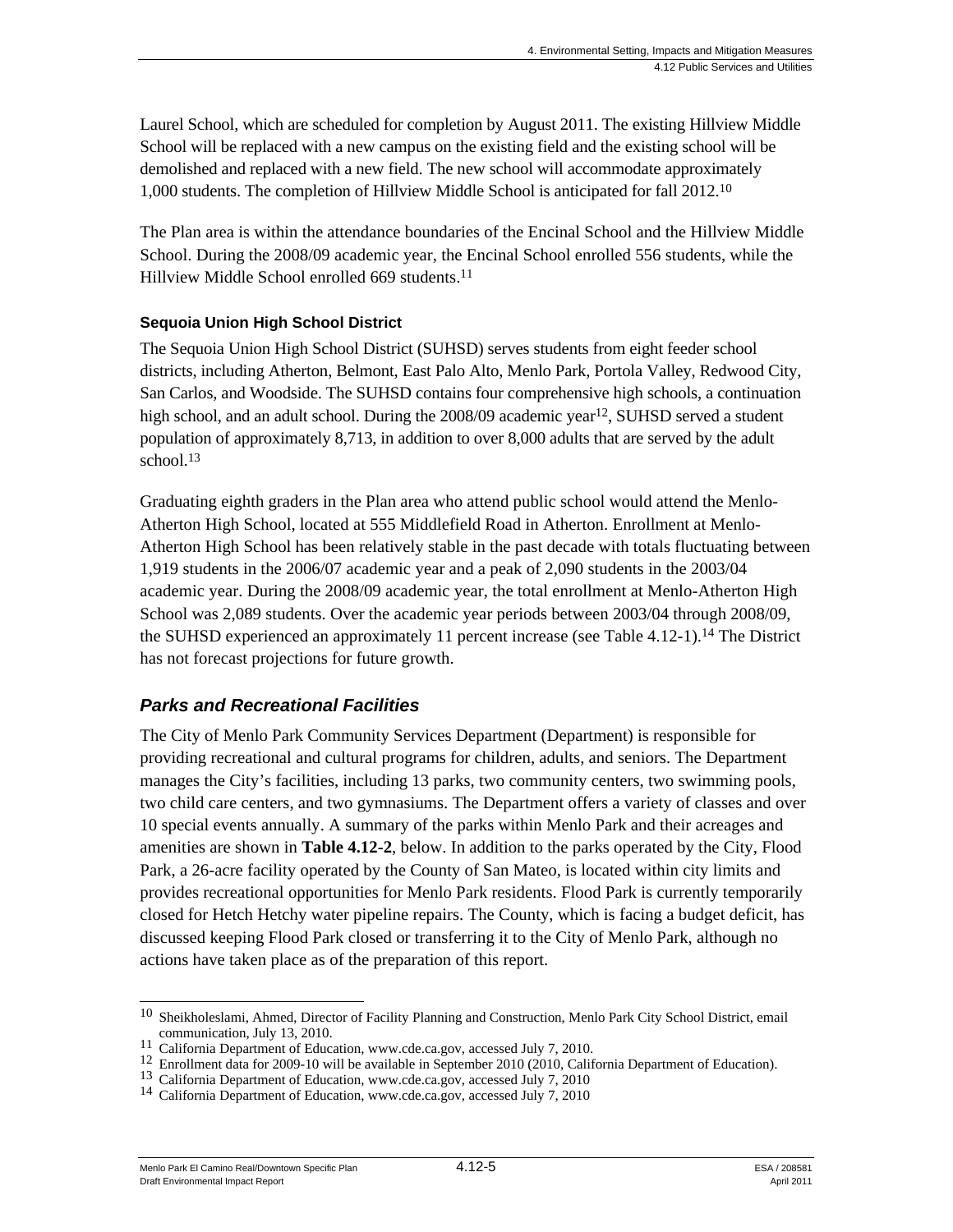| Park                    | <b>Amenities</b>                                                                                                                                                           | Acreage |
|-------------------------|----------------------------------------------------------------------------------------------------------------------------------------------------------------------------|---------|
| <b>Bedwell Bayfront</b> | Passive recreation (large open space; walking trails)                                                                                                                      | 155.0   |
| <b>Burgess</b>          | Little League baseball field; soccer field (300' x 200'); regulation baseball<br>field; open play field; lighted tennis courts (2); children's playground; picnic<br>areas | 9.31    |
| Fremont                 | Lighted walkways; benches; drinking fountain; shaded areas                                                                                                                 | 0.38    |
| Jack W. Lyle            | Walking path with benches; open play field; half court basketball; children's<br>playground; tot-lot playground                                                            | 4.55    |
| Kelly                   | Basketball court; baseball diamond; soccer field; picnic tables                                                                                                            | 8.3     |
| Marketplace             | Playground; open grassy area; walkway                                                                                                                                      | 1       |
| Nealon                  | Lighted tennis courts (5); softball field; playground; picnic areas; off-leash<br>dog area                                                                                 | 9.0     |
| <b>Seminary Oaks</b>    | Walking path with benches; open play field; "Serenity Rock Garden;"<br>children's playground; tot-lot playground                                                           | 3.51    |
| <b>Sharon Hills</b>     | Passive Recreation (benches; walking path)                                                                                                                                 | 12.50   |
| Sharon                  | Lake with fountain; gazebo; walking path with benches; shaded picnic area;<br>grassy area; natural wooded area; tot-lot playground                                         | 9.83    |
| <b>Stanford Hills</b>   | Benches ; walkways; large grassy space; parking areas                                                                                                                      | 3.11    |
| Tinker                  | Tennis courts; picnic area; tot-lot playground                                                                                                                             | 0.54    |
| <b>Willow Oaks</b>      | Open play field; lighted tennis courts (3); children's playground; tot-lot<br>playground; public art; off-leash dog area                                                   | 2.63    |
|                         | Total Acreage Citywide <sup>a</sup>                                                                                                                                        | 219.66  |

#### **TABLE 4.12-2 SUMMARY OF PARKS FACILITIES IN MENLO PARK**

a Summary above does not include all public school sites within the City, many of which provide joint use recreation facilities.

SOURCE: Menlo Park, 2010 (Recreation webpage)

Parks in the vicinity of the Plan area include Fremont Park, Nealon Park, and Burgess Park. Fremont Park, located at Santa Cruz Avenue and University Avenue, is a 0.38-acre park that features passive recreational areas, benches, and lighted walkways. Nealon Park, located at Middle Avenue west of El Camino Real, is a nine-acre park that features tennis courts, a softball field, a playground, picnic areas, and an off-leash dog area. Burgess Park, a 9.3-acre park located adjacent to the Civic Center complex, provides diverse facilities such as a baseball and soccer fields, tennis courts, a playground, picnic areas and passive recreation areas. Burgess Pool, Burgess Recreation Center, Arillaga Family Gymnasium, Burgess Gymnastics Center (proposed to be reconstructed), and Burgess Skate Park are located adjacent to the Burgess Park and offer numerous recreational opportunities to the residents of Menlo Park.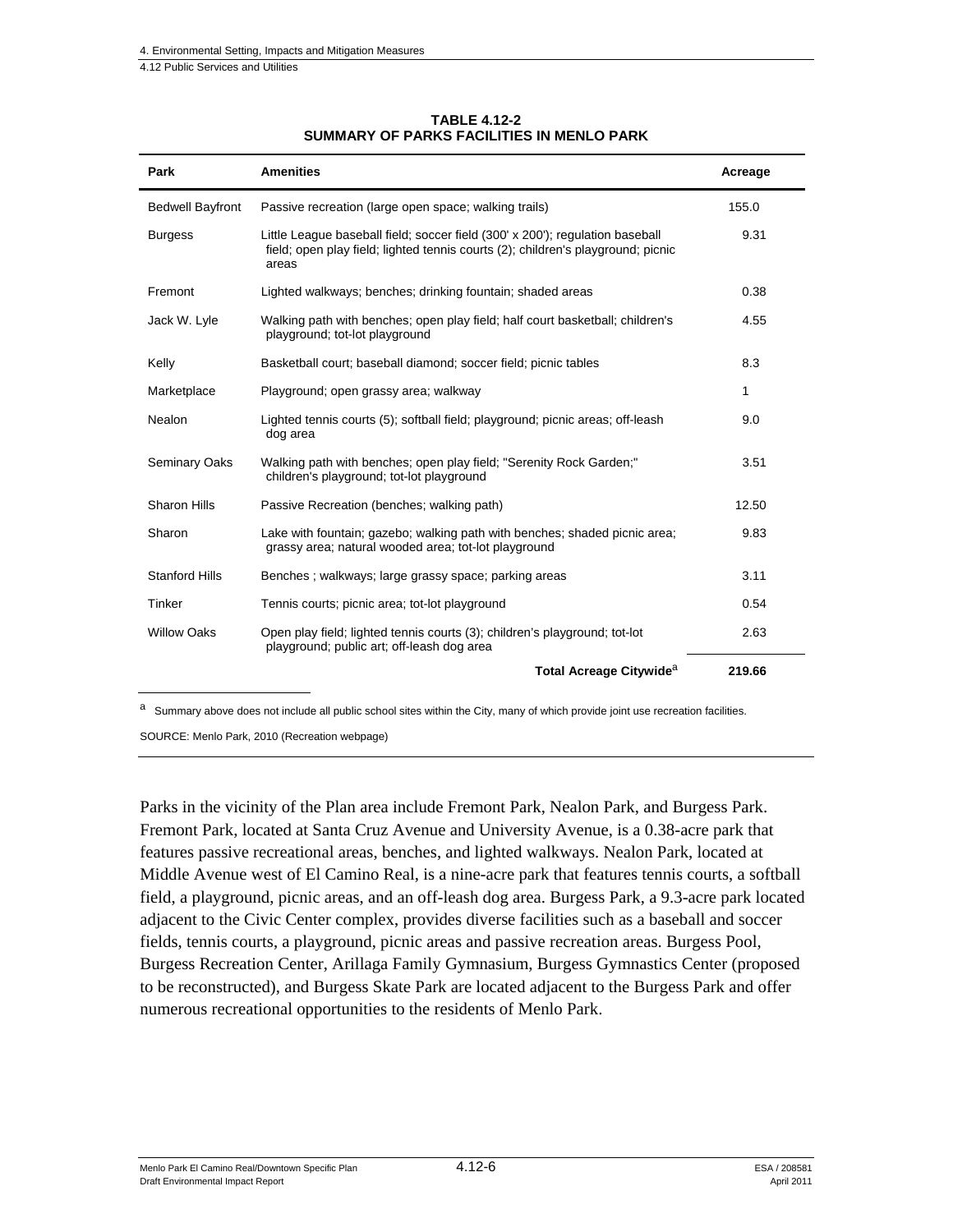The City of Menlo Park has adopted a goal of maintaining a ratio of five acres of developed parkland for every 1,000 residents.<sup>15</sup> Based on a City population of approximately 32,200, this translates to a requirement of at least 160 acres of parkland (see Section 4.11, *Population and Housing*). As shown in Table 4.12-2, the City currently exceeds its park acreage goal.

# **Public Utilities**

# *Water Supply, Storage, Treatment, and Distribution*

# **Water Supply**

The City of Menlo Park is served by four water utilities: Bear Gulch District of California Water Service Company (Cal Water); Menlo Park Municipal Water District; O'Connor Tract Cooperative Water Company; and East Palo Alto Mutual Water Company. Approximately twothirds of the City's water users receive water from the California Water Service Company (Cal Water), and the Menlo Park Municipal Water District serves the majority of remaining one-third; a small portion of Menlo Park is served with groundwater provided by the O'Connor Tract Cooperative Water Company. East Palo Alto Mutual Water Company serves about ten homes adjacent to East Palo Alto in the Willows neighborhood.

## **Cal Water and Bear Gulch District**

Cal Water is an investor-owned public utility supplying water service to 1.7 million Californians through over 440,000 connections. Its 25 separate water districts serve over 50 communities from Chico in the north to the Palos Verdes Peninsula in Southern California. Cal Water's operations for individual service districts are regulated by the California Public Utilities Commission. The California Public Utilities Commission sets different tariff rates for each of Cal Water's individual districts. Cal Water incorporated in 1926, and has provided water service to the Bear Gulch District since 1936.

Cal Water is a retail water provider; in this capacity it receives wholesale treated water from the San Francisco Public Utilities Commission (SFPUC) to distribute throughout its service area. The Bear Gulch District and Cal Water's Bayshore Districts (Mid-Peninsula and South San Francisco) along with the 27 member agencies of the Bay Area Water Supply and Conservation Agency (BAWSCA) receive purchased treated water from the San Francisco Public Utilities Commission's (SFPUC) Regional Water System. The BAWSCA members purchase approximately two-thirds of the water delivered through Regional Water System and the balance is delivered to the City and County of San Francisco and its Retail customers.

The Bear Gulch District serves the Plan area. In accordance with the Water Code and CEQA Guidelines, Cal Water has coordinated preparation of a Water Supply Assessment (WSA) for the development expected under the Specific Plan. The following information regarding the environmental setting is based on information found in the WSA (Appendix D).

<sup>1</sup> 15 City of Menlo Park, 1994. General Plan. General Plan Background Report, Public Facilities and Services, page B-VI-6. State law establishes a standard for provision of neighborhood and community park area of three acres of park area per 1,000 persons. As allowed by the State, Menlo Park has adopted a stricter standard of five acres per 1,000 persons.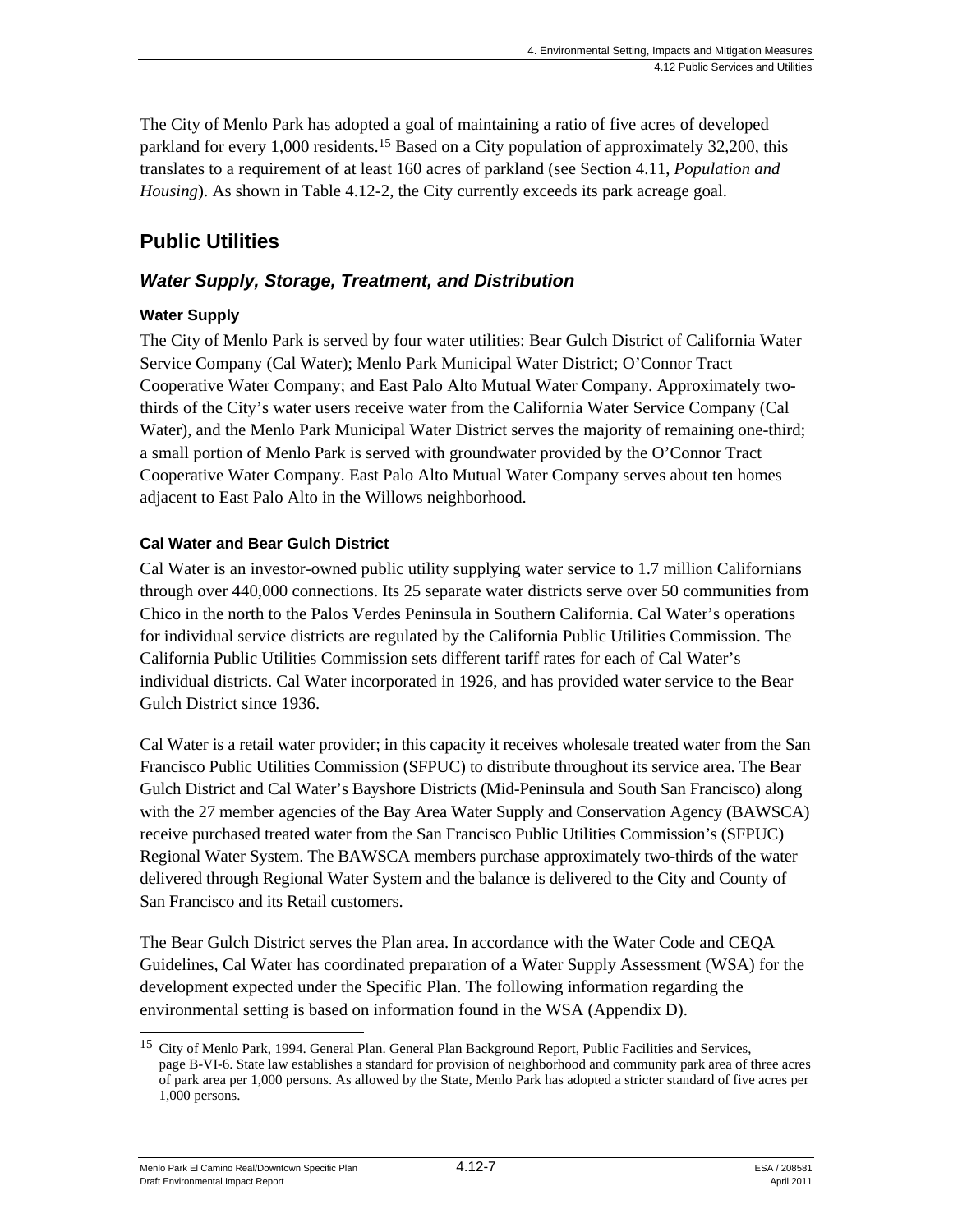The Bear Gulch District is located in San Mateo County approximately 30 miles south-southeast of the City of San Francisco. The area served by Bear Gulch District includes the communities of Atherton, Portola Valley, Woodside, portions of Menlo Park including the Plan area, and adjacent unincorporated portions of San Mateo County including; West Menlo Park, Ladera, North Fair Oaks, and Menlo Oaks. The Bear Gulch District's system is bordered on the north by Redwood City; on the east by Palo Alto, Stanford University, and unincorporated Santa Clara County; and on the south and west by unincorporated San Mateo County. The Bear Gulch District served an annual average 18,089 accounts in calendar year 2009; and expects to serve an annual average of 18,492 in calendar year 2010-2011.

#### **San Francisco Public Utilities Commission (SFPUC)**

The SFPUC of the City and County of San Francisco (San Francisco) currently delivers an annual average of approximately 265 million gallons per day (mgd) to Retail and Wholesale customers primarily within the San Francisco Bay Area. Approximately 85 percent of that water supply is provided by the Hetch Hetchy delivery system, which diverts water from the Tuolumne River in the Sierra Nevada. The balance (of approximately 15 percent) comes from runoff in the Alameda Creek watershed, which is stored in the Calaveras and San Antonio reservoirs, and runoff from the San Francisco Peninsula, which is stored in the Crystal Springs, San Andreas, and Pilarcitos reservoirs (which also provide storage for water delivered from the Hetch Hetchy Project and it delivery system).

**Table 4.12-3** shows the quantities and volumes of supply and the respective percentages. The table also shows the approximate volume of supply when a 20 percent system-wide reduction is imposed by the SFPUC on the retail and wholesale customers within the regional Bay Area conveyance system over multiple dry years.

|                                      |                                  | <b>Normal Year Supply Source</b> |                            | <b>Approximate Multiple Dry-Year</b><br><b>Supply Source</b><br>(20% System-wide Reduction) |                            |  |
|--------------------------------------|----------------------------------|----------------------------------|----------------------------|---------------------------------------------------------------------------------------------|----------------------------|--|
| <b>SFPUC Water</b><br><b>Sources</b> | Origin/System                    | mgd                              | Approximate<br>% of Supply | mgd                                                                                         | Approximate<br>% of Supply |  |
| Local Source                         | Alameda System <sup>a</sup>      |                                  |                            | 14.84                                                                                       |                            |  |
|                                      | Peninsula System <sup>b</sup>    | 39.75                            | 15                         |                                                                                             |                            |  |
| <b>Imported Source</b>               | Hetch Hetchy System <sup>c</sup> | 225.25                           | 85                         | 197.16                                                                                      | 93                         |  |
| Total                                |                                  | 265.00                           | 100                        | 212.00                                                                                      | 100                        |  |

**TABLE 4.12-3 SUPPLY SOURCES AND SYSTEM-WIDE REDUCTIONS** 

Calaveras Reservoir, San Antonio Reservoir.<br>Crystal Springs Reservoirs, San Andreas Reservoir, Pilarcitos Reservoir.

<sup>C</sup> Hetch Hetchy Reservoir, Lake Lloyd, Lake Eleanor, New Don Pedro Reservoir, Tuolumne River System.

SOURCE: San Francisco Public Utilities Commission. 2005. *Urban Water Management Plan*. p. 11.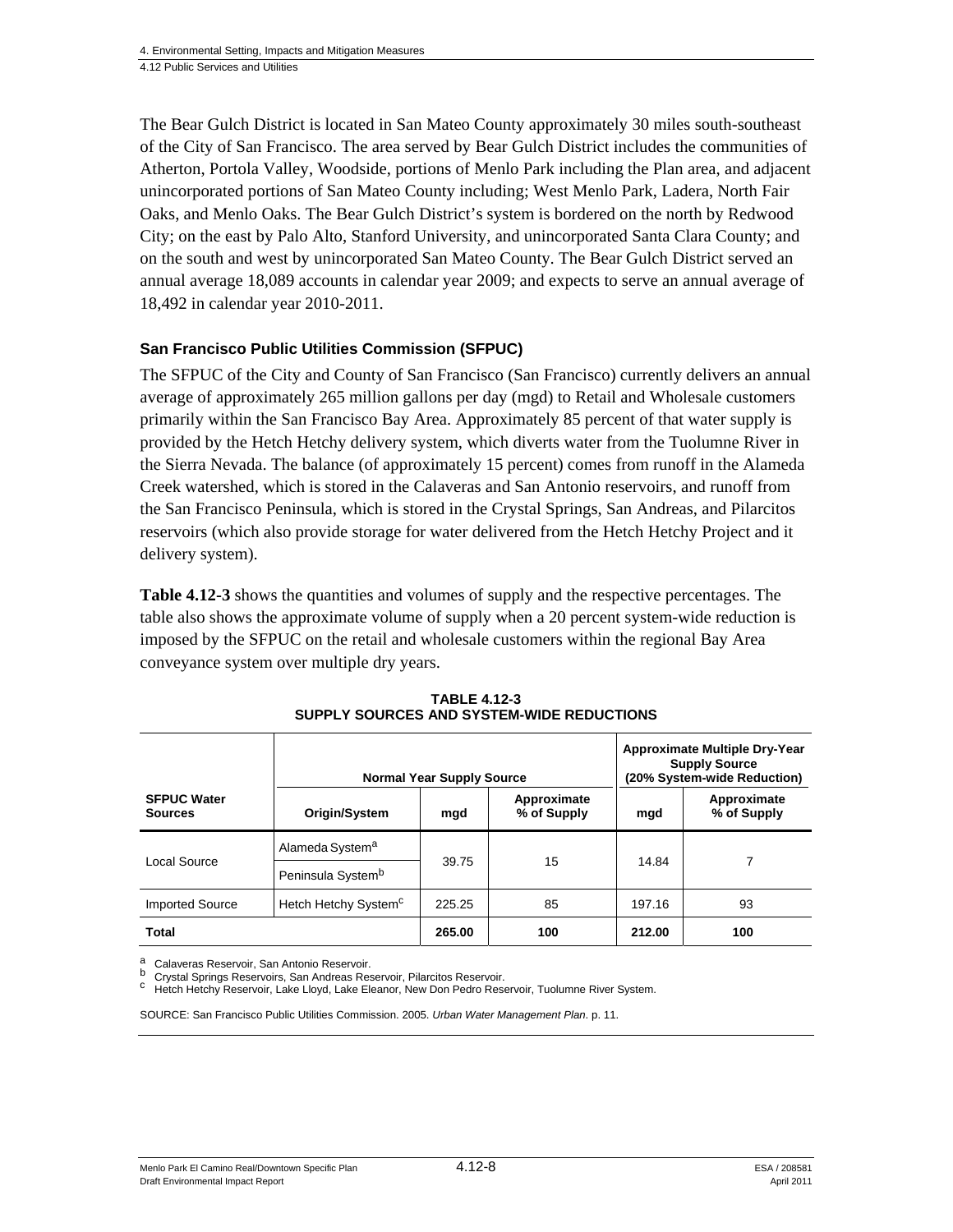San Francisco holds pre-1914 appropriative water rights to store and deliver water from the Tuolumne River in the Sierra Nevada and locally from the Alameda and Peninsula watersheds. San Francisco also diverts and stores water in the San Antonio Reservoir under an appropriative water right license granted by the State Water Resources Control Board in 1959.

### **SFPUC Regional Water System**

In 1934, in order to create the Regional Water System, the San Francisco combined its newly operational Hetch Hetchy water conveyance system and the existing Spring Valley system on the San Francisco Bay Peninsula, which it had recently acquired with the purchase of the Spring Valley Water Company. With this acquisition, the San Francisco also gained water rights to local diversions off existing streams on the San Francisco Peninsula that were originally held by the Spring Valley Water Company.

Currently, the Regional Water System delivers water to 2.5 million users in Tuolumne, Alameda, Santa Clara, San Mateo, and San Francisco counties. As introduced above, the Regional Water System delivers an annual average of approximately  $265 \text{ mgd}^{16} - \text{of this}$ , 81 mgd serves the Retail customers within the City and County boundaries of San Francisco and the other 184 mgd is delivered to the Wholesale customers based primarily on the San Francisco Bay Peninsula, and then the Wholesale customers sell water to its consumers within the individual service areas.

The Regional Water System is a complex system, shown in **Figure 4.12-1**, and supplies water from two primary sources:

- Tuolumne River through the Hetch Hetchy Reservoir, and
- Local runoff into reservoirs in Bay Area reservoirs in the Alameda and Peninsula watersheds.

Water from Hetch Hetchy Reservoir, through the Hetch Hetchy facilities represents the majority of the water supply available to the SFPUC. During drought periods of low precipitation in the San Francisco Bay Area, water from the Hetch Hetchy system can amount to over 93 percent of the total water delivered through the Regional Water System.

Bay Area reservoirs provide on average approximately 15 percent of the water delivered by the SFPUC Regional Water System. The local watershed facilities are operated to conserve local runoff for delivery. On the San Francisco Peninsula, the SFPUC utilizes Crystal Springs Reservoir, San Andreas Reservoir, and Pilarcitos Reservoir to capture local watershed runoff. In the Alameda Creek watershed, the SFPUC constructed the Calaveras Reservoir and San Antonio Reservoir. In addition to capturing runoff, San Antonio, Crystal Springs, and San Andreas reservoirs also provide storage for Hetch Hetchy diversions. The local watershed facilities also serve as an emergency water supply in the event of an interruption to Hetch Hetchy diversions.

Menlo Park El Camino Real/Downtown Specific Plan  $4.12$ -9  $5.4$  / 208581 Draft Environmental Impact Report April 2011

<sup>1</sup> <sup>16</sup> Total Regional Water System deliveries in FY07/08 were 256.7 mgd.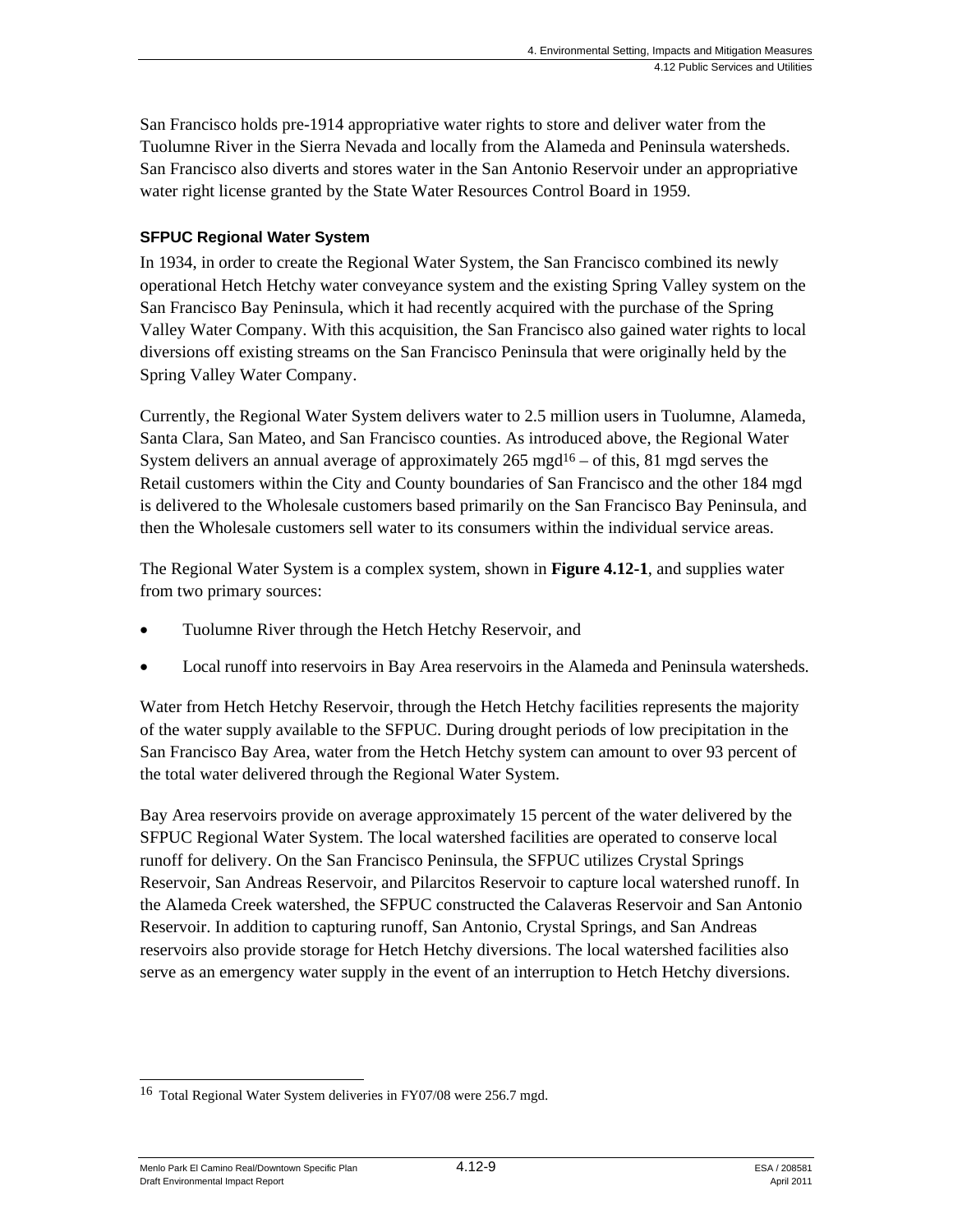

**Figure 4.12-1**  Regional Water Supply System

# *Water Supply Sources for Cal Water and Bear Gulch District*

The water furnished to customers in the Bear Gulch District is a combination of purchased water and treated surface water.

#### **Imported Purchased Water from SFPUC**

The Bear Gulch District along with Bayshore Districts (Mid-Peninsula and South San Francisco) of Cal Water receives purchased treated water from the Regional Water System. The federal Raker Act prevents privately-owned utilities, like Cal Water, from receiving water from the Hetch Hetchy system, but allows purchases of treated water from local supply sources, such as the local watershed storage reservoirs. As such, by utilizing the storage and conveyance systems within the Regional Water System, the SFPUC serves all its retail and wholesale water demands with an integrated operation of imported water from Hetch Hetchy and/or locally produced Bay Area water.

#### **Water Contracts and Agreements**

In 1984, the SFPUC executed the Settlement Agreement and Master Water Sales Contract with the 27 member agencies of the BAWSCA. The BAWSCA members purchase approximately two-thirds of the water delivered by the SFPUC system and the balance is delivered to the City and County of San Francisco and its retail customers. The Settlement and Master Water Sales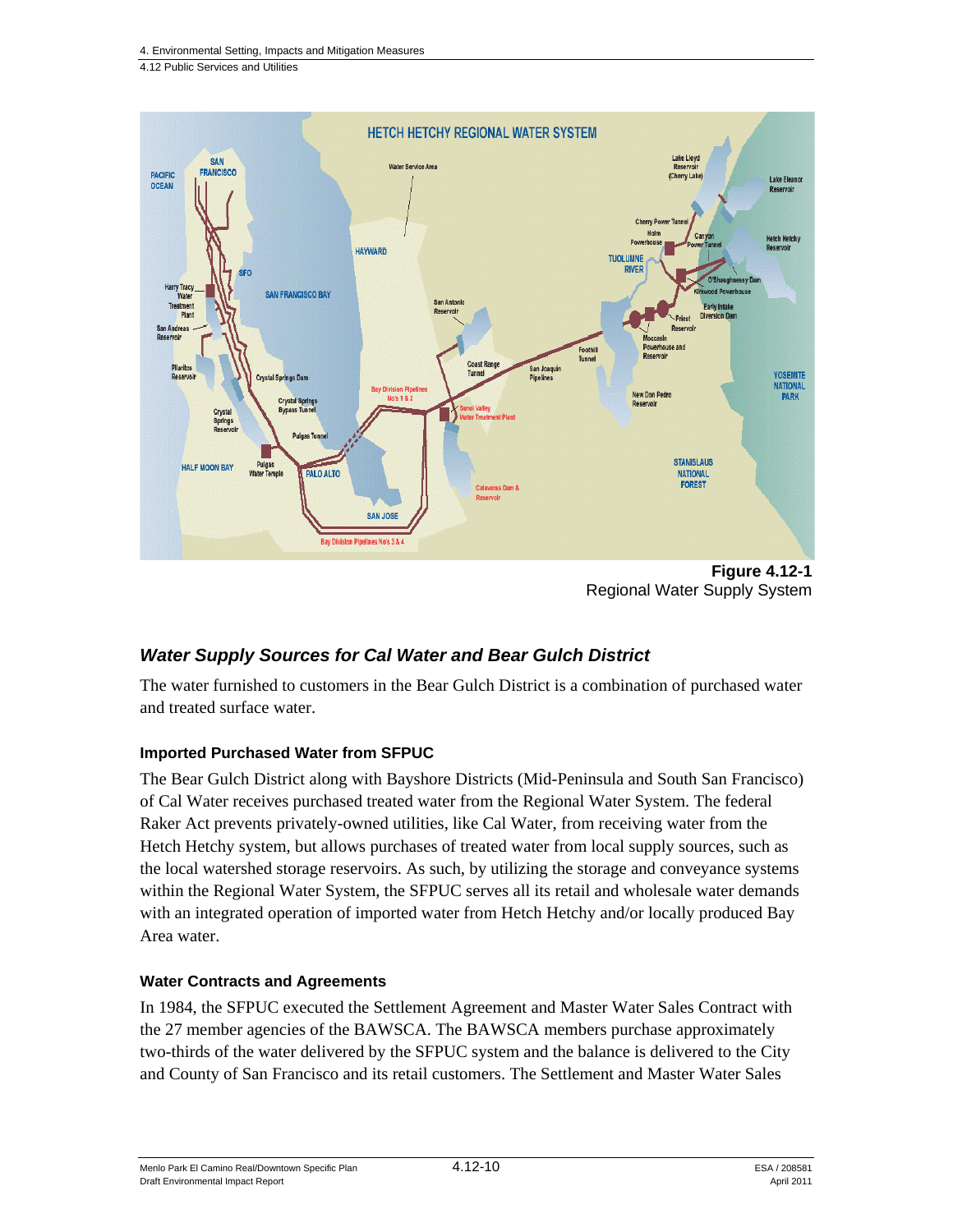Contract primarily addresses the rate-making methodology used by SFPUC in setting wholesale water rates for its wholesale customers, in addition to addressing water supply and water shortages within the regional water system. The Settlement Agreement and Master Water Sales Contract provides 184 mgd as an annual average of "Supply Assurance" to all BAWSCA wholesale customers, but is subject to reductions in the event of droughts, water shortage, earthquake, other acts of God or system maintenance and rehabilitation.<sup>17</sup> Each member holds an individual water supply contract and the Settlement Agreement and Master Water Sales Contract governs the contract. The original twenty-five year contract ended on June 30, 2009.

The SFPUC approved the new twenty-five year contract, now known as the Water Supply Agreement, in June 2009 and the BAWSCA agencies completed their approval of the Water Supply Agreement in October 2009. This new Water Supply Agreement expires on June 30, 2034. Section 7.01 of the 1984 Settlement Agreement and Master Water Sales Contract states "Supply Assurance continues in effect indefinitely, even after expiration of the MSA in 2009" and this is still the case in the new Water Supply Agreement. The condition is a reflection of case law, which holds that a municipal utility acts in a trust capacity with respect to water supplied to outside communities (Durant v. City of Beverly Hills, 39 Cal. App. 2d 133, 102 P.2d 759 (1940); and Hansen v. City of San Buenaventura, 42 Cal. 3d 1172 (1986)). In other words, entire communities have developed in reliance on these water supplies. Consequently, the Supply Assurance of up to 184 mgd will survive the termination of the Water Supply Agreement and the Individual Contracts.

Additional agreements and plans have been developed over the last twenty-five years and are summarized in the WSA. The Water Supply Agreement now includes an Individual Supply Guarantee for most Wholesale customers. The Individual Supply Guarantee establishes the minimum quantity of water the SFPUC will supply to each Wholesale customer during times of normal supply. The Water Supply Agreement does not guarantee that SFPUC will meet peak or hourly demands if the individual Wholesaler's annual usage exceeds the Individual Supply Guarantee. The Individual Supply Guarantee helps the Wholesaler plan for future demands and growth within their service area; for that reason, the Individual Supply Guarantee transcends the Water Supply Agreement expiration and continues indefinitely. The Individual Supply Guarantee for Cal Water secures 35.68 mgd for normal year deliveries.18 However, some Wholesale agencies (Hayward) have been guaranteed the ability to increase water demands at the potential expense of other communities. Hayward and San Francisco executed a contract in 1962. This contract does not place a limit on Hayward's supply and SFPUC is contractually bound to meet these increasing demands. The contract stipulates that if Hayward purchases 22.1 mgd for three consecutive years, then SFPUC will recalculate the supply deliveries to the other BAWSCA agencies with an appropriate reduction. This has the potential in the future to affect the Individual Supply Guarantee for other communities, such as Cal Water. It should be noted that Hayward's 2007-2008 average annual supply purchase quantity was 19.1 mgd and in 2008-2009 Hayward's average annual purchase was 18.57 mgd – 2.5 mgd less than the 22.1 mgd delivery threshold.

Menlo Park El Camino Real/Downtown Specific Plan  $4.12-11$  And  $4.12-11$  ESA / 208581 Draft Environmental Impact Report April 2011

<sup>&</sup>lt;sup>17</sup> San Francisco Public Utilities Commission. April 2000. Water Supply Master Plan. p. 23.

<sup>18</sup> Bay Area Water Supply and Conservation Agency. March 2007. Annual Survey: FY 2005-06. p. 15.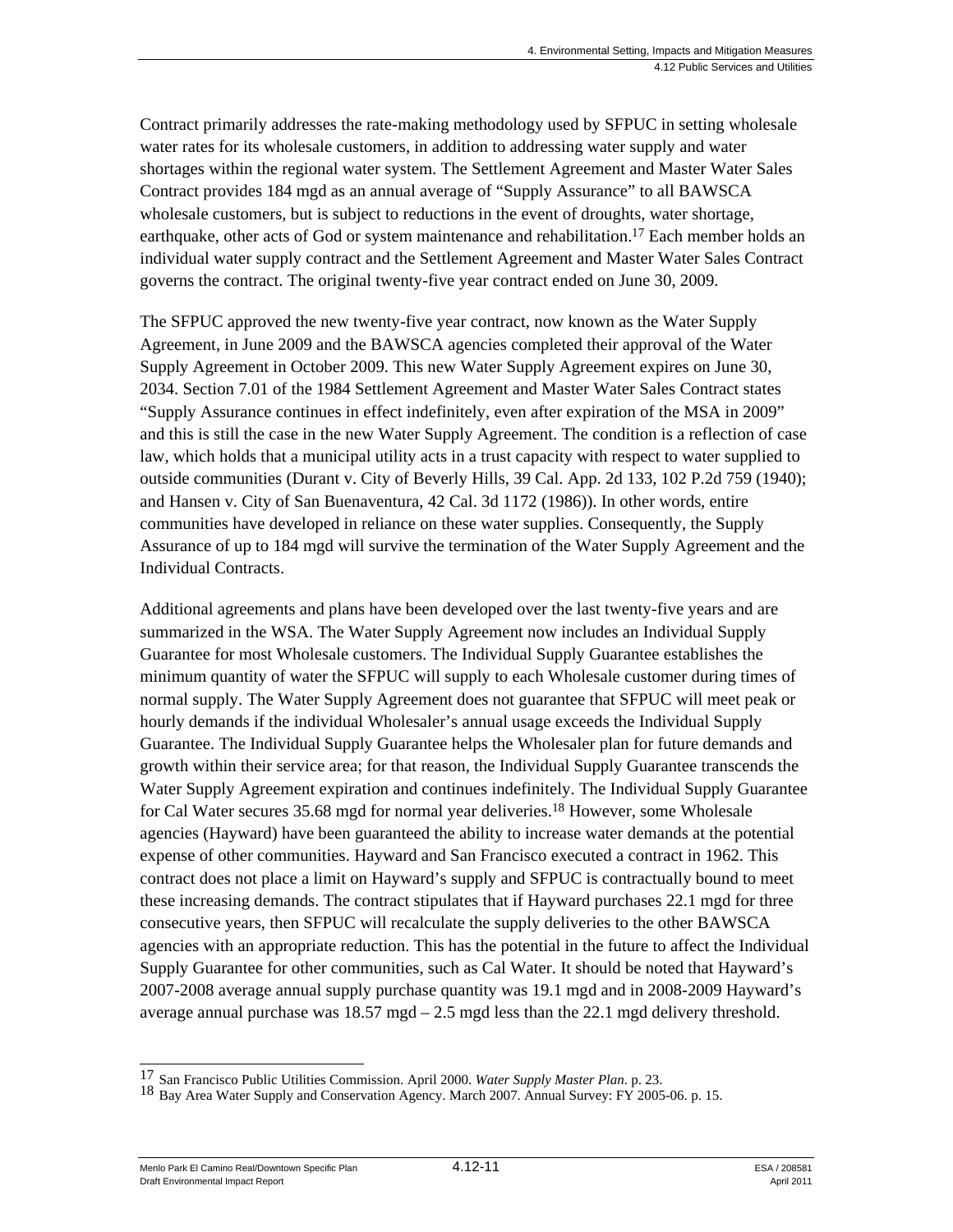These purchase reductions are indicative of positive demand reductions and would suggest that over the long-term, due to continued water use efficiencies that Hayward may not reach the 22.1 mgd threshold three years in a row.

In addition, the communities of San Jose and Santa Clara are also included in the Suburban Wholesalers and receive portions of the 184.0 mgd from SFPUC allocated to wholesale customers. Each community has been granted  $4.5 \text{ mgd}$  for a total of 9.0 mgd of the 184.0 mgd. This routinely creates issues with regard to allocating supply shortages and could potentially affect the supply deliveries to Cal Water and the other Wholesalers in times of Regional Water System reductions.

In terms of water supply reliability, the SFPUC's UWMP assumes "firm" delivery as the "amount the system can be expected to deliver during historically experienced drought periods."19 The 1987 to 1992 drought is the basis for this plan, plus an additional period of limited water availability.20 The SFPUC plans its water deliveries assuming that the worst drought experience is likely to reoccur and then adds an additional period of limited water availability. An 8.5-year drought scenario is referred to as the "design drought" and is ultimately the basis for SFPUC water resource planning and modeling. The "design drought" is based on the 1986-1992 drought plus 2.5 years of "prospective drought", which includes 6 months of recovery period.21

In 2000, the SFPUC Water Supply Master Plan identified a 239 mgd annual average delivery over a hydrologic period equivalent to that experienced from 1921 to 1999 with no deficiencies.<sup>22</sup> Currently, under existing operations, the SFPUC system has a firm delivery capability of 219 mgd.<sup>23</sup> This firm delivery decrease is due to the 2001 California Department of Safety of Dams operational restrictions on Calaveras Dam. It should be stated that actual annual deliveries greatly exceed 219 mgd. For example, in 2007-2008 the SFPUC delivered approximately 257.8 mgd.

However, as of this writing, the environmental review for the Calaveras Dam Replacement project is currently on-going, and the limitations on water storage capacity should be removed once the project is completed. Other repairs and improvements at Calaveras Reservoir have been completed or soon will be. It should also be noted that the Sunol Valley Water Treatment Plant, located at Calaveras Reservoir is scheduled for expansion and storage capacity improvements; in fact, the Draft Environmental Impact Report is currently being circulated for public review. Upon completion of the expansion, the treatment plant will be able to sustainably produce and deliver 160 mgd, which further improves SFPUC's ability to deliver firm supplies to the retail and wholesale customers.

According to the SFPUC's 2005 UWMP, there is sufficient water to meet all expected future demand in normal and wet hydrologic periods; however, the Water Supply Agreement allows the

Menlo Park El Camino Real/Downtown Specific Plan **4.12-12** And 2008 and the componental Impact Report and 2011<br>1<sup>2011</sup> Price Apple Traditional And 2011 Draft Environmental Impact Report

<sup>&</sup>lt;sup>19</sup> San Francisco Public Utilities Commission. December 2005. *Urban Water Management Plan*. p. 21.

<sup>20</sup> San Francisco Public Utilities Commission. December 2005. *Urban Water Management Plan.* p. 21.<br>21 San Francisco Public Utilities Commission. April 2000. Water Supply Master Plan. p. 22.<br>22 San Francisco Public Utilitie *Impact Report for the San Francisco Public Utilities Commission Water System Improvement Program*. p. 5.1-12.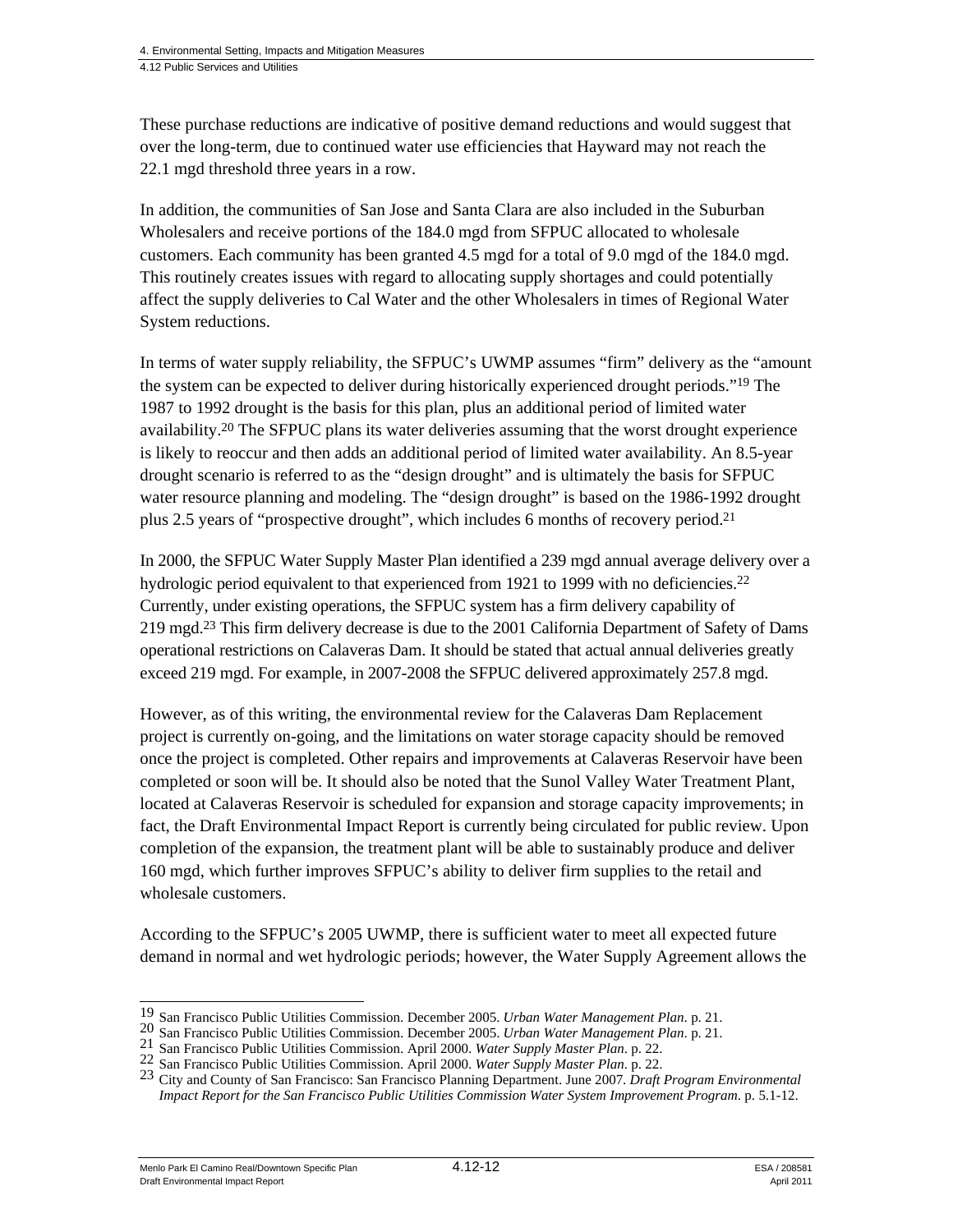SFPUC to curtail deliveries during droughts, emergencies and scheduled maintenance activities.<sup>24</sup> SFPUC system operations are designed to allow sufficient water remaining in SFPUC reservoirs after six years of drought to provide some ability to continue delivering water, although at significantly reduced levels.<sup>25</sup> This differs from the "design drought", which is a water supply planning tool and as previously stated is based on the 1986-1992 drought plus 2.5 years of "prospective drought", which includes 6 months of recovery period.<sup>26</sup> In order to meet current demand in the San Francisco Bay Area, SFPUC is currently delivering an annual average of 265 mgd, $27$  about 46 mgd above firm delivery capabilities; consequently, if SFPUC declares a shortage, rationing would be necessary. Rationing is voluntary for up to a 10-percent system-wide reduction, but mandatory at greater than a 10-percent reduction. The SFPUC used the historical hydrologic record from 1920 to 2002 (83 years) to assess the availability of water supplies in the future. This methodology assumes that climatic history will repeat itself and similar hydrologic conditions will be experienced. Under 2005 conditions (year of available data), there is a 7.3 percent probability of a 10 percent system wide shortage and a 9.8 percent probability of a 20 percent system wide shortage.28 However, water supply reliability is expected to increase following Crystal Springs and Calaveras Reservoir improvements expected to be completed by 2012.29 These improvements would allow surface water storage of an additional 58,700 acre-feet (AF) at Calaveras Reservoir and 11,100 AF at Crystal Springs- essentially adding 69,800 AF of stored water.

The SFPUC and the Wholesale members developed a long-term strategy to accommodate or rectify the potential of future water shortages throughout its Wholesale and Retail operations.<sup>30</sup> The methodology for determining water supply reliability during drought years is the Water Shortage Allocation Plan. The Master Water Supply Agreement allocates water between SFPUC retail customers and BAWSCA (Tier 1) and allows BAWSCA to develop a formula to allocate water among its members (Tier 2) for system-wide shortages up to 20 percent. In 2010, BAWSCA members agreed on a Tier 2 allocation formula that will remain in effect until 2018. In 2018, BAWSCA members could extend the current formula or modify it if need be. If BAWSCA members are unable to agree unanimously on a Tier 2 allocation formula, the BAWSCA Board will set the formula.

Under the current Water Supply Agreement, reductions to wholesale customers are to be based on each agency's proportional purchases of water from the SFPUC during the year immediately preceding the onset of shortage, unless this formula is supplanted by a water conservation plan agreed to by all parties. The Water Supply Allocation Plan formula described hereafter is currently being renegotiated by the BWSCA membership. The Water Supply Allocation Plan was necessary because the Settlement Agreement and Master Water Sales Contract's default formula discouraged the wholesale customers from reducing purchases during normal or wet years by applying demand

Menlo Park El Camino Real/Downtown Specific Plan **4.12-13** ESA / 208581<br>1120 Praft Environmental Impact Report Draft Environmental Impact Report

<sup>&</sup>lt;sup>24</sup> San Francisco Public Utilities Commission. 2005. *Urban Water Management Plan*. p. 15.

<sup>25</sup> San Francisco Public Utilities Commission. April 2000. Water Supply Master Plan. p. 20.<br>26 San Francisco Public Utilities Commission. April 2000. Water Supply Master Plan. p. 22.<br>27 San Francisco Public Utilities Commis

<sup>29</sup> San Francisco Public Utilities Commission. 2005. *Urban Water Management Plan.* p. 27.<br>30 San Francisco Public Utilities Commission. 2005. *Urban Water Management Plan.* p. 22.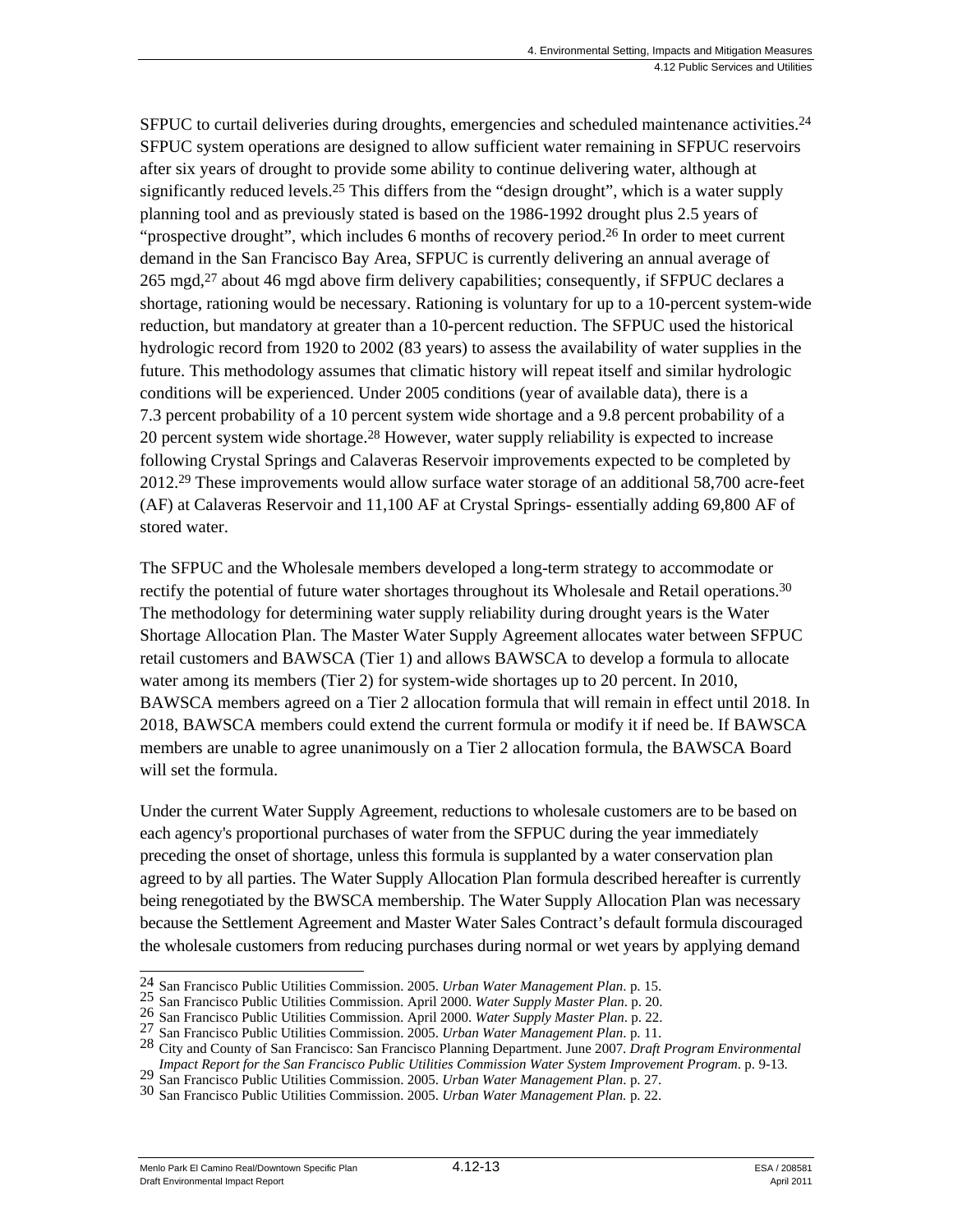management programs (conservation measures) or pursuing alternative supplies (groundwater, water recycling, transfers, etc.). The Water Supply Allocation Plan somewhat addressed this issue by basing the allocation formula on the three immediate years preceding the shortage and allowing transfers of banked water credits (water within a drought allotment that is not used).

The Water Supply Allocation Plan has two components. The Tier One component of the Water Supply Allocation Plan allocates water between San Francisco and the Wholesale customer agencies collectively. In a called 20 percent reduction by the SFPUC, the City and County of San Francisco will only face an 18 percent reduction. The Tier Two component of the Water Supply Allocation Plan allocates the collective Wholesale customer shares among each of the 26 Wholesale customers and each Wholesaler receives a different share. The Tier Two allocation is based on a formula that considers three factors, the first two of which are fixed: (1) each agency's Individual Supply Guarantee from SFPUC, with certain exceptions, and (2) each agency's purchases from SFPUC during the three years preceding adoption of the Plan. The third factor is the agency's rolling average of purchases of water from SFPUC during the three years immediately preceding the onset of shortage.31

Cal Water's Individual Supply Guarantee is 35.68 mgd; this is its share of the 184 mgd allocated for the BAWSCA members.32 The SFPUC 2004 Wholesale Customer Water Demand Projections study analyzed water demands associated with each customer sector and then forecasted demands over a twenty-five year (2005 – 2030) planning horizon. The Tier One (SFPUC to BAWSCA) and Tier Two (BAWSCA to retailer agencies) allocation plans were used to determine supply reductions in single and multiple dry year scenarios. The Water Supply Agreement allocates wholesale supplies up to 184.0 mgd to 2018 and due to the limitations on the Regional Water System Tier One supplies are held constant to 184 mgd through 2035.

Prior to 2018, SFPUC will re-assess its regional supply capacities in order to evaluate the Regional Water System's reliability - at that point in time, SFPUC, in its efforts to provide water supply projections to the BAWSCA agencies is likely to present new water supply planning data out to 2030 or 2035. Because water use efficiency and conservation efforts are needed to accommodate new growth throughout the Bay Area and it is unknown how or if new supplies would be available in the Regional Water System, this analysis is holding the wholesale supplies at 184.0 mgd and Cal Water's Individual Supply Guarantee to 35.68 mgd.

#### **Bear Gulch District's Surface Water Supply (Local Watershed)**

The Bear Gulch District manages and produces its own local surface water supplies within its service area. These local supplies are collected from the Bear Gulch Creek via two diversion facilities and stored in Bear Gulch Reservoir.33 Diversions are limited in time and quantity of use by the State Water Resources Control Board through a license on the lower Station 3 diversion (Application A006753, License 005441) and a permit on the upper diversion (Application A014313, Permit 008816).

<sup>31</sup> San Francisco Public Utilities Commission. 2005. Urban Water Management Plan. p. 81.

<sup>32</sup> Bay Area Water Supply and Conservation Agency. January 2010. Annual Survey: FY 2008-09.<br>33 Bear Gulch District 2005 UWMP, page 25.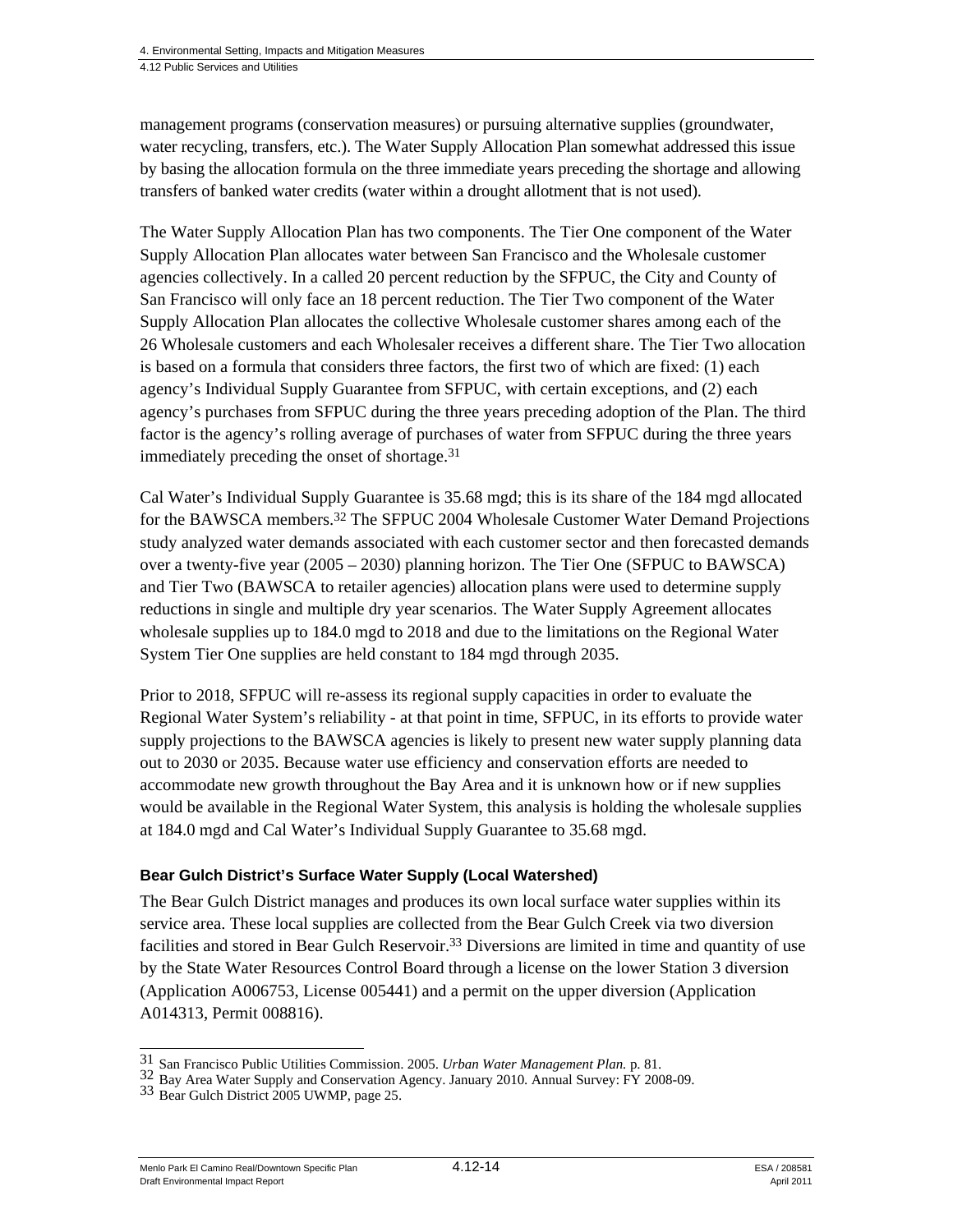It should be noted that production from the Bear Gulch Reservoir is entirely dependent on annual precipitation and stormwater run-off in the area. In its 2005 UWMP the Bear Gulch District used 1,534 acre feet per year (AFY) (1.37 mgd) as its projected supplies from the Bear Gulch surface water system; however, these projections significantly overestimated the actual annual supply. New data in the Bear Gulch District's 2010 draft UWMP worksheets uses the 10-year average of 1,271 AFY or 1.12 mgd from the Bear Gulch Reservoir, which is more consistent with 25-year average of 1,280 AF. This analysis recognizes the importance of choosing a reliable number to use for long-term planning purposes and as such for consistency purposes the WSA also used 1,271 AFY (1.12 mgd) in its presentation of supply sources.

# *Total Water Supplies*

**Table 4.12-4** summarizes Cal Water and the Bear Gulch District's total water supplies now and over the 25-year planning period from 2010-2035. In 2010, the Bear Gulch District can access an annual average 12.30 mgd from all sources (SFPUC purchased water [11.18 mgd] and local surface water [1.12 mgd]). As discussed previously, for conservative water planning purposes, supplies from SFPUC are held constant over the 25-year planning horizon due to the diversion limitations placed on the Regional Water System (Total 35.68 mgd: 11.18 mgd for Bear Gulch District and 24.50 for Bayshore Districts).34 These supplies are assumed to be available in the quantities listed in Table 4.12-4. As stated above, surface water supplies from the Bear Gulch Reservoir are held to 0.673 mgd, which is the daily average from the Bear Gulch Reservoir projected in normal, single dry and multiple dry years as identified in the Bear Gulch District 2005 UWMP. The Bear Gulch District intends to use these supplies to meet its customer demands.

# **Water Storage and Distribution**

The water distribution system is owned and operated by Cal Water and consists of a pipe network which lies predominantly beneath the traveled roadway in the public street rights-of-way. Water lines typically are located adjacent to the gutter line within the streets. Distribution lines in the area are a combination of asbestos cement, transite, and cast iron pipe. Cal Water has a 50-year replacement program for cast iron pipe, as it tends to corrode in soil types that are common in Menlo Park. The six-inch cast-iron distribution lines placed beneath El Camino Real, Roble, Live Oak, Menlo, Santa Cruz, Oak Grove, Glenwood and Encinal avenues are part of this 50-year replacement program. If possible, any trench work, resurfacing and paving improvements that could be implemented as a result of the Specific Plan should be coordinated with replacement of the existing cast iron water line. Further, any changes to street cross sections that change gutter locations or add landscape features and/or street furniture will need to be coordinated with water line locations.<sup>35</sup>

Menlo Park El Camino Real/Downtown Specific Plan  $4.12$ -15  $\qquad$   $\qquad$   $\qquad$   $\qquad$  ESA / 208581 Draft Environmental Impact Report April 2011

<sup>&</sup>lt;sup>34</sup> Bear Gulch District 2005 UWMP, Appendix C last Worksheet – used for planning purposes

<sup>&</sup>lt;sup>35</sup> California Water Service Company, Bear Gulch District Existing Conditions Memorandum for Utilities Analysis in the El Camino Real / Downtown Specific Plan. Memorandum received April 18, 2011.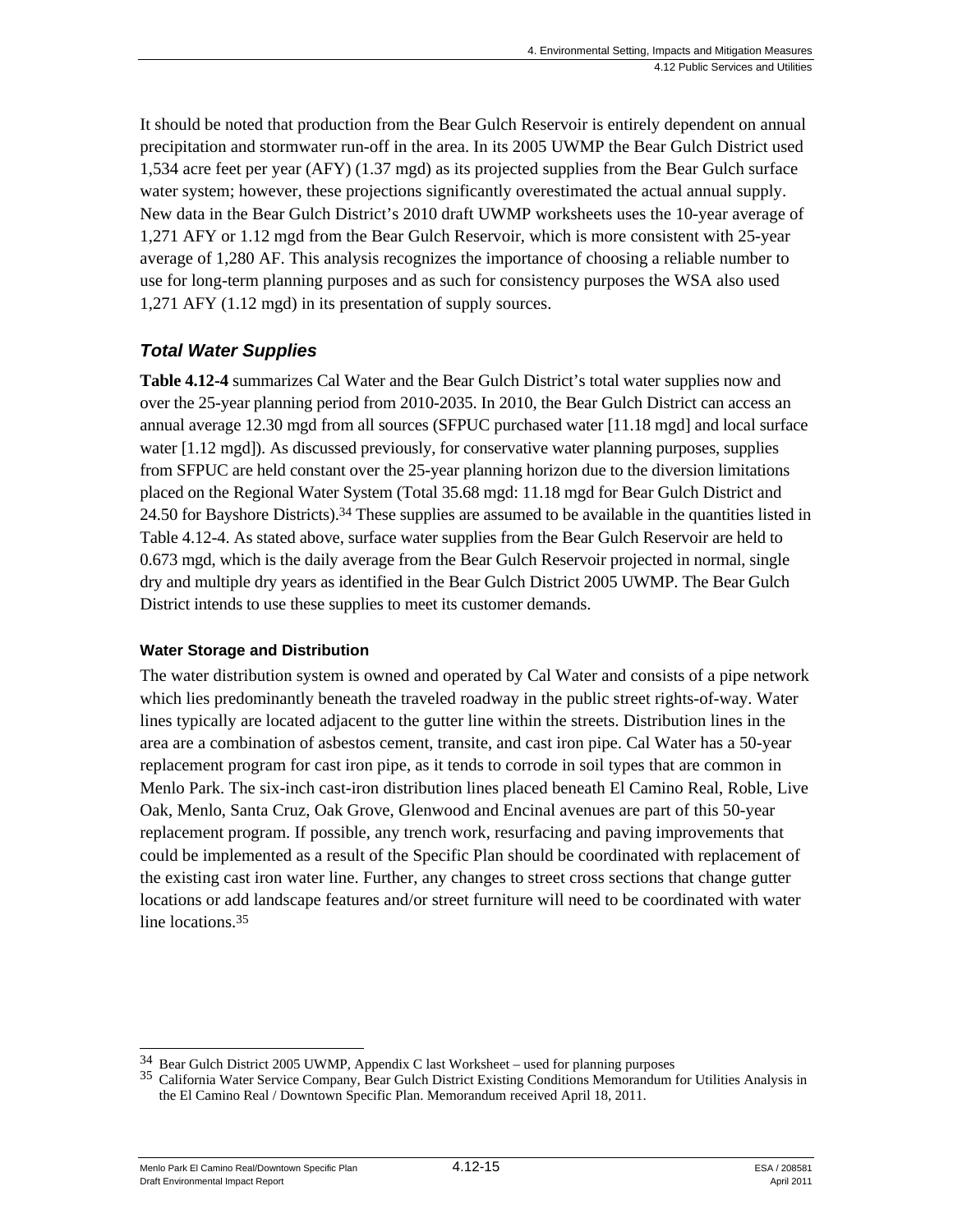| <b>TABLE 4.12-4</b>                                         |
|-------------------------------------------------------------|
| NORMAL YEAR SUPPLIES FOR CAL WATER; AND BEAR GULCH DISTRICT |

| Years                                                                                     | FY 2008-09<br>(Actual) | 2010               | 2015               | 2020               | 2025               | 2030               | 2035               |
|-------------------------------------------------------------------------------------------|------------------------|--------------------|--------------------|--------------------|--------------------|--------------------|--------------------|
| Individual Supply Guarantee from SFPUC                                                    |                        |                    |                    |                    |                    |                    |                    |
| <b>AFY</b>                                                                                | 39.966.7               | 39,764             | 39,764             | 39,764             | 39.764             | 39,764             | 39,764             |
| <b>MGD</b>                                                                                | 35.68                  | 35.68              | 35.68              | 35.68              | 35.68              | 35.68              | 35.68              |
| Bear Gulch District (mgd)                                                                 |                        |                    |                    |                    |                    |                    |                    |
| <b>SFPUC-Imported Water</b>                                                               | 12.77                  | $11.18^{a}$        | $11.18^{a}$        | 11.18 <sup>a</sup> | $11.18^{a}$        | 11.18 <sup>a</sup> | 11.18 <sup>a</sup> |
| Local Surface Water                                                                       | 0.542                  | 1.12               | 1.12               | 1.12               | 1.12               | 1.12               | 1.12               |
| <b>Total</b>                                                                              | 13.31                  | 12.30              | 12.30              | 12.30              | 12.30              | 12.30              | 12.30              |
| Bayshore Districts (mgd) [cities of San Carlos, San Mateo, Colma and South San Francisco] |                        |                    |                    |                    |                    |                    |                    |
| <b>SFPUC-Imported Water</b>                                                               | 23.33                  | 24.50 <sup>b</sup> | 24.50 <sup>b</sup> | 24.50 <sup>b</sup> | 24.50 <sup>b</sup> | $24.50^{b}$        | $24.50^{b}$        |
| Local Groundwater <sup>c</sup>                                                            | 0.279                  | 1.2                | 1.2                | 1.2                | 1.2                | 1.2                | 1.2                |
| <b>Total</b>                                                                              | 23.60                  | 25.70              | 25.70              | 25.70              | 25.70              | 25.70              | 25.70              |
| Cal Water Combined Totals (mgd)                                                           |                        |                    |                    |                    |                    |                    |                    |
| Cal Water - SFPUC Imported<br>Water Subtotal (Individual Supply<br>Guarantee)             | 36.10                  | 35.68              | 35.68              | 35.68              | 35.68              | 35.68              | 35.68              |
| Local Water Sources Subtotal                                                              | 0.82                   | 2.32               | 2.32               | 2.32               | 2.32               | 2.32               | 2.32               |
| <b>Total Supply</b>                                                                       | 36.92                  | 38.0               | 38.0               | 38.0               | 38.0               | 38.0               | 38.0               |

NOTES:

a Assumes Supply from SFPUC does not change after 2018 and Cal Water's supply from SFPUC remains at the current Supply Assurance Allocation of 35.68 mgd through 2035.

b 2010 - 2030 Supply from SFPUC is the difference b/w Bear Gulch District's annual amount and Cal Water's Supply Assurance Allocation for year each year. This assumes that SFPUC's Supply Assurance Allocation to Cal Water of 35.68 mgd remains unchanged before and after 2018.

 $c$  The actual production in 2008-2009 of groundwater in South San Francisco was constrained by treatment plant renovation and Health Department reauthorization. Anticipated future use is 1.2 to 1.37 mgd depending on outcome of the negotiations with SFPUC on the GWSRP (conjunctive use.

SOURCE: 2005 Bear Gulch District UWMP; 2010 Draft UWMP Worksheets and PBS&J, July 2010

The City of Menlo Park is divided into two separate pressure zones; the high zone and the low zone. The Specific Plan area is within the low zone, where static pressures range from 55 pounds per square inch (psi) to 65-psi. Hydrant tests conducted between 2006 and 2008 indicate, in general, that the following fire flow rates are available with a residual pressure of 20-psi: approximately 2,500 gallons per minute (gpm) in the area near Santa Cruz Avenue; 1,300 gpm at the south end of the Specific Plan area along El Camino Real and over 5,000 gpm at the north end of the Specific Plan area. Typically, a minimum of 1,500 gpm with a residual pressure of 20-psi is required to serve new developments. Depending on building sizes and construction types, local fire departments may require higher flow rates. If so, these requirements and/or necessary improvements would be coordinated during implementation of Specific Plan phases.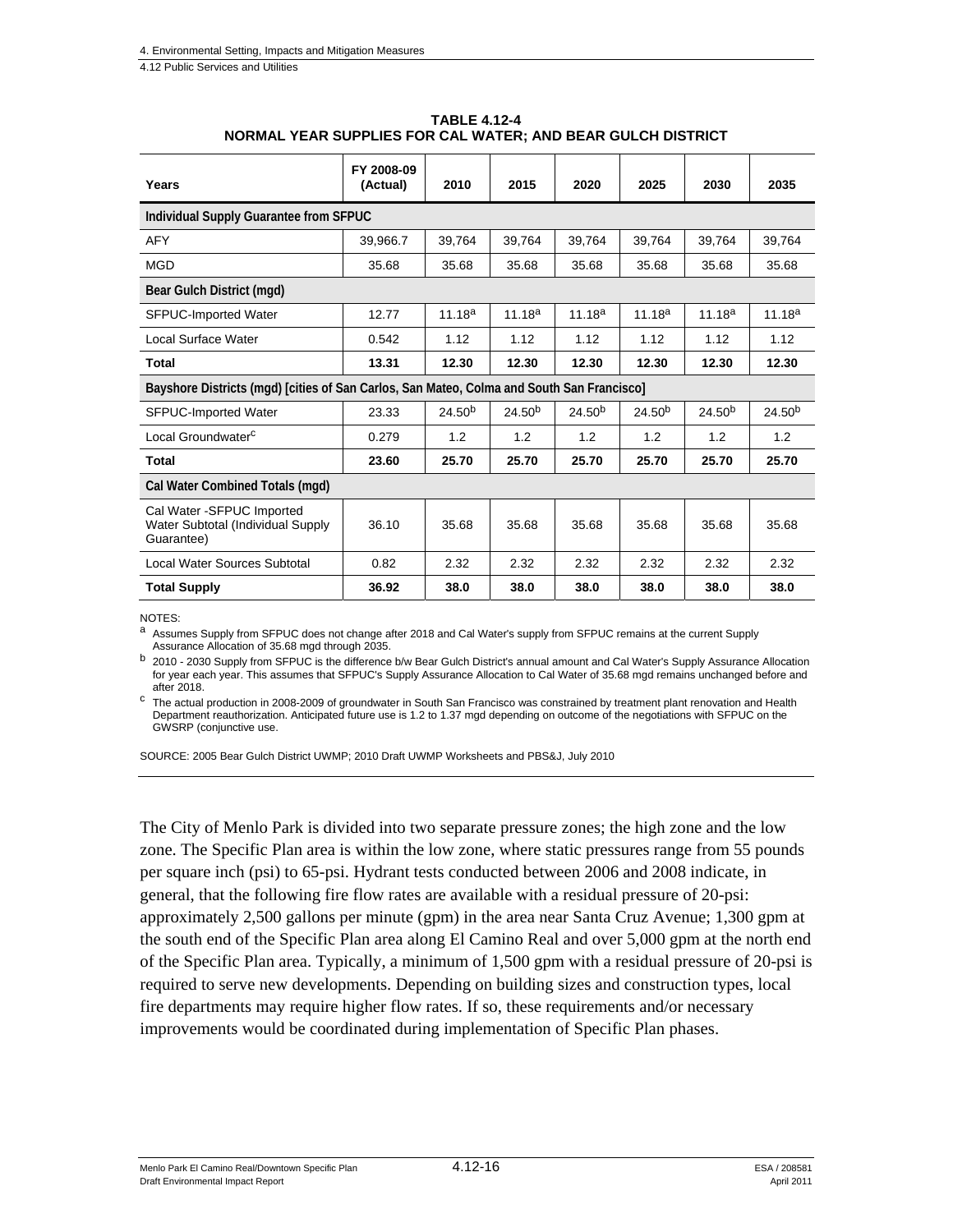### **Water Treatment**

**SFPUC Purchased Water.** The Bear Gulch District purchases approximately 90 percent of its treated water supplies from SFPUC as agreed upon in the current Water Sales Agreement and its Individual Supply Guarantee (ISG). The balance of its supply (approximately 1.2 mgd) is made up from local surface water from the Bear Gulch Reservoir.

The purchased water is treated at both the Sunol Valley WTP and the Harry Tracy WTP. SFPUC is currently engaged in a variety of water treatment and distribution system improvements projects that comprise its Water System Improvement Program (WSIP), which evolved out of the Water System Master Plan (2000). In October 2008, SFPUC certified the Program Environmental Impact Report (PEIR) for the WSIP. The WSIP consists of 85 projects, 26 of which are specifically for water supply reliability needed to accommodate projected growth, meet water quality standards, and add system redundancy in the event of an interruption due to seismic activity. The PEIR evaluated the impacts associated with implementation of the WSIP; individual projects would be subject to project-specific environmental review. SFPUC is in the process of completing the environmental review for expansion at the Sunol Valley WTP; once completed, the Sunol Valley WTP would have capacity to treat up to 160 mgd. The Harry Tracy WTP treats 120 mgd, but there are plans for expansion and upgrades to sustainably treat 180 mgd. When both of these WTPs are operating at capacity, SFPUC would be capable of producing up to 340 mgd. In addition, SFPUC initiated construction of the Tesla WTP in Tracy, California, which is scheduled for completion in 2011. The Tesla WTP will be the nation's largest ultraviolet disinfection treatment plant and will be capable of producing 315 mgd. Therefore, after 2011, SFPUC can deliver up to 655 mgd throughout its service area.

**Local Surface Water.** The Bear Gulch District manages and produces its own local surface water supplies within its service area. These local supplies are collected from the Bear Gulch Creek via two diversion facilities and stored in Bear Gulch Reservoir.36 This surface water is treated at the outlet of the Bear Gulch Reservoir prior to entry into the distribution system.37

The Bear Gulch District's treatment facility is located adjacent to the Bear Gulch Reservoir. The water is clarified, filtered, and chloraminated in compliance with the Surface Water Treatment Rule and the Safe Drinking Water Act, and then pumped into the distribution system. The treatment plant, which was placed into operation in 1977, has a rated capacity of 6 mgd. The annual production ranges from a high of 2,812 AF (916 million gallons [MG]) to a low of 319 AF (103 MG) per year. The 25-year average (1980 to 2004) is 1,280 AFY.

# *Wastewater Conveyance and Treatment*

The West Bay Sanitary District (WBSD) manages wastewater conveyance in Menlo Park.38 The District serves an area of approximately 13 square miles and operates and maintains approximately 200 miles of public sewer main lines, which range in size from 3 to 54 inches, in the cities of Menlo Park, East Palo Alto, Redwood City, Atherton, Woodside, Portola Valley and

<sup>&</sup>lt;sup>36</sup> Bear Gulch District 2005 UWMP, page 25.

<sup>&</sup>lt;sup>37</sup> Bear Gulch District 2005 UWMP, page 26. 38 West Bay Sanitary Org/about.htm, accessed July 7, 2010.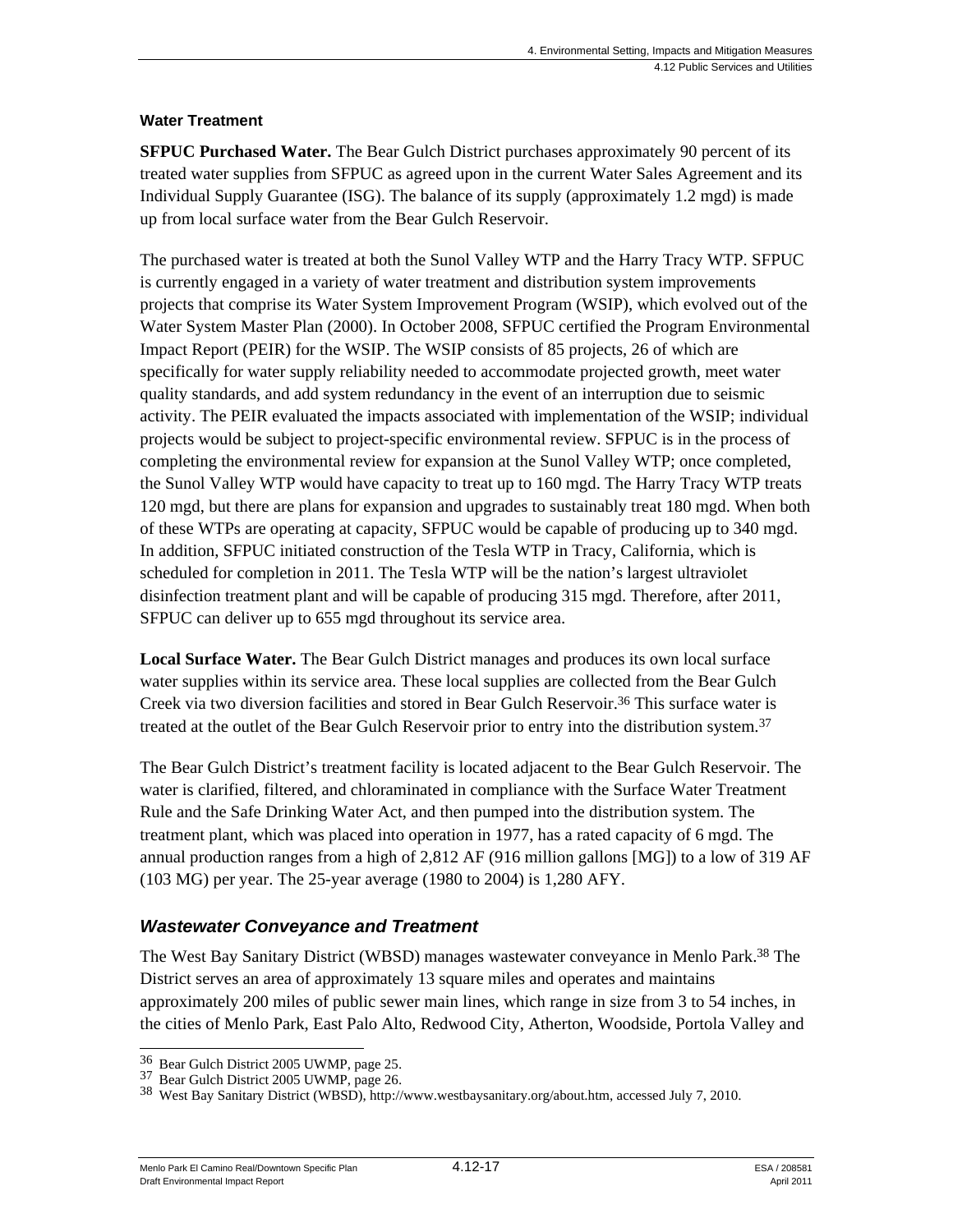portions of unincorporated San Mateo County. WBSD employs eight pumping stations, but otherwise operates by gravity flow to its terminus at the end of Marsh Road in Menlo Park.

Wastewater generated in Menlo Park is transported via main line trunk sewers to the Menlo Park Pumping station (located at the entrance to Bayfront Park) and is then conveyed to the South Bayside System Authority (SBSA) Regional Treatment Plants in San Carlos, where it is treated. The SBSA facility, located in southeastern Redwood Shores, consists of primary clarifiers, fixed film reactors, aeration tanks, final clarifiers, dual media filters, and chlorination and dechlorination equipment and is responsible for the operation of four pump stations, one force main, and a sub-regional tertiary wastewater treatment facility. The treated wastewater is discharged through a 66 inch diameter pipeline to the submarine outfall diffuser about one mile offshore. The diffuser is located at a depth of 45 feet in the main shipping channel approximately 2 miles south of the San Mateo Bridge.

Through a Joint Powers Authority (JPA), the cities of Redwood City, Belmont and San Carlos together with the WBSD, own and operate the SBSA treatment plant. The SBSA plant has an existing dry weather capacity of 27 mgd and peak wet-weather-capacity of 71 mgd. SBSA is two years into implementing their Conveyance System Master Plan, which is a 10-year capital improvement program (CIP) intended to accommodate a projected need for 21 mgd of wastewater flows by the year 2030. Renovation and refurbishing of SBSA facilities under the CIP will increase treatment capacity to 29 mgd during dry weather and 80 mgd during peak wet weather.39 The majority of these improvements are anticipated for completion in 2015 with full completion anticipated for 2018.40

In 2009, SBSA received a dry weather average of 15 mgd from residential and commercial customers in the SBSA service area. SBSA's actual peak wet weather flow in 2009 was 62 mgd. However, SBSA's actual peak wet weather flow in 2008 was 70 mgd (Child, 2010). During wet weather events, when wastewater flows exceed SBSA's capacity, flows are temporarily diverted to a 10-million-gallon equalization basin near the connection to SBSA's system. This temporary holding pond is owned and maintained by WBSA and can receive excess flows from WBSD, or other member agencies of the JPA.41

WBSD's entitled allocation of the SBSA plant capacity is approximately 6.6 mgd in dry weather and approximately 14.4 mgd during peak wet weather. WBSD's average daily flow during dry weather is approximately 5.0 mgd. Wet weather flows vary but generally peak around 14 mgd during wet weather events due to the inflow and infiltration of rainwater.<sup>42</sup>

Menlo Park El Camino Real/Downtown Specific Plan  $4.12$ -18  $\qquad$   $\qquad$   $\qquad$   $\qquad$  ESA / 208581 Draft Environmental Impact Report April 2011

<sup>1</sup> <sup>39</sup> South Bayside System Authority (SBSA), SBSA Announces \$339 Million, 10-Year Capital Improvement Program,

Press Advisory, May 9, 2008.<br>
<sup>40</sup> Child, Dan, South Bayside System Authority, email communication, July 22, 2010.<br>
<sup>41</sup> Kitajima, Bill, West Bay Sanitary District, email communication, July 22, 2010.<br>
Memora Park City Sch

<sup>&</sup>lt;sup>42</sup> Kitajima, Bill, West Bay Sanitary District, email communication, July 22, 2010. Menlo Park City School District (MPCSD), http://www.mpcsd.org/facilities.html, accessed April 8, 2010.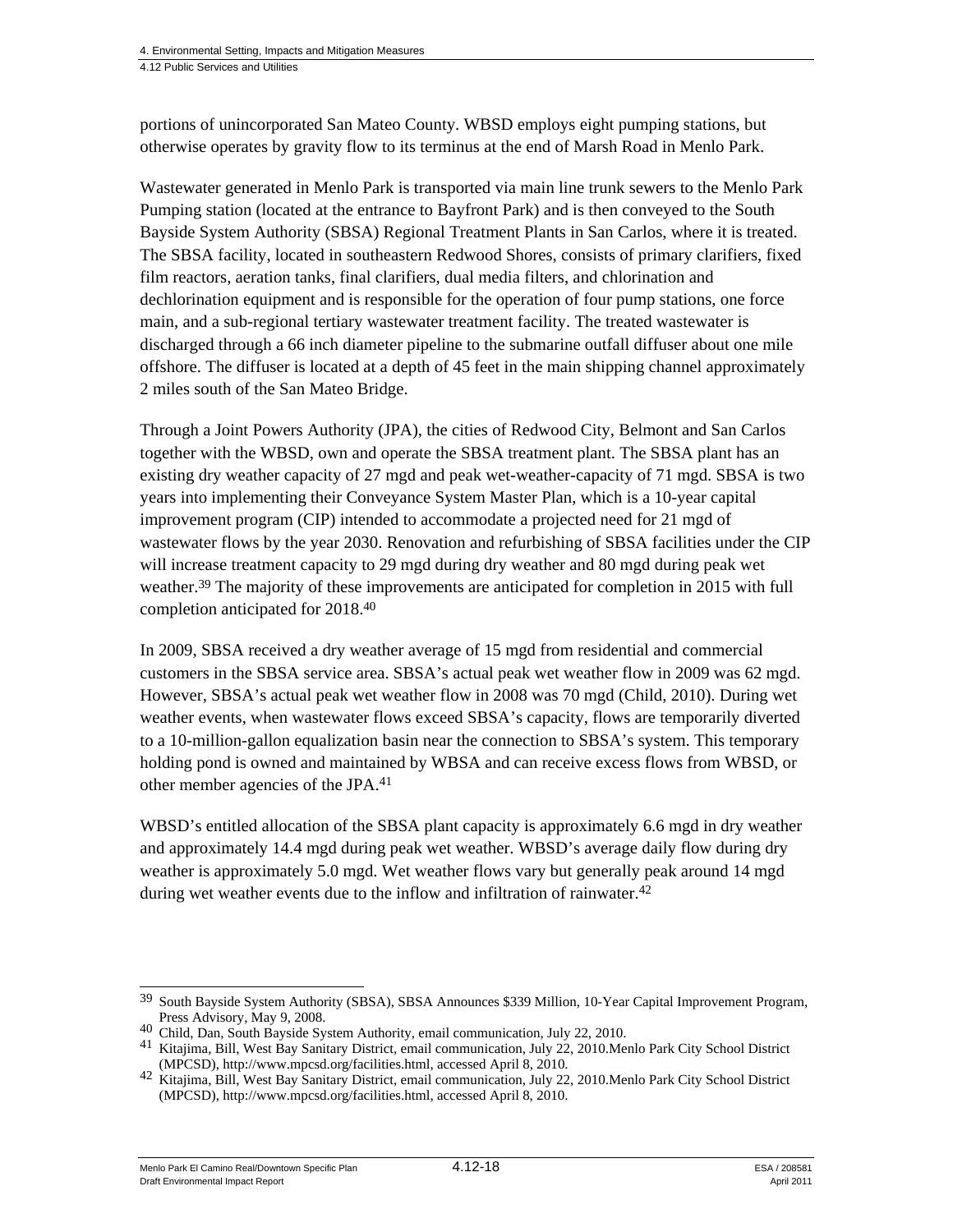# *Solid Waste*

The City, which previously had a contract with Allied Waste Services (Allied), currently has a contract (effective January 1, 2011 through December 31, 2020) with Recology San Mateo County for collection and transportation of solid waste and recyclables within the City. At present, collected solid waste is hauled to the San Carlos Transfer Station, located at 225 Shoreway Road in San Carlos, approximately six miles from the Plan area. The daily permitted capacity at the transfer station, which is owned by the South Bayside Waste Management Authority (SBWMA) and operated by Recology San Mateo, is 3,000 tons per day. Currently, the station receives approximately 1,500 to 1,900 tons per day.

Waste from the San Carlos Transfer Station is transported to the Ox Mountain Sanitary Landfill, located north of Highway 92 and Skyline Boulevard near the City of Half Moon Bay, approximately 12 miles from the Plan area. The Ox Mountain Sanitary Landfill accepts mixed municipal solid waste, agricultural, construction and demolition debris, asbestos, contaminated soil, and green waste. Ox Mountain Sanitary Landfill has a daily permitted capacity of 3,598 tons of solid waste or 1.3 million tons of solid waste per year, with a remaining capacity of 44.6 million cubic yards (as of January 2001), which is expected to be adequate until at least  $2023^{43}$ 

In 2007, the City of Menlo Park sent approximately 30,010 metric tons of solid waste to the Ox Mountain Sanitary Landfill. The City's diversion rate (the percentage of solid waste recycled and thereby diverted from landfills) has been increasing since 1995 and has surpassed the state goal of 50 percent in recent years. The City's diversion rate was 55 percent in 2005 and in 2006, the most recent years for which data is available.<sup>44</sup>

# *Electricity and Natural Gas*

Electrical power and natural gas in the Plan area are provided by Pacific Gas and Electric Company (PG&E). PG&E is regulated by the California Public Utilities Commission (CPUC) and is the primary provider of gas and electrical power to San Mateo County. PG&E purchases both gas and electrical power from a variety of sources, including other utility companies. PG&E's service area extends from Eureka to Bakersfield (north to south), and from the Sierra Nevada to the Pacific Ocean (east to west). PG&E obtains its energy supplies from power plants and natural gas fields in northern California and from energy purchased outside its service area and delivered through high voltage transmission lines. No PG&E gas transmission lines go through the Plan area.

With a relatively mild Mediterranean climate and strict energy efficiency and conservation requirements, California has lower energy consumption rates than other parts of the country. According to the Department of Energy (DOE), per capita energy use in California is approximately 70 percent of the national average, the third lowest state in the nation. California has the lowest

l 43 Cal Recycle, Active Landfills Profile for Ox Mountain Sanitary Landfill (41-AA-0002), http://www.calrecycle.ca.gov/Profiles/Facility/Landfill/LFProfile1.asp?COID=1&FACID=41-AA-0002, accessed

July 8, 2010 <sup>44</sup> Cal Recycle, Jurisdiction Profile for City of Menlo Park, http://www.recycleworks.org/div\_rates.html, accessed July 8, 2010a.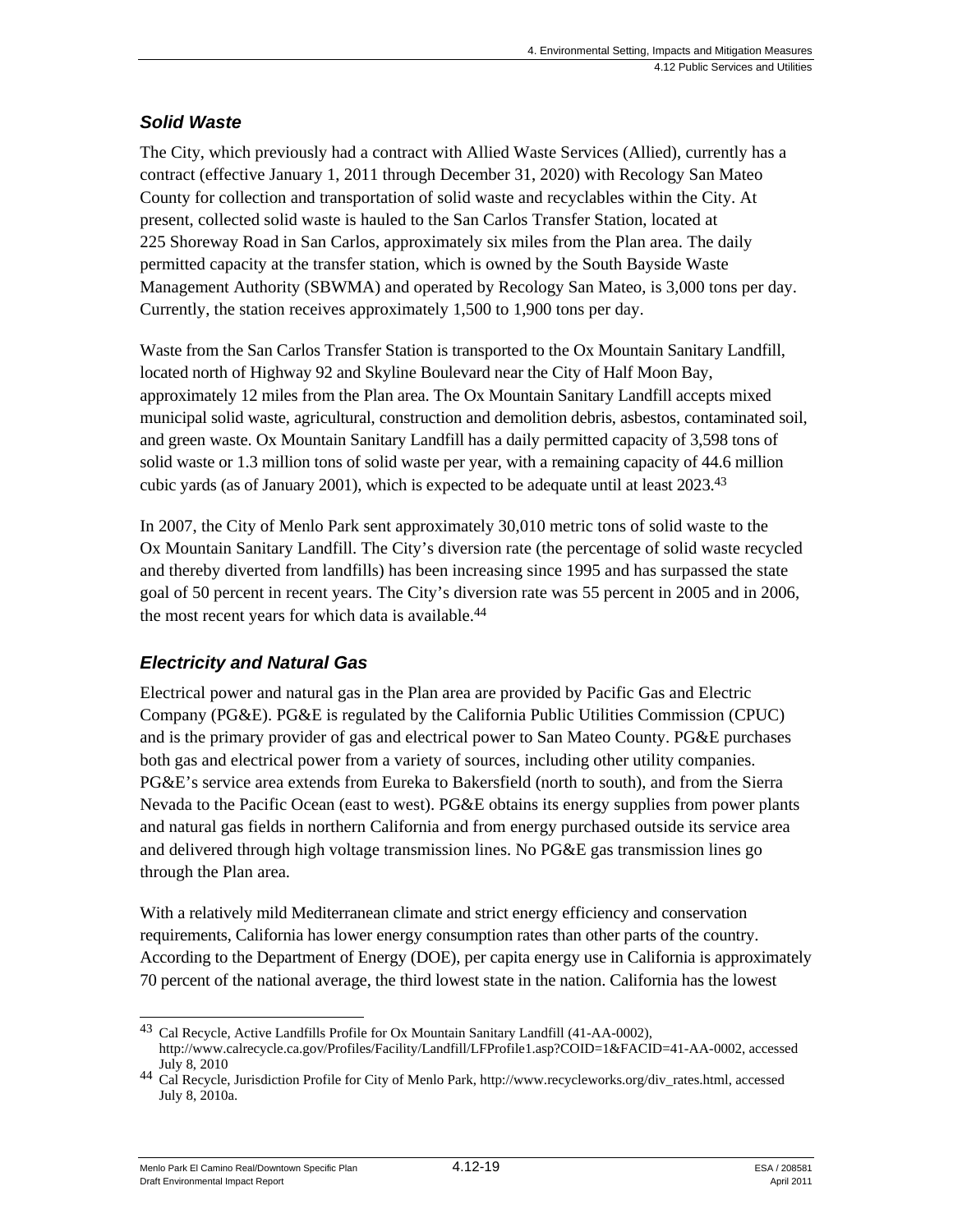annual electrical consumption rates per person of any state and uses 20 percent less natural gas per person. Per capita transportation energy use in the state is near the national average. Nevertheless, with a population of 34 million people, the state is the tenth largest consumer of energy in the world.

Menlo Park is located in a coastal climate zone (Climate Zone 3 in the Title 24 Climate Zone designation mapping) and, with the moderating influence of the bay, requires less energy for heating and cooling than other parts of the state. PG&E delivered 4,955 million kilowatt (kW) hours to customers in San Mateo County in 2007. Approximately 32 percent of this power was sold to residential accounts. PG&E also delivered 225.5 million of therms of natural gas to San Mateo in 2007, with about 60 percent of it sold to residential customers.<sup>45</sup>

The Plan area is fully developed with a mix of uses and currently receives electricity and natural gas from PG&E.

# 4.12.2 Regulatory Setting

# **Federal**

# *Safe Drinking Water Act*

The United States Environmental Protection Agency (USEPA) administers the Safe Drinking Water Act (SDWA), the primary federal law that regulates the quality of drinking water and establishes standards to protect public health and safety. The Department of Health Services (DHS) implements the SDWA and oversees public water system quality statewide. DHS establishes legal drinking water standards for contaminates that could threaten public health.

# **State**

# *Urban Water Management Planning Act*

Section 10610.04 et seq. as amended, of the California Urban Water Management Planning Act specifies that "Urban Water Suppliers shall be required to develop water management plans to actively pursue the efficient use of available supplies." California Water Service Company prepared and adopted its Urban Water Management Plan (UWMP) for the Bear Gulch District in December 2005. The Bear Gulch District's 2005 UWMP is currently available online.<sup>46</sup> The Urban Water Management Planning Act requires water agencies to update their UWMP every five years. Cal Water currently is in the process of updating its UWMPs for adoption on or before July 1, 2011.

Menlo Park El Camino Real/Downtown Specific Plan  $4.12$ - $20$  ESA / 208581 Draft Environmental Impact Report April 2011

 $\overline{\phantom{a}}$ 45 California Energy Commission (CEC), *Electricity Consumption by County*,

http://www.ecdms.energy.ca.gov/elecbycounty.aspx, accessed July 7, 2010. <sup>46</sup> *City of Menlo Park 2005 Urban Water Management Plan*, www.menlopark.org/departments/pwk/ mpmwd.html.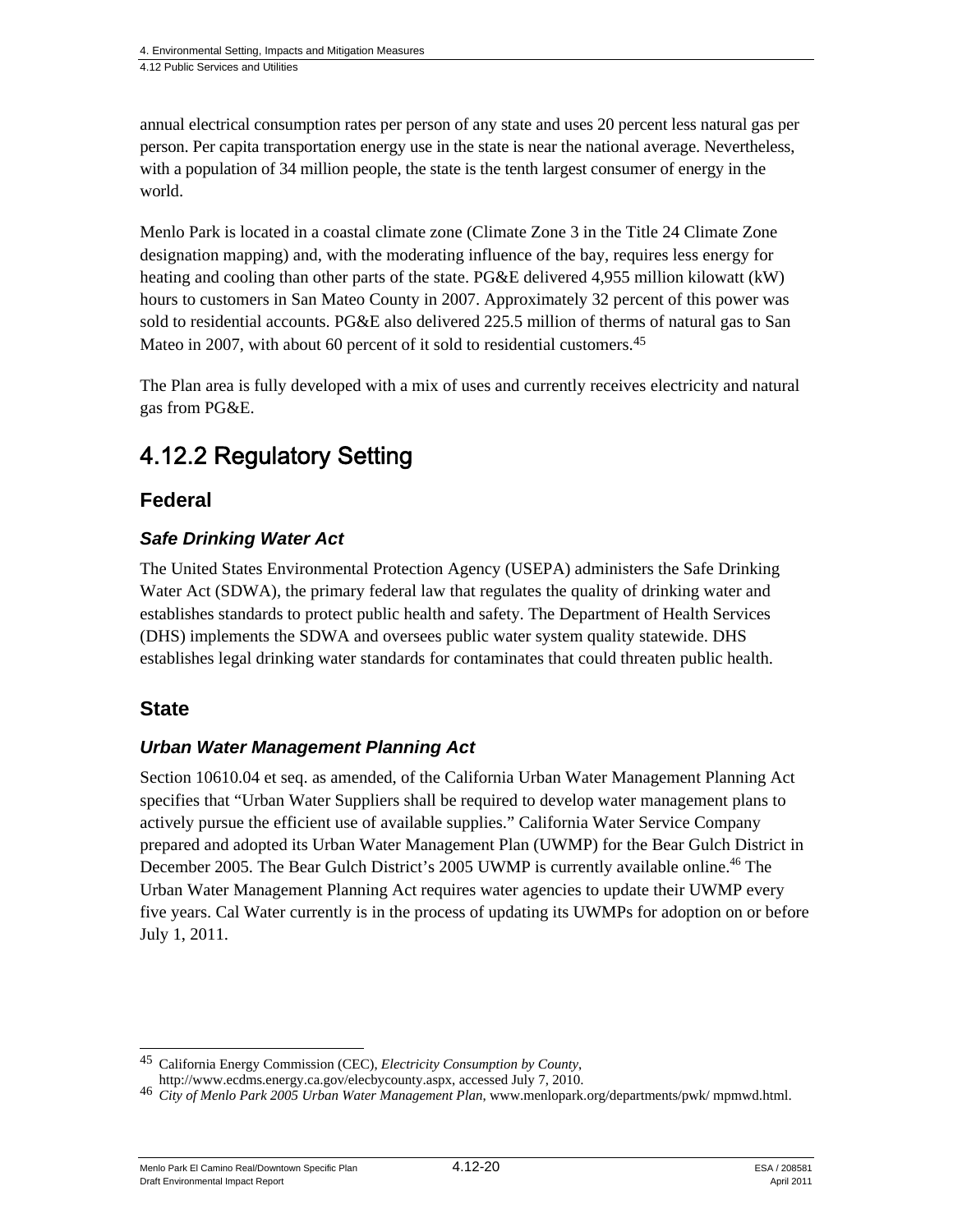# *California Water Code Section 10910 et seq.*

### **Senate Bill 610**

Effective January 1, 2002, the State of California, through Senate Bill 610 (SB 610) requires that a city or county, and the associated public water system, prepare a Water Supply Assessment (WSA) for projects that meet certain criteria: (1) a project creating the equivalent demand of 500 residential units, (2) a proposed shopping center or business establishment employing more than  $1,000$  persons or having more than  $500,000$  square feet (s.f.) of floor space, and (3) a commercial office building employing more than 1,000 persons or having more than 250,000 s.f. of floor space. The proposed project meets the criteria for requiring a WSA because it would create employment for over 1,000 persons, include more than 250,000 s.f. of floor space, and create more than 500 residential units. The WSA that is required as part of the CEQA process must include, among other information, an identification of existing water supply assessments, water rights or water service contracts relevant to the identified water supply for the proposed project, and water received in prior years pursuant to those entitlements, rights, and contracts. A WSA has been prepared for the proposed project by PBS&J in June 2009 (Appendix D), the results of which are considered in this Public Services and Utilities section.

#### **Title 22**

The California Water Code requires the California Department of Public Health (CDPH) to establish water reclamation criteria. In 1975, the CDPH prepared Title 22 regulations to satisfy this requirement. Title 22 regulates production and use of reclaimed water in California by establishing three categories of reclaimed water: primary effluent, secondary effluent and tertiary effluent. Primary effluent typically includes grit removal and initial sedimentation or settling tanks. Secondary effluent is adequately disinfected, oxidized effluent which typically involves aeration and additional settling basins. Tertiary effluent is adequately disinfected, oxidized, coagulated, clarified, filtered effluent which typically involves filtration and chlorination. In addition to defining reclaimed water uses, Title 22 also defines requirements for sampling and analysis of effluent and specifies design requirements for treatment facilities.

# *Water Conservation Projects Act*

California's requirements for water conservation are codified in the *Water Conservation Projects Act of 1985* (Water Code Sections 11950–11954), as reflected below:

 *11952 (a)*. It is the intent of the Legislature in enacting this chapter to encourage local agencies and private enterprise to implement potential water conservation and reclamation projects.

# *Senate Bill SBx7-7 2009 (Water Conservation Act of 2009)*

SUMMARY: Requires state to achieve 20 percent reduction in urban per capita water use by December 31, 2020, requires agricultural water management plans and efficient water management practices for agricultural water suppliers, and promotes expanded development of sustainable water supplies at the regional level. Specifically, this part of SB x7 1: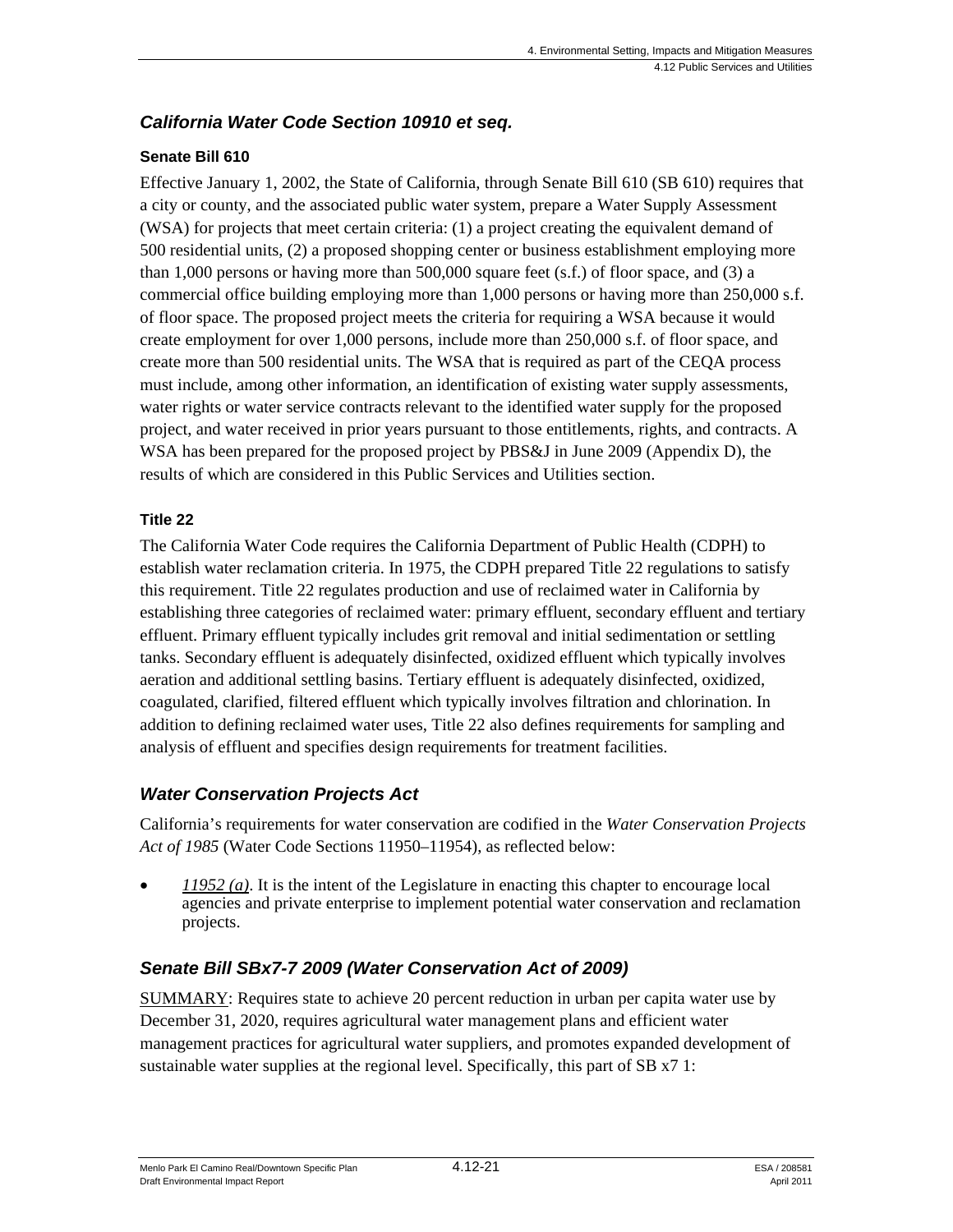- 1) Establishes statewide urban water conservation target of 10 percent by 2015, and 20 percent by 2020.
- 2) Establishes processes for urban water suppliers to meet the conservation targets:
	- a) Requires urban retail water suppliers, individually or on a regional basis, to develop an urban water use target by July 1, 2011;
	- b) Provides four (4) methods for urban water suppliers to choose from to set and achieve their water use target:
		- 1. 20% reduction in baseline daily per capita use, or
		- 2. Combination of efficiency standards for residential indoor use [55 gallons per capita daily (gpcd)]; residential outdoor use (Model Water Efficient Landscape Ordinance); and commercial, industrial, and institutional (CII) use (10 % reduction); or,
		- 3. 5% reduction in the Department of Water Resources (DWR) regional targets; or
		- 4. A method to be developed by DWR: Provisional method four (4) developed by DWR February 2011.
	- c) Requires minimum 5 % reduction in base water use by 2020 for all urban water suppliers.
	- d) Allows recycled water to count toward meeting urban supplier's water use target if recycled water offsets potable water demands.
	- e) Allows urban suppliers to consider certain differences in their local conditions when determining compliance.
	- f) Requires urban water suppliers to hold public hearings to allow for community input on the supplier's implementation plan for meeting their water use target, and requires the implementation to avoid placing a disproportionate burden on any customer sector.
	- g) Conditions eligibility for water management grants and loans on an urban water supplier's compliance with meeting the requirements established by the bill.
- 3) Prohibits urban suppliers from requiring changes that reduce process water defined in the bill as water used in production of a product – and allows urban water supplier to exclude process water from the development of the urban water target if substantial amount of its water deliveries are for industrial use.
- 4) Requires DWR review and reporting on urban water management plans and report to the Legislature by 2016 on progress in meeting the 20 percent statewide target, including recommendations on changes to the standards or targets in order to achieve the 20 percent target.
- 5) Creates a CII Task Force to develop best management practices (BMPs), assess the potential for statewide water savings if the BMPs are implemented, and report to the Legislature.
- 6) Re-establishes agricultural water management planning program.

Menlo Park El Camino Real/Downtown Specific Plan  $4.12$ -22  $\qquad$   $\qquad$   $\qquad$   $\qquad$  ESA / 208581 Draft Environmental Impact Report April 2011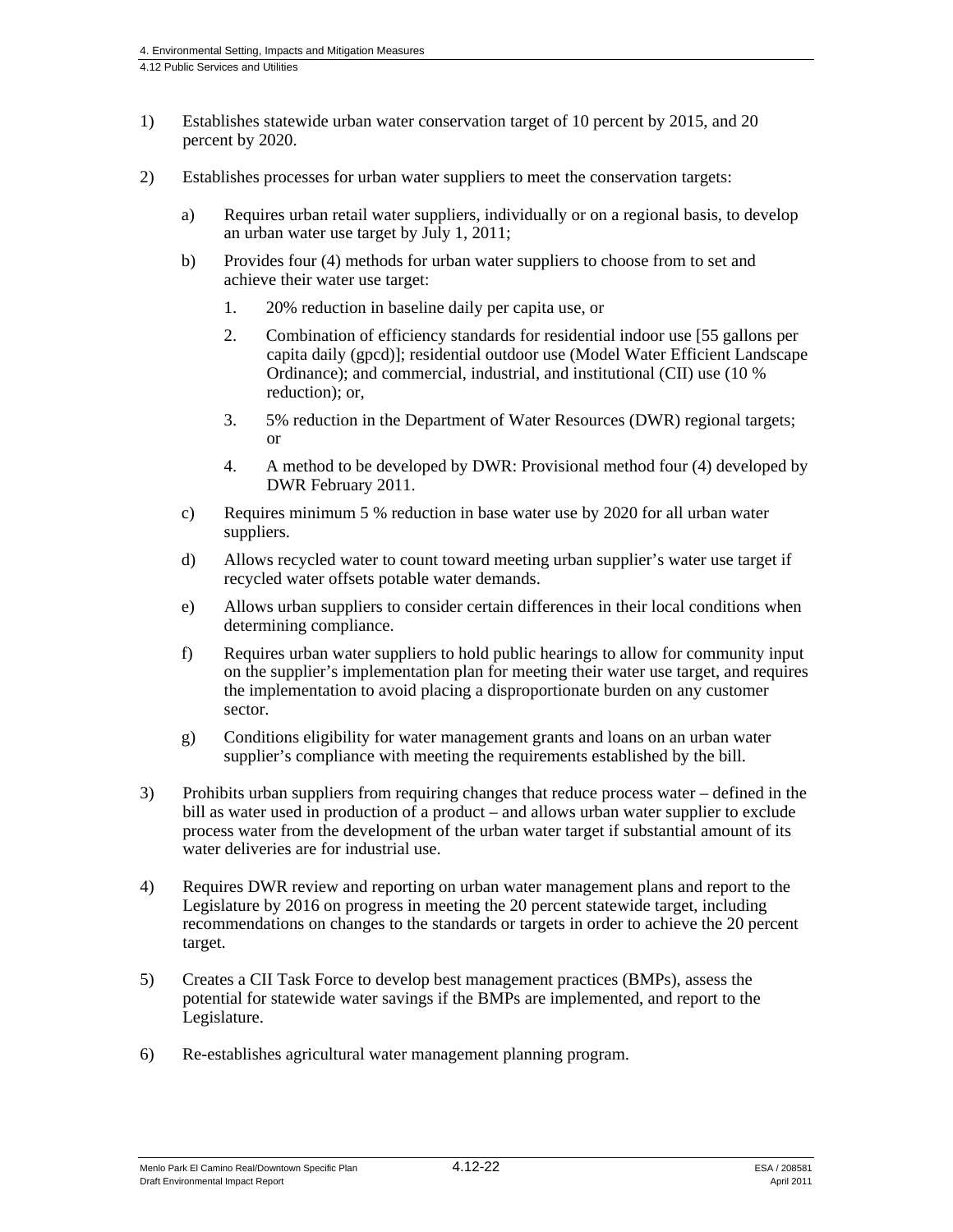- 7) Requires DWR to promote implementation of regional water resource management practices through increased incentives/removal of barriers and specifies potential changes.
- 8) Requires DWR, in consultation with SWRCB, to develop or update statewide targets as to recycled water, brackish groundwater desalination, and urban stormwater runoff.

# *Assembly Bill (AB) 939*

The California Integrated Waste Management Act of 1989, or Assembly Bill (AB) 939, established the Integrated Waste Management Board, required the preparation, adoption and implementation of integrated waste management plans and also mandated that local jurisdictions divert at least 50 percent of all solid waste generated (from 1990 levels), by January 1, 200047.

# *California Code of Regulations Title 24*

The State of California regulates energy consumption under Title 24 of the California Code of Regulations. The Title 24 Building Energy Efficiency Standards were developed by the California Energy Commission (CEC) and apply to energy consumed for heating, cooling, ventilation, water heating, and lighting in new residential and non-residential buildings. The CEC updates these standards periodically and adopted the latest standards in October 1, 2005, which provides new standards for outdoor lighting and residential lighting. These standards establish lighting zones that differentiate the amount of outdoor lighting by geographical location, and establish new performance standards for residential lighting.

# **Local Plans and Policies**

# *City of Menlo Park General Plan*

The following goal and policies within the Land Use Element of the City's General Plan are relevant to the project.

*Policy I-G-1*: The City shall develop and maintain a parks and recreation system that provides areas and facilities conveniently located and properly designed to serve the recreation needs of all Menlo Park residents.

*Goal I-H*: To promote the development and maintenance of adequate public and quasipublic facilities and services to meet the needs of Menlo Park's residents, businesses, workers and visitors.

*Policy I-H-1*: The community design should help conserve resources and minimize waste.

*Policy I-H-2*: The use of water-conserving plumbing fixtures in all new public and private development shall be required.

*Policy I-H-3*: Plant material selection and landscape and irrigation design for City parks and other public facilities and in private developments shall adhere to the City's Water Efficient Landscaping Ordinance.

Menlo Park El Camino Real/Downtown Specific Plan  $4.12$ -23 Alexandre 208581 Draft Environmental Impact Report April 2011

l 47 County of San Mateo. *Five-Year Countywide Integrated Waste Management Plan Review Report*. Prepared by San Mateo County Department of Public Works. December 9, 2009.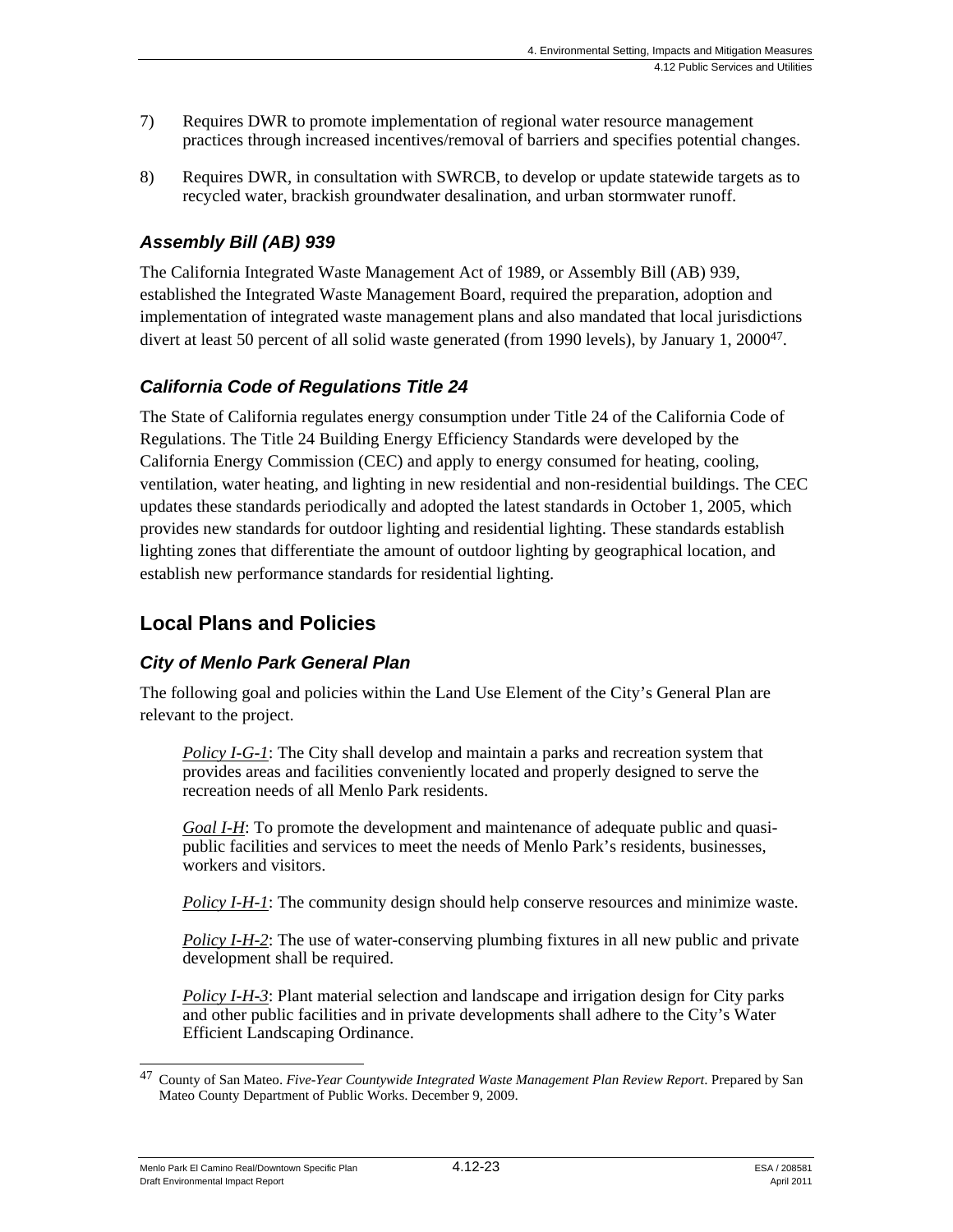*Policy I-H-7*: The use of reclaimed water for landscaping and other feasible uses shall be encouraged.

*Policy I-H-12*: Street orientation, placement of buildings, and use of shading should contribute to the energy efficiency of the community.

The following policies within the Housing Element of the City's General Plan are relevant to the project.

*Policy III.D.1*: The City will continue to promote energy conservation in the design of all new residential structures and will promote incorporation of energy conservation and weatherization features in existing homes.

*Policy III.D.2*: To the extent practical, the City will require that the design of all new residential development takes advantage of solar access.

The following goal and policy of the Open Space and Conservation Element of the City's General Plan are relevant to the project.

*Goal 1*: To develop a parks and recreation system which provides areas, facilities, and improvements conveniently located and properly designed to serve recreation needs of all residents of Menlo Park.

*Policy 1*: Provide open space lands for a variety of recreation opportunities. Make improvements, construct facilities, and maintain programs which encourage a maximum resident participation.

# 4.12.3 Impacts and Mitigation Measures

# **Significance Criteria**

Implementation of the Plan would be considered to have a significant impact on public services and utilities if it would:

- Result in substantial adverse physical effects associated with the provision of new or physically altered police, fire, or school facilities, or the need for new or physically altered facilities; the construction of which could cause significant environmental impacts in order to maintain acceptable levels of service ratios, response times, or other performance objectives for any of the following services:
	- fire and police protection;
	- schools;
	- parks;
	- other public facilities;
- Not meet wastewater treatment standards of the Regional Water Quality Control Board;
- Require or result in the construction of new water or wastewater treatment facilities or expansion of existing facilities, the construction of which could cause significant environmental effects;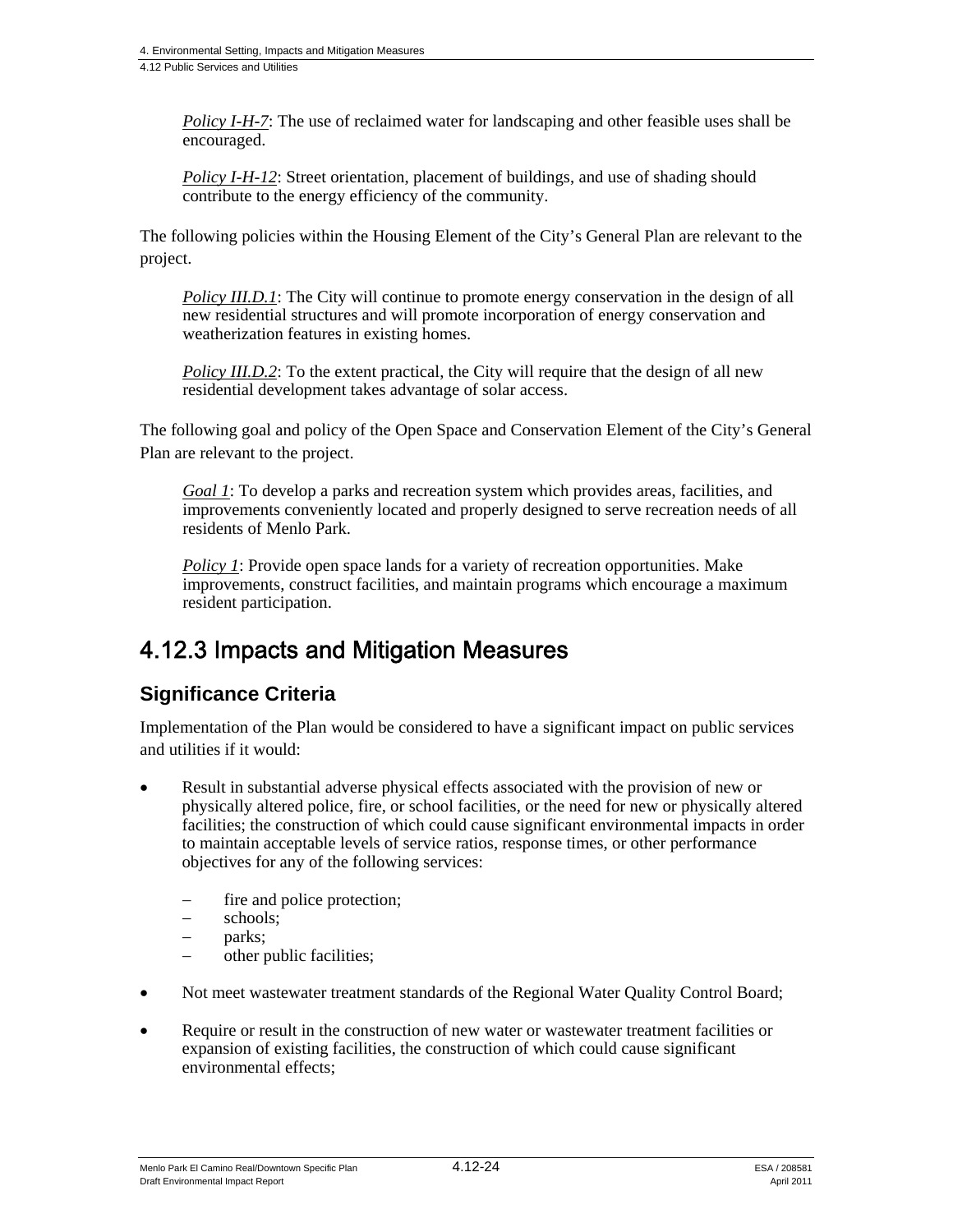- Have insufficient water supplies available to serve the project from existing entitlements and resources, or require new or expanded entitlements;
- Result in a determination by the wastewater treatment provider which serves or may serve the project that it has inadequate capacity to serve the project's projected demand in addition to the provider's existing commitments;
- Be served by a landfill with insufficient permitted capacity to accommodate the project's solid waste disposal needs; and/or
- Not comply with federal, state, and local statutes and regulations related to solid waste.

Specific Plan Guidelines D.2.46, D.2.50, D.3.27, D.5.05, D.5.21, D.6.04, D.6.07, D.6.08, E.3.7.01 – E.3.7.05, E.3.8.3.01 – E.3.8.3.04, E.3.8.4.01 – E.3.8.4.06, and E.3.8.4.09 – E.3.8.4.20, (see Table 3-2, Specific Plan Guidelines) would generally contribute to lessening Public Services and Utilities impacts in the Plan Area. In particular, these guidelines would encourage use of drought-tolerant plantings (helping reduce water use), provision of attractive and usable private open spaces (helping reduce usage of existing public parks and open spaces), LEED certification at the neighborhood and building levels (helping reduce general energy consumption), and solar design (helping reduce usage of energy for lighting and heating/cooling).

# **Impacts**

# **Impact PUB-1: Implementation of the Specific Plan would not result in the need for new or physically altered police facilities. (Less than Significant)**

Implementation of the Specific Plan could increase retail and commercial uses by about 330,000 square feet; residential units by approximately 680 dwelling units, and add approximately 380 hotel rooms. Development under the Specific Plan could generate approximately 1,357 new jobs/employees, as well as approximately 1,537 permanent residents. New retail uses would also increase the number of shoppers to the Plan area and the downtown. (See Section 4.11, *Population and Housing*.)

As a result of the Specific Plan, increased population in the Plan area could generate additional calls for police services and a need for additional patrol time related to crime, traffic and parking. However, even considering continued growth throughout the City, it is not anticipated that new police facilities would be required. According to the Police Department, existing facilities would be capable of adequately serving development in the Specific Plan area. Implementation of the Specific Plan would not require the Police Department to expand its current service boundary to include the Specific Plan area because it is already in Beat 1 served by the Police Department.<sup>48</sup>

Menlo Park El Camino Real/Downtown Specific Plan  $4.12$ - $25$  ESA / 208581 Draft Environmental Impact Report April 2011

l <sup>48</sup> Menlo Park Police Department. Telephone and email communication with Nicole Acker, Management Analyst-Training/Hiring/Media Relations, January 26 and February 22, 2010.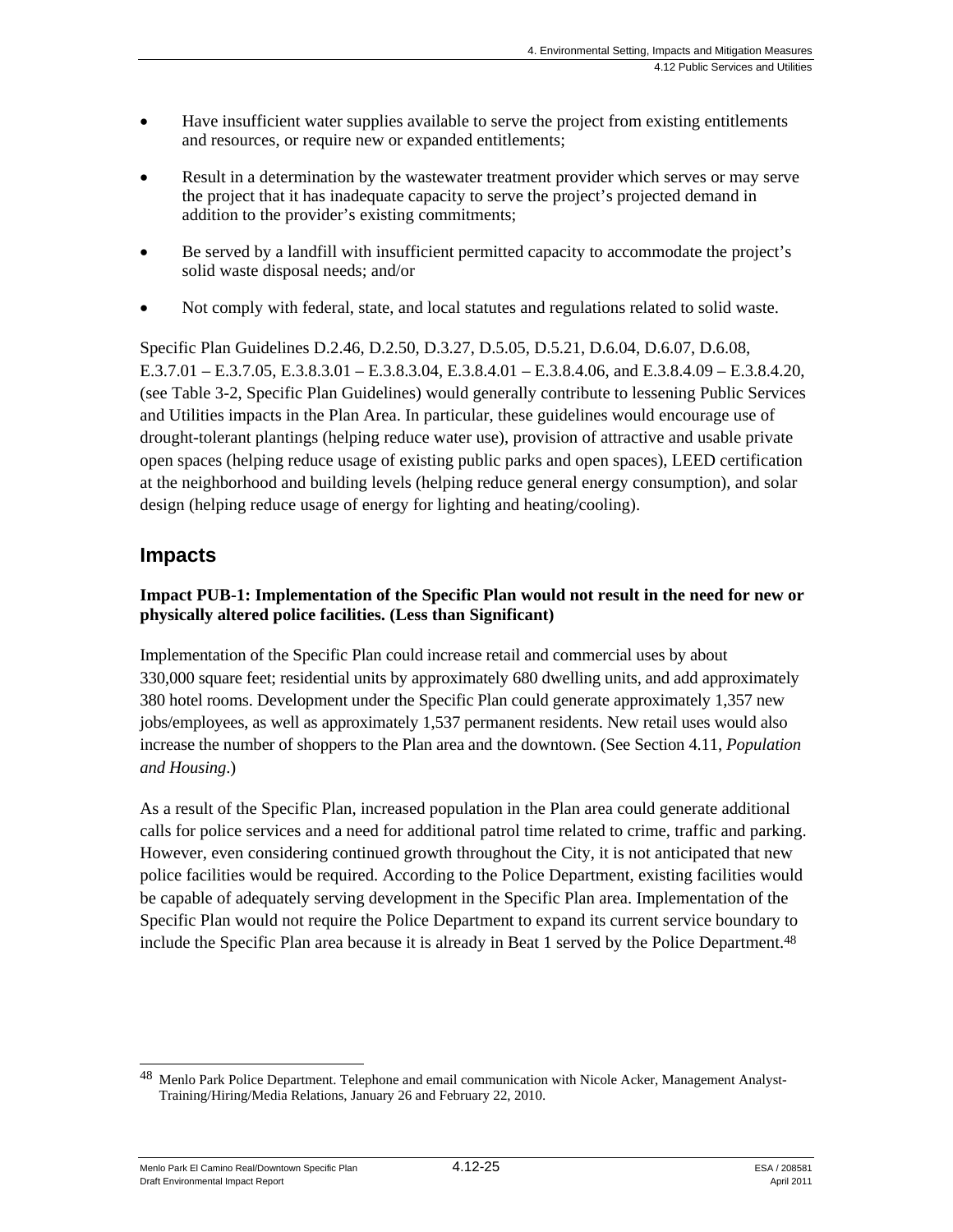Based on current service levels and service levels expected to occur under the Specific Plan, it is not expected that new police department facilities would need to be constructed.49 Therefore, the Specific Plan would result in less-than-significant impacts to police facilities.

**Mitigation:** None required.

## **Impact PUB-2: Implementation of the Specific Plan would not result in the need for new or physically altered fire and emergency service facilities. (Less than Significant)**

**\_\_\_\_\_\_\_\_\_\_\_\_\_\_\_\_\_\_\_\_\_\_\_\_\_\_** 

Development of the Specific Plan area, and the resulting increase in the number of employees, customers, and potential residents, would result in an incremental increase in calls for fire and emergency medical services. The operation or construction of individual projects could affect Menlo Park Fire Protection District (MPFPD) response times but more than likely would not require additional staff.<sup>50</sup> The Specific Plan would not extend the geographic boundaries of the MPFPD service area; all sites within the Plan area are currently already served by the MPFPD. The Specific Plan would not significantly modify the roadway network, with the exception of the Chestnut Street Paseo, which would still retain emergency vehicle access and for which there would also still be several nearby alternate routes.

Individual development proposals would be required to meet MPFPD standards related to fire hydrants, water fire flow requirements, spacing of hydrants, design of driveway turnaround and access points to accommodate fire equipment, and other fire code requirements. Fire sprinklers would be installed throughout the proposed new buildings. This would include automatic fire sprinklers in all new one- and two-family homes and townhouses, as made effective January 1,  $2011$  by the  $2010$  California Residential Code.<sup>51</sup> The MPFPD would review the individual development construction plans and inspect the construction work to ensure that proposed buildings meet State and local Building and Fire Code requirements. In addition, as discussed in the Water Storage and Distribution section, existing fire flow and pressure in the Plan Area are adequate to accommodate future development. The maximum building heights being proposed for the Plan area would be 60 feet. Several buildings in and around the Plan area already approach or exceed this height, including buildings at 1330 University Drive (90 feet), 800 El Camino Real (56 feet), 1000 El Camino Real (49 feet), and 1010 El Camino Real (46 feet).

The MPFPD would continue to serve the project area and respond to calls for assistance from its existing stations. Fire Stations 6, 1, 3, and 4 are in close proximity to the Plan area and would serve the individual projects as described in the setting section above. The San Mateo County Emergency Medical Services Joint Powers Agreement establishes a time target standard of

Menlo Park El Camino Real/Downtown Specific Plan  $4.12$ - $26$  ESA / 208581 Draft Environmental Impact Report April 2011

 $\overline{\phantom{a}}$ 49 Menlo Park Police Department. Telephone and email communication with Nicole Acker, Management Analyst-Training/Hiring/Media Relations, January 26 and February 22, 2010.

<sup>50</sup> Schapelhouman, Harold, Fire Chief, Menlo Park Fire Protection District, letter communication, August 11, 2010.<br>51 National Fire Protection Association, NFPA applauds states' actions on home fire sprinklers,

http://www.nfpa.org/newsReleaseDetails.asp?categoryid=488&itemId=46068&cookie%5Ftest=1, accessed July 8, 2010.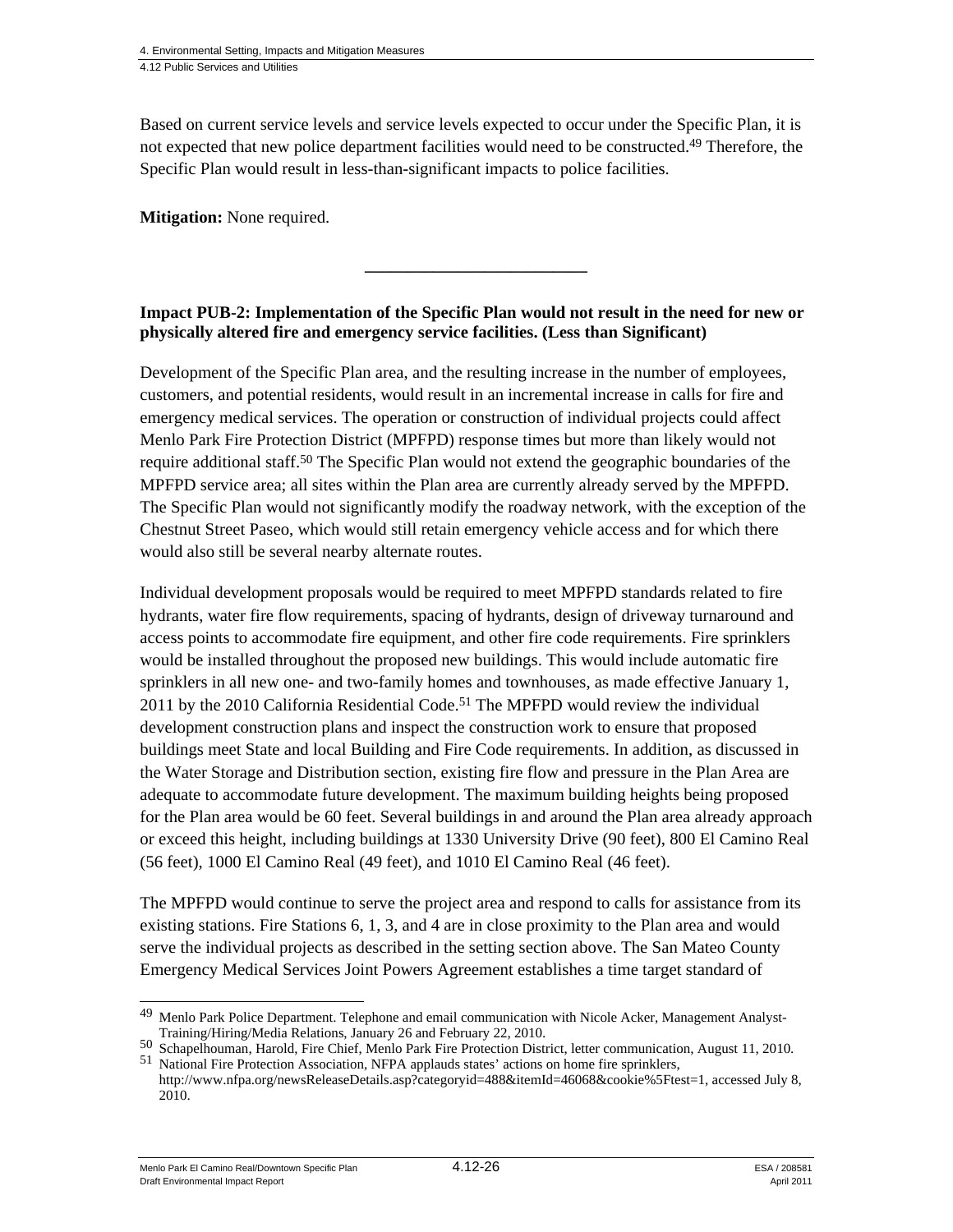6.59 minutes for the closest medical first response unit. For fire first response, two distance target standards consist of the Insurance Services Office standard of 1.5 miles maximum travel distance for Fire Engines and 2.5 miles maximum travel distance for Aerial Ladder Trucks. In addition, the National Fire Protection Association (NFPA) Standard 1710 for the Organization and Deployment of Fire Suppression Operations, Emergency Medical Operations, and Special Operations to the Public by Career Fire Departments 2010 edition, under Section 4.1.2.1, identifies target standards of 240 seconds or less (4 minutes or less) travel time for the arrival of an Engine Company at a fire suppression incident and 480 seconds or less (8 minutes or less) travel time for the deployment of a first alarm assignment at a fire suppression incident including an aerial ladder truck. Given the current distribution of existing resources, these standards are currently met within the Plan area.52 In addition, as noted earlier, the District has an automatic aid agreement with the City of Palo Alto to provide back up and respond in the event of a major fire. The Palo Alto Fire Department has a ladder truck located at Fire Station #6 on the Stanford Campus at 711 Serra Street, which is approximately two miles from the project area at its closest point and 3.5 miles at its farthest point. The automatic aid from this station would help ensure adequate ladder truck response in the event that MPFPD time to the Plan area from Fire Station 1 (300 Middlefield Road) is delayed due to train activity on the railroad tracks that cross Glenwood Avenue, Oak Grove Avenue, and Ravenswood Avenue.

As noted in the setting section above, the MPFPD is independently exploring station modernization and reconfiguration options. Under the current configuration, Truck One, MPFPD's 100-foot aerial ladder truck, responds from Station 1. To better serve proposed development in eastern Menlo Park, the MPFPD is considering moving Truck One to Station 2, located at 2290 University Avenue in East Palo Alto, or Station 77, located at 1467 Chilco Avenue in Menlo Park. However, plans are also underway to accommodate a second aerial ladder truck in western Menlo Park. In 2008, the MPFPD purchased property behind the existing Station 6 building with the intent of creating functional space to rebuild and modernize the existing facility. According to MPFPD, the existing facility, built in 1953, no longer adequately meets the existing and projected future needs of the community. The new facility is being designed to accommodate larger apparatus such as an aerial ladder truck and to aid MPFPD in serving the current and anticipated needs of the community. This potential reconfiguration would not negatively affect the MPFPD's ability to meet the distance and time response standards, and could improve it.

In addition to the planning efforts for a replacement of Station 6, the recent approval of the Menlo Gateway project (shown in Table 4-1 as 100-155 Constitution Drive and 100-190 Independence Drive) included a provision that allowed the Menlo Park City Manager the discretion to require the Menlo Gateway project sponsor to pay up to \$25,000 to the City to cover the City's contribution toward the cost of a fire impact fee study to be performed by the MPFPD. Use of the \$25,000 for this purpose would reduce other required payments on the part of the Menlo Gateway project sponsor. Although the specific focus of the study has not yet been determined, the Fire District is interested in studying options for responding to buildings that would be beyond the reach of the 24-foot ground ladders carried on Fire Engines, and evaluating the need to impose a

Menlo Park El Camino Real/Downtown Specific Plan  $4.12$ -27  $\qquad$   $\qquad$   $\qquad$   $\qquad$  ESA / 208581 Draft Environmental Impact Report April 2011

<sup>1</sup> 52 Schapelhouman, Harold, Fire Chief, Menlo Park Fire Protection District. Personnel communication with ESA, August 11, 2010.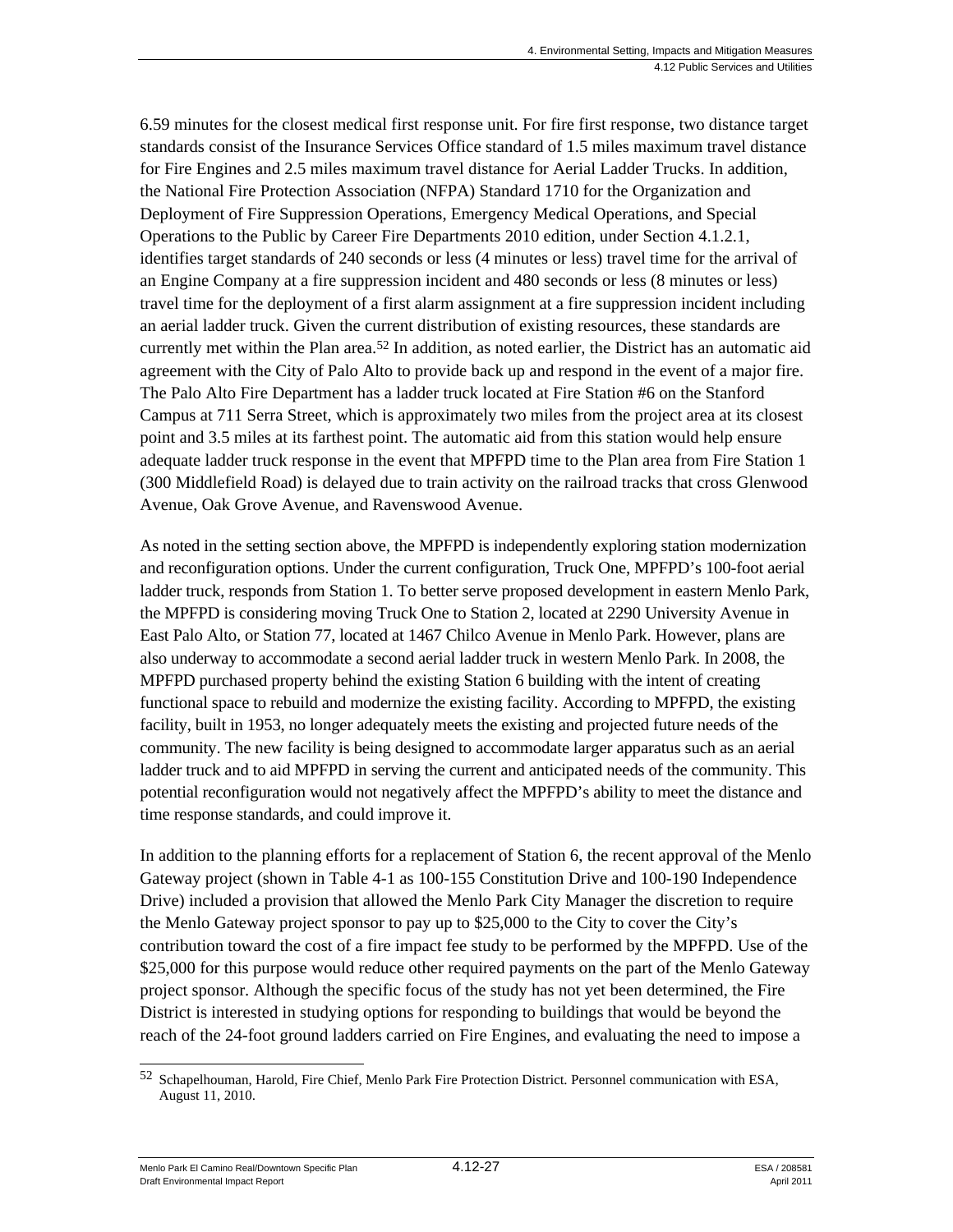4. Environmental Setting, Impacts and Mitigation Measures

4.12 Public Services and Utilities

capital facilities fee on developers to fund future changes to District facilities and/or operations, including possible purchases of equipment such as an additional aerial ladder truck.

The Specific Plan would permit building heights up to 60 feet with set-backs of up to 20 feet and upper floor massing set-backs that use a 45 degree angle. Buildings of this shape and height would create a tactical operational challenge that would be beyond the reach of 24-foot ground ladders carried on Fire Engines and could only be served by an aerial ladder truck. As noted earlier in this section, the Plan area and its vicinity is already occupied by a number of similar height buildings that would continue to be served by the MPFPD even if the Specific Plan was not adopted. Under the current configuration, Truck One responds from Station 1, which is approximately 1.97 miles and 5 minutes away from the farthest point in the Plan area and well within the ISO and NFPA time and distance standards.<sup>53</sup> Based on the proximity of Fire Stations 6, 1, 3, and 4 to the Plan area, and the existing and future ability of the MPFPD to meet the ISO and NFPA time and distance standards, the proposed Specific Plan would result in lessthan-significant impacts on existing fire and emergency facilities.

**Mitigation:** None required.

## **Impact PUB-3: Implementation of the Specific Plan would increase public school enrollment. (Less than Significant)**

The Specific Plan area is located within the Menlo Park City School District (MPCSD) and the Sequoia Union High School District (SUHSD). Development under the Specific Plan could result in the construction of up to 680 new residential units in the Specific Plan area. As allowed by State law as well as MPCSD and SUHSD policy, new employees working in the Plan area who do not live within the districts' boundaries may choose to send their children to schools in these districts. However, this number is likely to be small and is too speculative for impact assessment under CEQA.

\_\_\_\_\_\_\_\_\_\_\_\_\_\_\_\_\_\_\_\_\_\_\_\_\_\_

#### **Menlo Park City School District (MPCSD)**

The Menlo Park City School District uses a student yield factor of 0.5 students per dwelling unit for kindergarten through eighth grade. Using this rate, the Specific Plan would generate approximately 340 students per year when all housing units are built. However, the MPCSD's enrollment projection consultant has noted that while student yields can approach 0.5 students per dwelling unit for detached single-family housing, newer attached housing (the type most likely to be constructed in the Plan area) can be estimated at  $0.12$  students per dwelling unit.<sup>54</sup> At this rate, the 680 new housing units in the Plan area would be expected to generate 82 students per year at full buildout.

Menlo Park El Camino Real/Downtown Specific Plan  $4.12$ -28 ESA / 208581 Draft Environmental Impact Report April 2011

1

<sup>53</sup> Schapelhouman, Harold, Fire Chief, Menlo Park Fire Protection District, letter communication, August 11, 2010.<br>54 Email correspondence from Tom Williams, Enrollment Projection Consultants, March 18, 2011.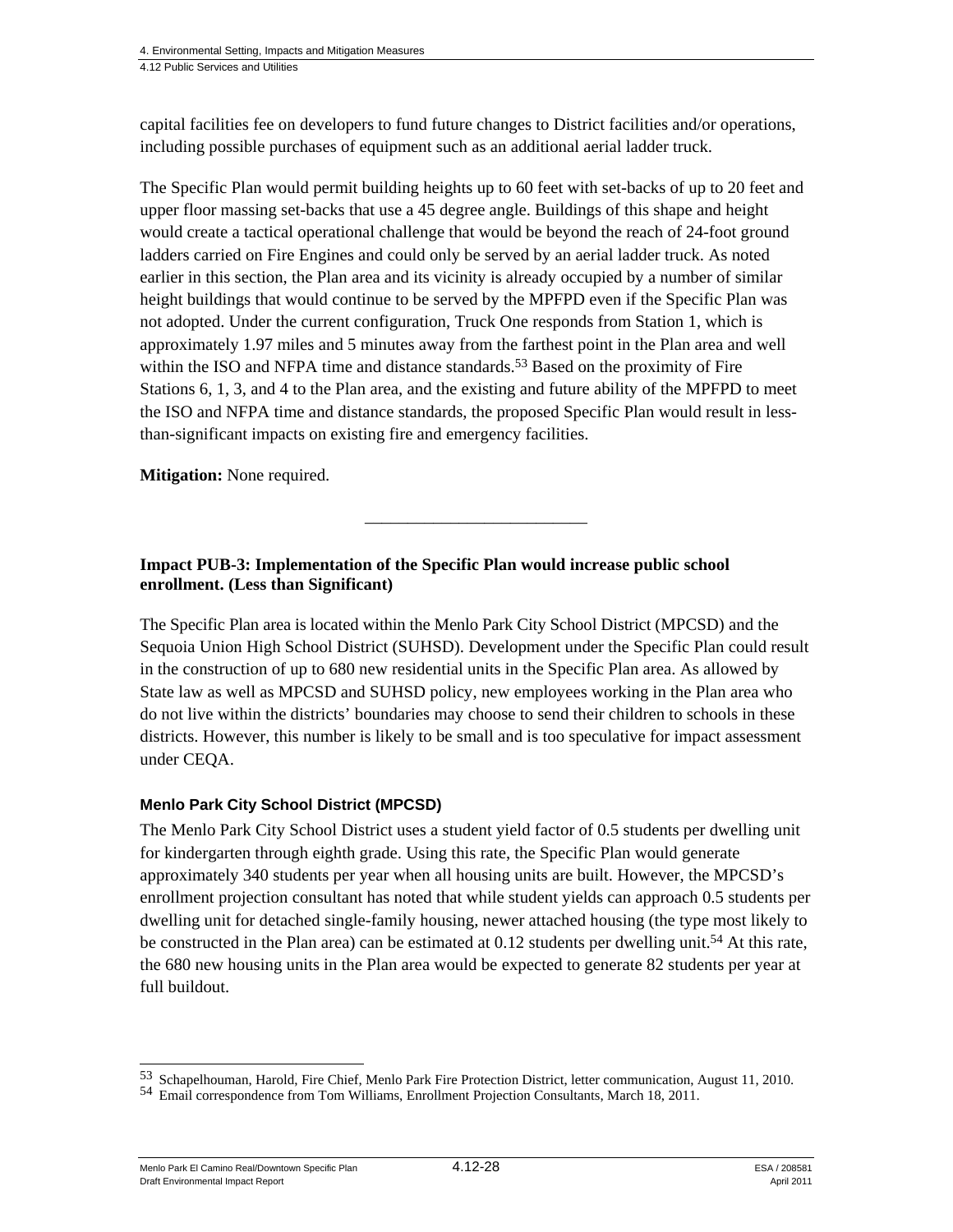The phenomenon of lower yield rates for multi-family housing can also be seen through Census data, which in 2000 (the most recent year for which enrollment data is currently available) showed that Menlo Park's Census Tracts 6125 and 6126 (which are predominantly composed of multi-family housing) generated 0.09 public elementary school students per dwelling unit, while the surrounding four Census Tracts (which are predominantly composed of single-family housing) generated 0.25 public elementary school students per dwelling unit. While overall student yields are known to have increased in the MPCSD since 2000, the relative difference between single- and multi-family housing yields has likely not changed substantially.

The MPCSD's detailed enrollment projections indicate that District-wide enrollment would increase by approximately 14.2 percent from 2009 to 2014 and decline by approximately 1.1 percent from 2014 to 2019. 55 These projections incorporate an estimate of the Plan's impact on the MPCSD; specifically that 274 new attached housing units could be constructed and occupied by 2019, which would generate approximately 33 students at the 0.12 yield factor. The small enrollment decline during the 2014 to 2019 projections is due to the fact that this slightly new student growth would happen concurrently with partly reduced yields from existing housing stock. Enrollment projections are not available past 2019, due to the fact that projections are based primarily on existing enrollments and birth data, which do not permit longer-range estimates.

The increase in student population over the next few years has been accounted for by MPCSD and Measure U bond funds are currently being used to modernize and improve existing school facilities to accommodate the projected student population growth.

# **Sequoia Union High School District (SUHSD)**

The enrollment for Menlo-Atherton High School in the Sequoia Union High School District was 2,089 students for the school year 2008/09. The Sequoia Union High School District uses a student generation rate of 0.357 students per residential unit to project future student enrollment. Using this rate, the Specific Plan would generate approximately 243 new students per year in the Sequoia High School District when all 680 housing units are constructed and occupied. However, as noted in the discussion of MPCSD projections, multi-family attached housing typically generates lower yields than single-family housing. While the SUHSD has not provided an equivalent breakdown of single- versus multi-family yields, a potential multi-family rate of 0.09 students per attached housing unit can be estimated using the relative MPCSD weights<sup>56</sup>, which would result in approximately 62 high school students being generated by the Plan area's new housing. Because high school enrollments typically follow elementary-level trends from a few years prior, it can be expected that SUHSD enrollment increases from the Plan area will generally happen concurrently with a leveling off of student growth from existing housing stock.

Menlo Park El Camino Real/Downtown Specific Plan  $4.12$ -29  $\qquad$   $\qquad$   $\qquad$   $\qquad$  ESA / 208581 Draft Environmental Impact Report April 2011

l 55 Enrollment Projection Consultants, 2009 Enrollment Forecast Study for Menlo Park City School District, October 12, 2009.

<sup>56</sup> The 0.12 multiple-family elementary school generation rate represents 24 percent of the overall 0.5 elementary school generation rate. 24 percent of the overall 0.357 high school generation rate would be 0.9.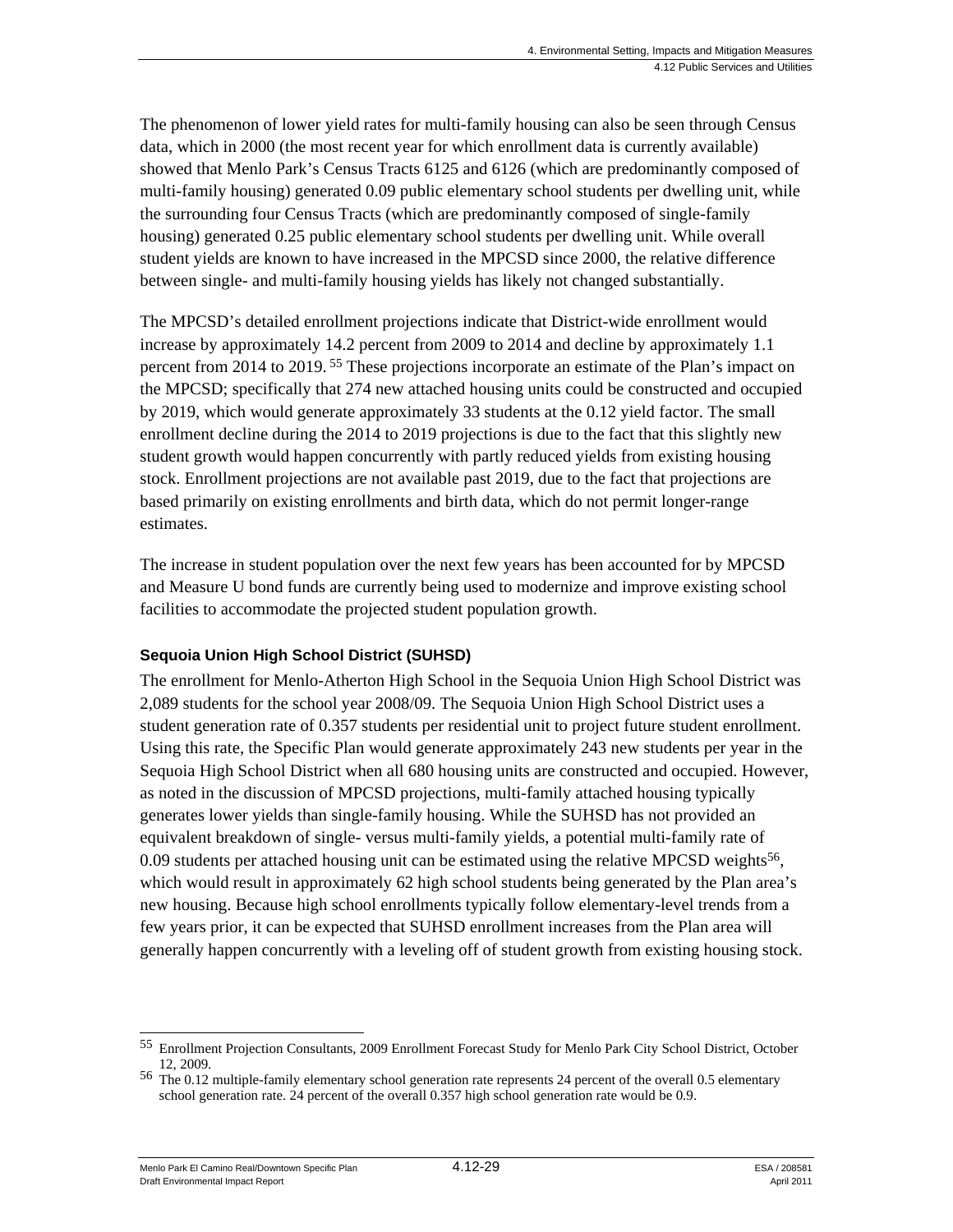Given the enrollment trends, and school facilities expansion already underway, schools within the two districts will have the capacity to accommodate the project-related increase in school age children. Therefore, the impact of the Specific Plan on school facilities would be less than significant.

In addition, the California State Legislature, under Senate Bill 50 (SB 50)<sup>57</sup> has determined that payment of school impact fees shall be deemed to provide full and complete school facilities mitigation. All new developments would be required to pay appropriate school impact fees and as such would be considered to have fully mitigated their individual impacts.

**Mitigation:** None required.

**Impact PUB-4: Implementation of the Specific Plan would increase the use of parks. (Less than Significant)** 

\_\_\_\_\_\_\_\_\_\_\_\_\_\_\_\_\_\_\_\_\_\_\_\_\_\_

Development under the Specific Plan could generate about 1,357 new employees as well as approximately 1,537 permanent residents over the course of 30 years. Employees and potential residents of the Plan area would utilize nearby parks as well as other parks and open space resources throughout the City. Development within the Plan area would include the creation of additional open space areas in the form of plazas, pocket parks, and private open space.

New permanent residents in the Plan area would likely use the newly created spaces as well as existing recreational resources, such as Burgess and Nealon Park, and other larger recreational areas. As noted in the environmental setting subsection, the General Plan sets forth a goal of five acres of developed parkland per 1,000 persons.58 Based on 220 acres of City parkland (see Table 4.12-2) and an estimated 32,200 City residents in 2010 (see Section 4.11, Population and Housing), the City currently exceeds this goal by providing 6.8 acres of parkland per 1,000 persons. Specific Plan-related residential population growth would reduce this ratio minimally, to 6.5 acres per 1,000 persons, still well above the standard of 5 acres of parks per 1,000 persons. In addition, the Specific Plan would include new publicly-accessible building frontage breaks on El Camino Real, as well as pocket parks, a Santa Cruz Avenue Central Plaza, and Chestnut Street Paseo in downtown. While exact measurements of these spaces will not be

l

<sup>57</sup> On August 27, 1998, the Governor signed into law Senate Bill 50 (Greene) ("SB 50"), the Leroy F. Greene School Facilities Act of 1998, which is identified as Chapter 407, Statutes of 1998. SB 50 imposes new limitations on the power of cities and counties to require mitigation of school facilities impacts as a condition of approving new development. SB 50 completely relieves cities and counties of the power to require development fees or other exactions in excess of the statutory maximum amounts to help fund school facilities. SB 50 amends Government Code Section 65995(a) to provide that only those fees expressly authorized by Education Code Section 17620 or Government Code Sections 65970 and following (the old interim facilities fees) may be levied or imposed in connection with or made conditions of any legislative or adjudicative act by a local agency involving planning, use, or development of real property. Subdivision (h) of section 65995 declares that the payment of the development fees authorized by Education Code Section 17620 is "full and complete mitigation of the impacts of any legislative or adjudicative act . . . on the provision of adequate school facilities." Section 65995(i) prohibits an agency from denying or refusing to approve a legislative or adjudicative act involving development "on the basis of a person's refusal to provide school facilities mitigation that exceeds the amounts authorized [by SB 50]." 58 City of Menlo Park, 1994. General Plan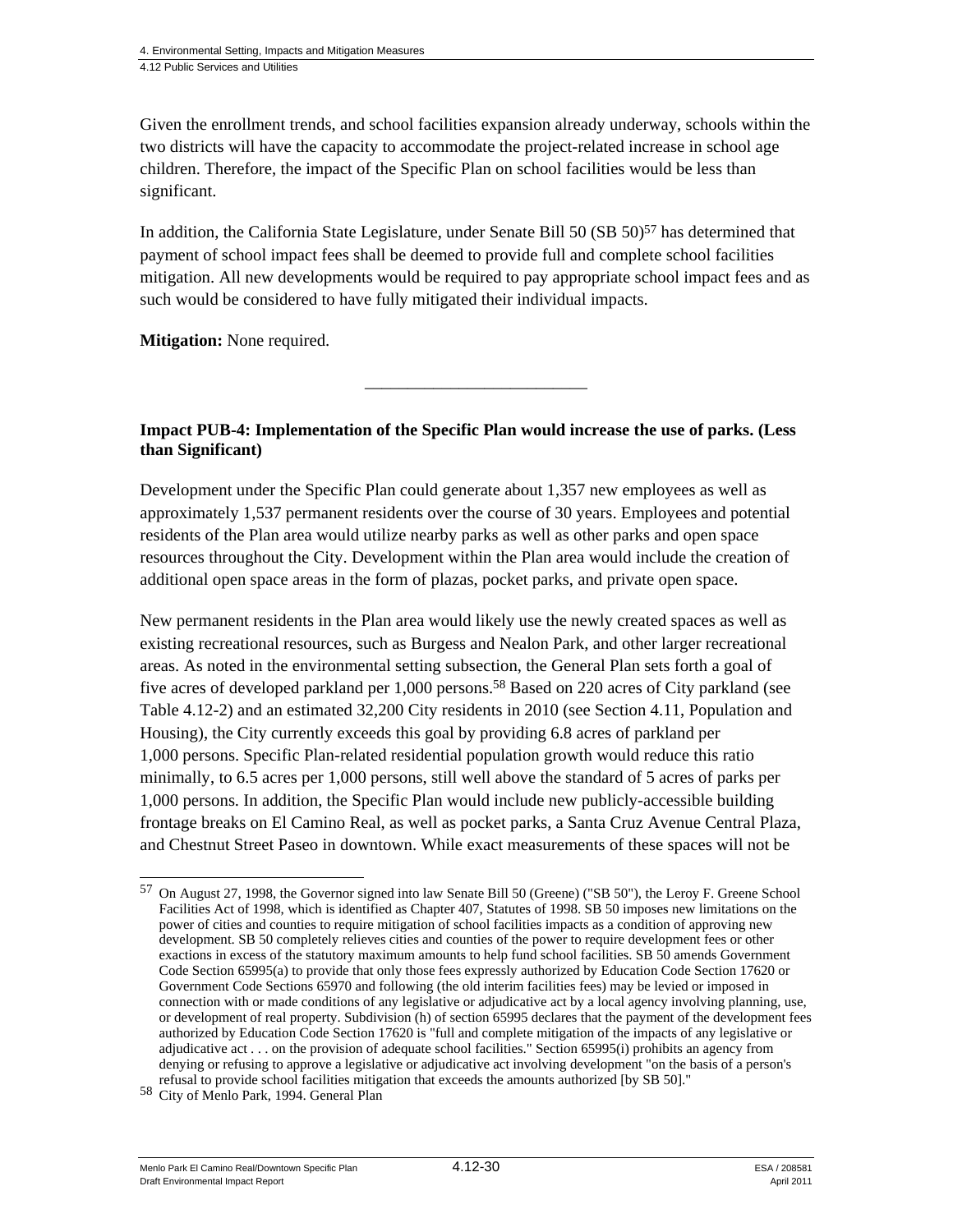available until precise designs are completed, the conceptual diagrams in the Specific Plan indicate that approximately two acres of new public parks, plazas, and other open spaces could be added, which would increase the ratio to 6.9 acres per 1,000 persons. Extended sidewalks could also be considered new enhanced public spaces, although these are not quantified in the two-acre estimate. In addition, new residential developments would be required to pay recreation in-lieu fees to mitigate any impacts.

Given the availability of City-maintained parks, in addition to regional parks and the public school resources for which there is a joint use agreement, population growth related to development under the Specific Plan is not anticipated to increase the use of recreational resources such that substantial physical deterioration would occur. As such, the impact of the Specific Plan on park and recreational resources would be less than significant.

**Mitigation:** None required.

**Impact PUB-5: Implementation of the Specific Plan would increase the demand for water supply. (Less than Significant)** 

\_\_\_\_\_\_\_\_\_\_\_\_\_\_\_\_\_\_\_\_\_\_\_\_\_\_

# *Water Supply Analysis Methodology*

#### **Water Supply and Infrastructure**

The analysis in this section focuses on the nature and magnitude of the change in levels of water use compared with existing and projected water use in the project area and the Bear Gulch District's water service area. To determine potential impacts, future water consumption was estimated from demand projection calculations and quantitative evaluation of data for existing land uses, approved projects, and proposed development, including that proposed for the project area. The primary resources used for this analysis include the WSA for the Proposed El Camino Real/Downtown Specific Plan Project, Atkins (April 2011); City of Menlo Park UWMP, adopted December 2005; the SFPUC UWMP (December 2005), the SFPUC Water Supply Improvement Program and its Program Environmental Impact Report and Association of Bay Area Governments (ABAG) 2009 Projections Report. Installation of new connections to the water distribution system could include improvements to permanent water distribution lines and appurtenances, corresponding to the construction phasing of the specific projects. The piping system within the project area would be sized to accommodate development; additional on-site water delivery system would consist of water distribution lines within the local street rights-ofway. Water supply design specifications would comply with the City of Menlo Park's standards regarding requirements for design and operation of water distribution facilities. Final approvals by the City would be necessary prior to delivery of water to the project area. Any impacts associated with the installation of water supply infrastructure on-site are evaluated as part of the construction-related impacts analyzed in the other technical sections of this EIR, as appropriate.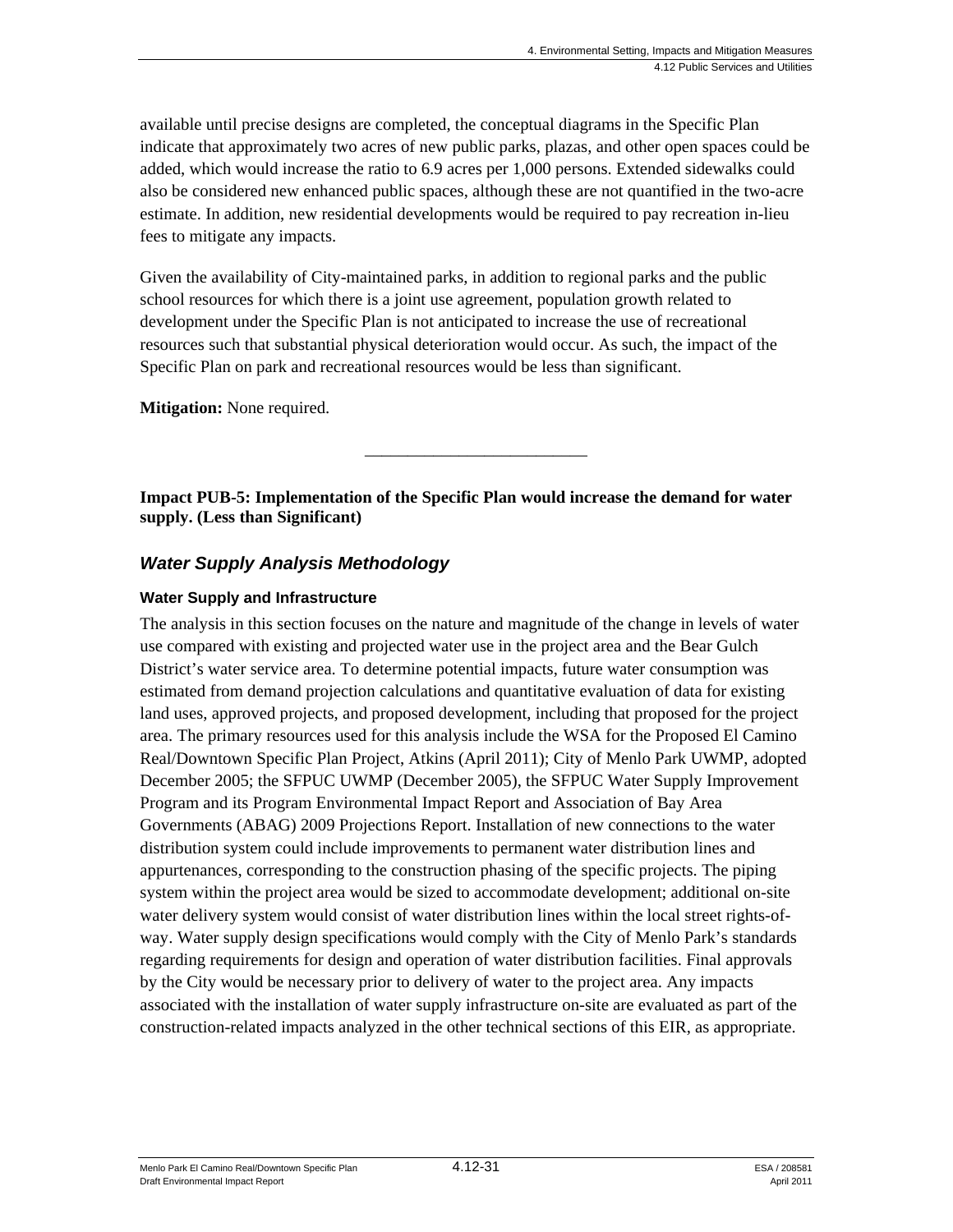#### **Demand Analysis**

The WSA prepared for the EIR developed water generation factors and derived water demand for the project area. The expected water use of the prospective development was determined by analyzing similar land uses and assigning a demand factor for each use. The demand analysis analyzes water use at the project-level under two growth scenarios: 1) the proposed Specific Plan; and, 2) Plan area identified in ABAG's 2009 Projections Report Priority Growth Area (maximum density scenario). The first growth scenario is used for the following project-level analysis, while the second growth scenario is described in more detail in the WSA and is used within this chapter's cumulative analysis as it relates to water demand within Cal Water's service area.

The expected water use of the proposed project was determined by analyzing similar land uses and assigning a demand factor for each use. This analysis evaluates the net demand at the project-level within the Plan area. Build-out of the proposed project is expected to occur incrementally over the next 30 years, as changes in the development market create opportunities for redevelopment. However, for conservative water supply planning purposes water demand in the project area is assumed to occur immediately and is added to existing demand to present the quantitative data needed to analyze current and future demand within the Bear Gulch District's service area. Projected demand generated by the proposed project (680 residential units and 1,357 new jobs), existing demand and planned future uses are extended over a 25-year planning horizon.

The demand factors were formulated based on data from current and historical uses at similar facilities in Northern California and the San Francisco Bay Area; however, installation of water efficient fixtures throughout the new facilities and use of drought-tolerant landscaping materials could further reduce on-site water demand from the proposed development components.

# *Project Evaluation*

The growth projected in the Specific Plan is shown in **Table 4.12-5**. The proposed land use changes that could occur as a result of implementation of the proposed project would potentially create a net increase in water demand of 222 AFY or an average demand of 198,296 gallons per day (gpd) (0.20 mgd).

The WSA assumes that the proposed Specific Plan would use water supplied through surface water rights and entitlements from the Peninsula and Alameda Systems. These supplies would be delivered through existing Cal Water and Bear Gulch District's supply facilities and new water infrastructure, if needed, constructed for delivery into the project area per the requirements of the City of Menlo Park. In an effort to reduce water demand, those new developments could be required to install low-flow fixtures, appliances and hardware to reduce water consumption per the City's General Plan Policy I-H-2. All landscaping would be required to adhere to the City's Water Efficient Landscaping Ordinance.

The Plan area occupies one of Menlo Park's most prominent arterial corridors and the City's downtown core, and includes a Caltrain station from which service is provided to San Francisco and San Jose. According to the available information, the proposed project area covers approximately 130 acres. **Table 4.12-6** illustrates the development program for the project area as envisioned in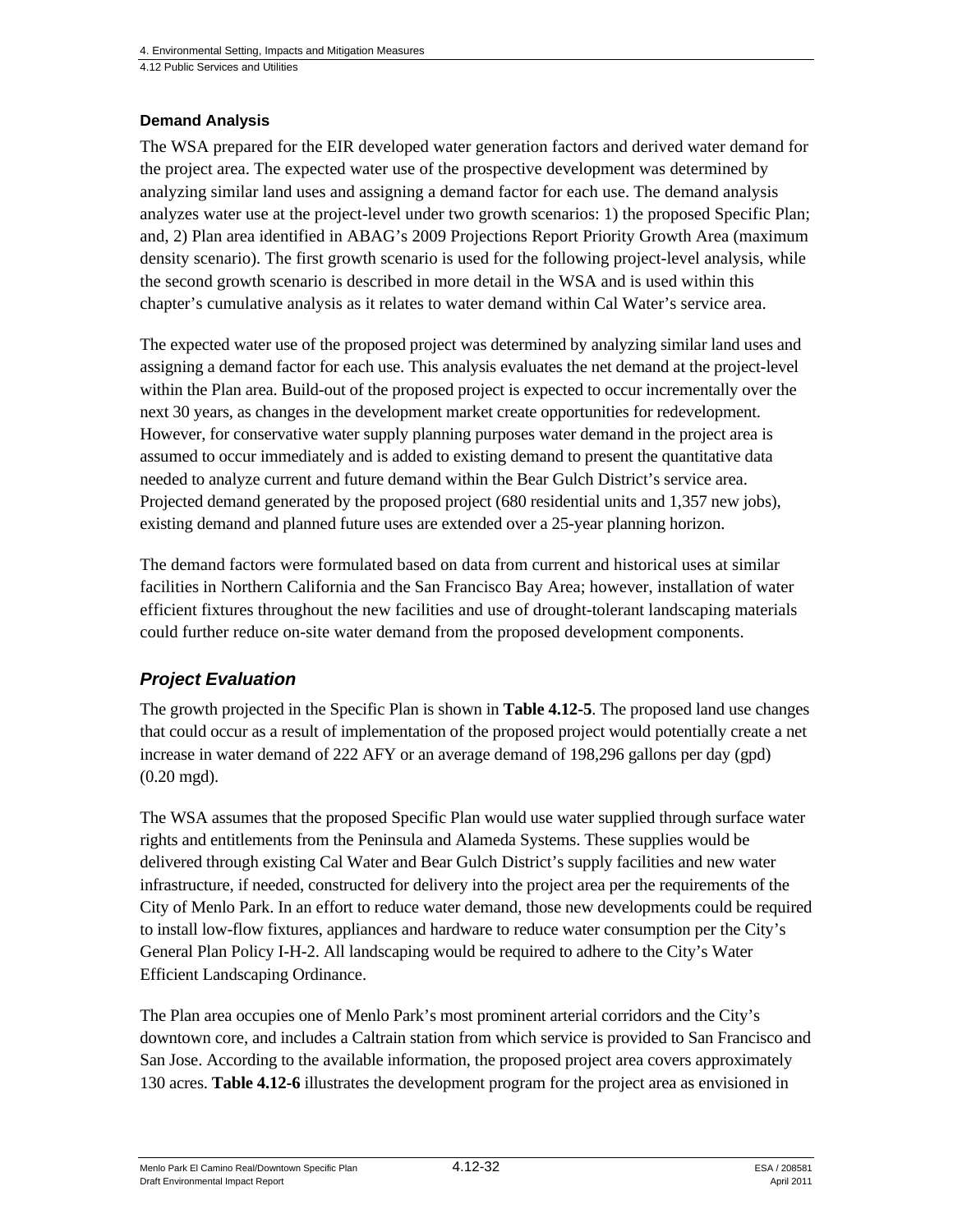#### **TABLE 4.12-5 CITY OF MENLO PARK EL CAMINO REAL-DOWNTOWN SPECIFIC PLAN AREA (PROPOSED PROJECT) LAND USE AND WATER DEMAND**

| Specific Plan Land Uses (net increases)  | Area or<br>Type | Units                 | <b>Water Demand</b><br>Factor | Gallons<br>per Day | <b>MGD</b> | <b>AFY</b> |
|------------------------------------------|-----------------|-----------------------|-------------------------------|--------------------|------------|------------|
| Residential Development- Multiple Family | 680             | DU <sup>a</sup>       | 112 $qpd/DUc$                 | 76.160             | 0.08       | 85.31      |
| <b>Retail Space</b>                      | 91.800          | sfb                   | $0.53$ apd/sf                 | 48.654             | 0.05       | 54.50      |
| <b>Commercial Space</b>                  | 240.820         | sf                    | $0.10$ apd/sf                 | 24,082             | 0.02       | 26.98      |
| <b>Hotel-Lodging Facilities</b>          | 380             | Rooms                 | 130 gpd/room                  | 49.400             | 0.05       | 55.34      |
| Net Change in Water Demand               | $\tilde{}$      | $\tilde{\phantom{a}}$ | $\tilde{\phantom{a}}$         | 198.296            | 0.20       | 222.12     |

 $\overset{a}{\underset{b}{\text{D}}}$  DU = Dwelling Units

 $sf$  = square feet

c Residential water demand factors provided by ESA (demand generated by multiple family units in Santa Clara County) April 2009.

SOURCE: City of Menlo Park and ESA April 2010 Based on preliminary demand data from PBS&J water demand factors-can be modified to reflect water efficient landscaping and hardware fixtures, Green Building Objectives or LEED certification, etc.

#### **TABLE 4.12-6 EL CAMINO REAL/DOWNTOWN SPECIFIC PLAN DEVELOPMENT PROGRAM**

| <b>Land Use/Development Type</b> | Area/Space | Unit                  |
|----------------------------------|------------|-----------------------|
| Residential                      | 680        | <b>Dwelling Units</b> |
| <b>Retail Space</b>              | 91,800     | <b>Square Feet</b>    |
| <b>Commercial Space</b>          | 240,820    | <b>Square Feet</b>    |
| Hotel/Lodging                    | 380        | Rooms                 |
|                                  |            |                       |

SOURCE: City of Menlo Park and ESA, April 2010.

the Specific Plan. Each of these development types would require new water service within the proposed project area. The exact build-out will take place incrementally and will likely vary from the initial projection over the 30-year time frame.

The proposed Specific Plan would increase the intensity of uses in the project area over existing conditions. As proposed, the Specific Plan would increase the number of residential units by 680, the net square footage by 332,620 square feet of new retail and commercial space and add 380 new hotel/lodging accommodations. The proposed project would also result in a net increase of employment of approximately 1,357 persons (refer to Section 4.11, Population and Housing), as well as guests at the restaurants and hotel/lodging facilities. Table 4.12-5 above shows estimated annual average water demand 0.20 mgd (222.12 AFY) for the proposed project. This is considered a net increase in demand over existing conditions since the proposed project would construct new structures, buildings and facilities over the existing development. The WSA concludes under normal year conditions that the Bear Gulch District would have sufficient capacity to meet the water demands of the proposed project without compromising existing demands. As previously stated, SFPUC can reliably deliver the purchase request submitted by the BAWSCA member agencies (assumes implementation of the SFPUC's Water System Improvement Plan or after year 2018,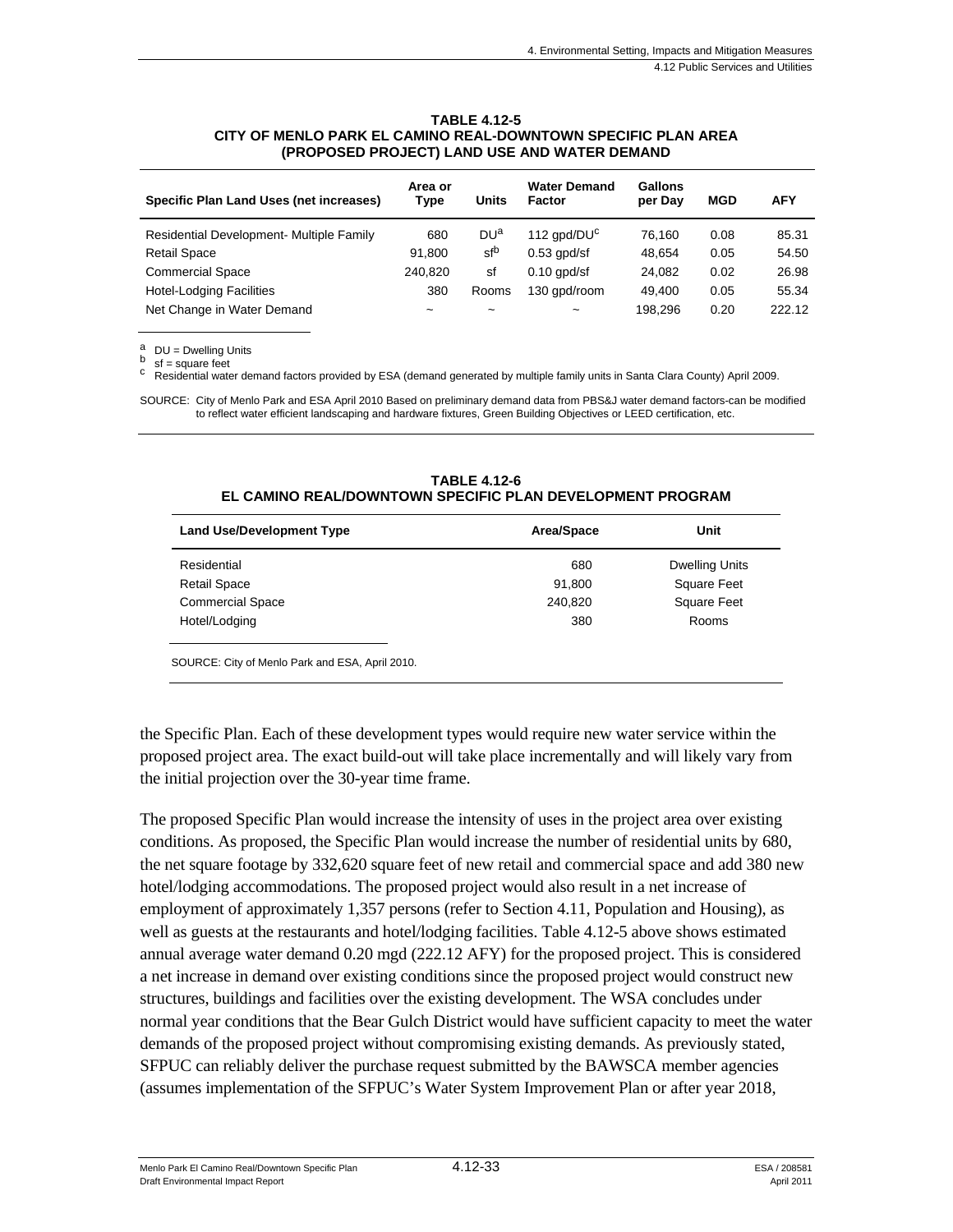increased diversions from the Tuolumne River under San Francisco's existing water rights). As such, in normal years, Cal Water would have sufficient water supply to serve the proposed project and the impact is less than significant. As stated previously, the SFPUC could curtail system-wide water deliveries by 20 percent when specific critical dry year events occur or when multiple dry years prevail and further jeopardize the availability of water supplies. In the event that SFPUC reduces its deliveries by 20 percent, Cal Water and the Bear Gulch District would have insufficient water supplies to meet the projected water demand associated with development at the project site, in addition to existing and planned future uses within the service area of the Bear Gulch District. In these instances, Cal Water, through its water shortage contingency plan (California Water Code Section 10632) can also impose supply curtailments and implement subsequent stages of demand reductions to balance demand against curtailed supplies.

As discussed previously in the Regulatory Setting, development within the project area would be required to comply with the City of Menlo Park General Plan Policies I-H-2, I-H-3, I-H-7, and Municipal Code Chapter 12.44, which requires the installation of low-water use plumbing fixtures and landscaping in new development. In addition, Senate Bill X 7-7 (the Water Conservation Act of 2009) calls for reducing demand by 10 percent conservation per capita in 2015 and 20 percent by 2020. Because Cal Water can regulate its deliveries accordingly in response to a regional water supply reduction and mandate demand customer reductions within its service area, a less-than-significant impact would occur as result of implementation of the proposed Specific Plan.

**Impact PUB-6: Implementation of the Specific Plan would not require or result in the construction of new water treatment facilities or expansion of existing facilities. (Less than Significant)** 

\_\_\_\_\_\_\_\_\_\_\_\_\_\_\_\_\_\_\_\_\_\_\_\_\_\_

The potential water demands at the project area, depending on specific onsite development of either the proposed project or the Maximum Density projected by ABAG, would range from 0.20 mgd to 0.34 mgd above existing conditions. As shown in **Table 4.12-7**, water demands in Bear Gulch District's service area are expected to increase over the next 25 years and the demands at the project area would contribute to service area increases.

|                                                        |        |        | Bear Gulch District Draft 2010 UWMP Demand Projections |        |        |        |
|--------------------------------------------------------|--------|--------|--------------------------------------------------------|--------|--------|--------|
|                                                        | 2010   | 2015   | 2020                                                   | 2025   | 2030   | 2035   |
| Projected Growth in Bear Gulch District's Service Area |        |        |                                                        |        |        |        |
| Connections                                            | 18.027 | 18.457 | 18,898                                                 | 19.350 | 19.814 | 20.291 |
|                                                        | 13.413 | 13.755 | 14.107                                                 | 14.471 | 14.848 | 15.237 |
| <b>AFY</b>                                             |        |        |                                                        |        |        |        |

| <b>TABLE 4.12-7</b>                            |  |
|------------------------------------------------|--|
| SERVICE AREA PROJECTED GROWTH AND WATER DEMAND |  |

SOURCE: Bear Gulch District 2010 Preliminary Draft UWMP.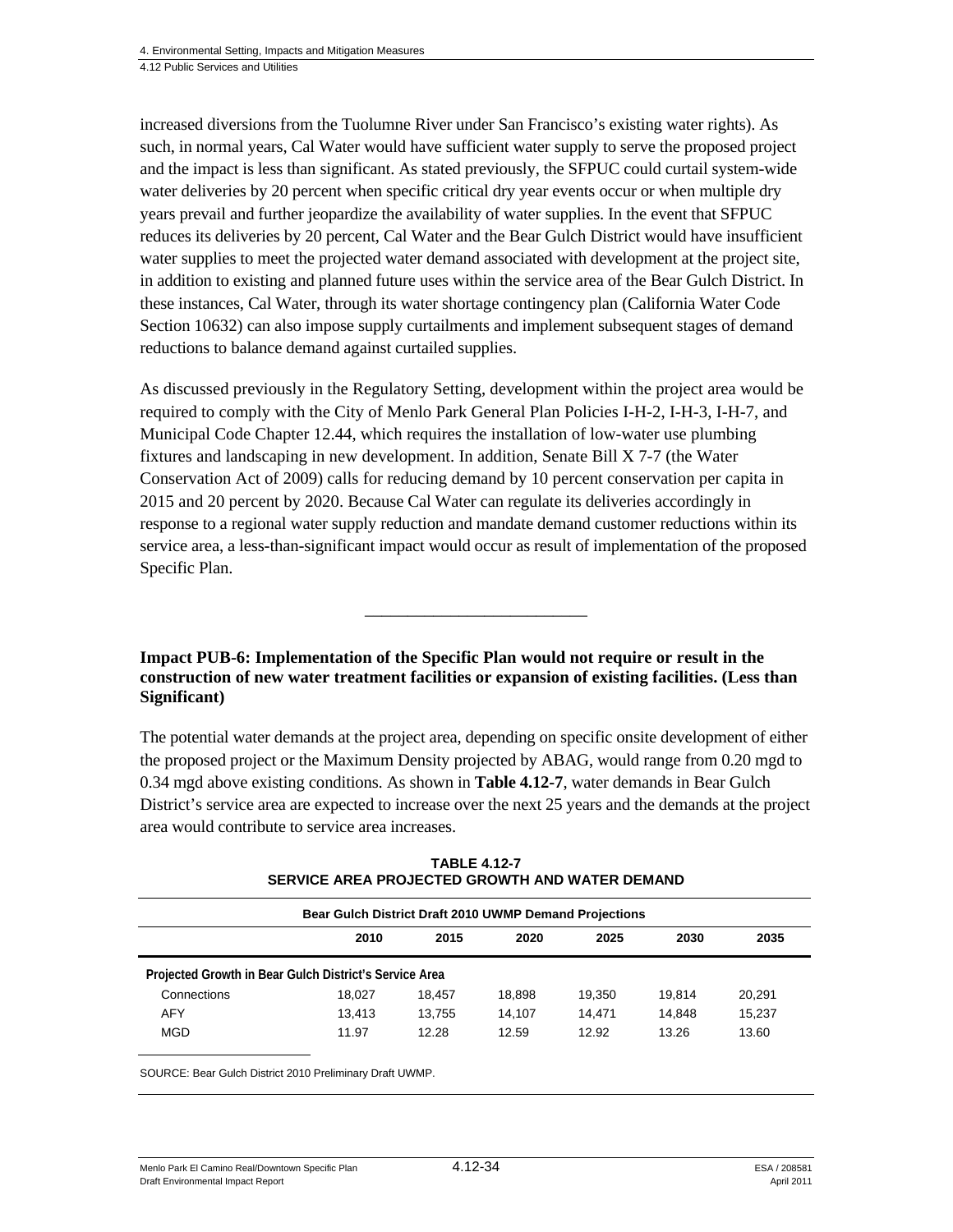Because SFPUC has planned for improvements to the water treatment system to improve system reliability and accommodate projected growth in its regional service area, the proposed project, under any of the scenarios, would not prompt a need to expand treatment facilities in order to meet its demands. As stated above, SFPUC's WTPs currently have a maximum combined treatment capacity of 340 mgd, if operated continuously. After 2011 with the addition of the Tesla WTP (315 mgd), SFPUC can reliably deliver 655 mgd, which is well in excess of the demands within Cal Water and Bear Gulch District's service area, now and over the next 20 years.

In order to ensure proper distribution, SFPUC also manages the regional conveyance system used to transport potable water supplies to the wholesale water agencies. In addition, SFPUC manages and maintains all the WTPs; any improvements or expansions are the responsibility of SFPUC and would not adversely affect Cal Water, the Bear Gulch District or any of the development scenarios proposed.

The Bear Gulch District's treatment facility is located adjacent to the Bear Gulch Reservoir. The water is clarified, filtered, and chloraminated in compliance with the Surface Water Treatment Rule and the Safe Drinking Water Act, and then pumped into the distribution system. The Bear Gulch District anticipates treating at least 1.12 mgd at its surface water treatment plant. The treatment plant, which has a rated capacity of 6 mgd could easily accommodate the increase in demand generated by the proposed Specific Plan of 0.20 mgd.

Therefore, as a result of the proposed project, no new or expanded water treatment facilities or storage would be required. Consequently, this impact is considered less than significant.

**Impact PUB-7: Implementation of the Specific Plan would not exceed wastewater treatment requirements or require construction of new wastewater facilities or expansion of existing facilities. (Less than Significant)** 

\_\_\_\_\_\_\_\_\_\_\_\_\_\_\_\_\_\_\_\_\_\_\_\_\_\_

As envisioned, the full build-out of the Plan area could result in 680 additional residential units; approximately 330,000 square feet of additional retail and commercial space; and 380 additional hotel rooms. Using a conservative sewer generation estimate based on a 10 percent reduction from water consumption (due to direct ground infiltration from irrigation or other outdoor uses), the additional sewer generation associated with this level of growth would be approximately 0.3 mgd. This equates to an approximately two percent increase over current treatment rates at the South Bayside System Authority (SBSA) (15 mgd) and one percent increase over the current SBSA capacity (29 mgd).

Using the same conservative sewer generation estimate based on a 10 percent reduction from water consumption, development under the Specific Plan would generate an average wastewater flow rate of approximately 175.5 gallons per minute (gpm) and peak flows of approximately 614 gpm and 884,652 gallons per day (gpd) as shown in **Table 4.12-8**.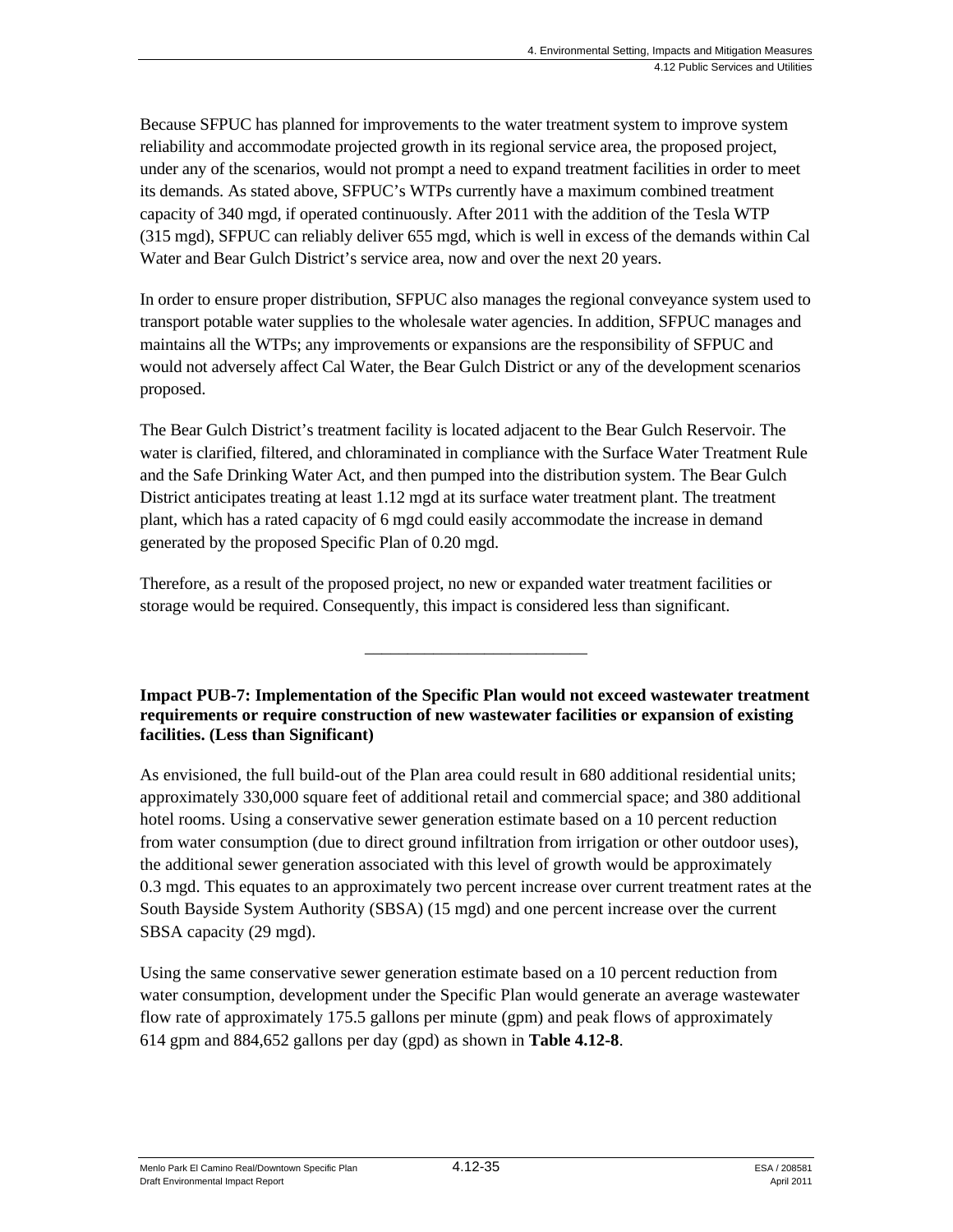| <b>Use Description</b>  | Units                    | <b>Floor Area</b><br>(sf) | Generation<br>Rate (gpd/sf)   | Average<br><b>Daily Flow</b><br>(gpd) | Peaking<br>Factor | Peak<br><b>Flow</b><br>(gpd) |
|-------------------------|--------------------------|---------------------------|-------------------------------|---------------------------------------|-------------------|------------------------------|
| Residential             | 680                      |                           | $0.18$ gpm/unit               | 176.256                               |                   |                              |
| <b>Retail Space</b>     |                          | 91,800                    | $0.18$ gpd/sf                 | 16,524                                |                   |                              |
| <b>Commercial Space</b> | $\overline{\phantom{m}}$ | 240,820                   | $0.09$ apd/sf                 | 21,674                                |                   |                              |
| Hotel                   | 380 rooms                | $\overline{\phantom{0}}$  | 100.8 gpd/unit                | 38,304                                |                   |                              |
|                         |                          |                           | <b>Total Projected Demand</b> | 252,758                               | 3.5               | 884,652                      |
| SOURCE: BKF, 2010       |                          |                           |                               |                                       |                   |                              |

**TABLE 4.12-8 PROPOSED ESTIMATED SEWAGE GENERATION RATES – FULL BUILDOUT (30 Years)** 

#### **Wastewater Conveyance**

West Bay Sanitary District (WBSD) is currently undertaking a Master Plan study, which will analyze the existing carrying capacity of the system's trunk lines and project any future need for increased conveyance capacity. The Master Plan will include wastewater flow average volume and peak rate projections based on anticipated growth in the WBSD service area through 2030, including build-out of the Specific Plan. Although the Master Plan will not be complete until 2011, preliminary results show the need for increased capacity is minimal.<sup>59</sup>

#### **Wastewater Treatment**

As noted above in the Public Utilities discussion in this section, the SBSA receives a dry weather average well below the existing treatment plant capacity. Wet weather flows, which increase significantly due to inflow and infiltration of rainwater into the wastewater system, are accommodated through a combination of the peak wet weather treatment capacity and, when necessary, WBSD's 10-million-gallon equalization basin. Although development under the Specific Plan was not assumed in SBSA's Conveyance System Master Plan, implementation of the associated Capital Improvement Program will result in surplus capacity during dry and wet weather conditions.

**Mitigation:** None required.

**Impact PUB-8: The Specific Plan would be served by a landfill with sufficient permitted capacity to accommodate the Specific Plan's solid waste disposal needs, and would comply with federal, State, and local statutes and regulations related to solid waste. (Less than Significant)** 

\_\_\_\_\_\_\_\_\_\_\_\_\_\_\_\_\_\_\_\_\_\_\_\_

Implementation of the Specific Plan would increase the amount of development in the Plan area, thereby increasing the generation of solid waste. The California Department of Resources

Menlo Park El Camino Real/Downtown Specific Plan  $4.12$ -36  $\qquad$   $\qquad$   $\qquad$   $\qquad$  ESA / 208581 Draft Environmental Impact Report April 2011

l 59 Kitajima, Bill, West Bay Sanitary District, email communication, July 22, 2010.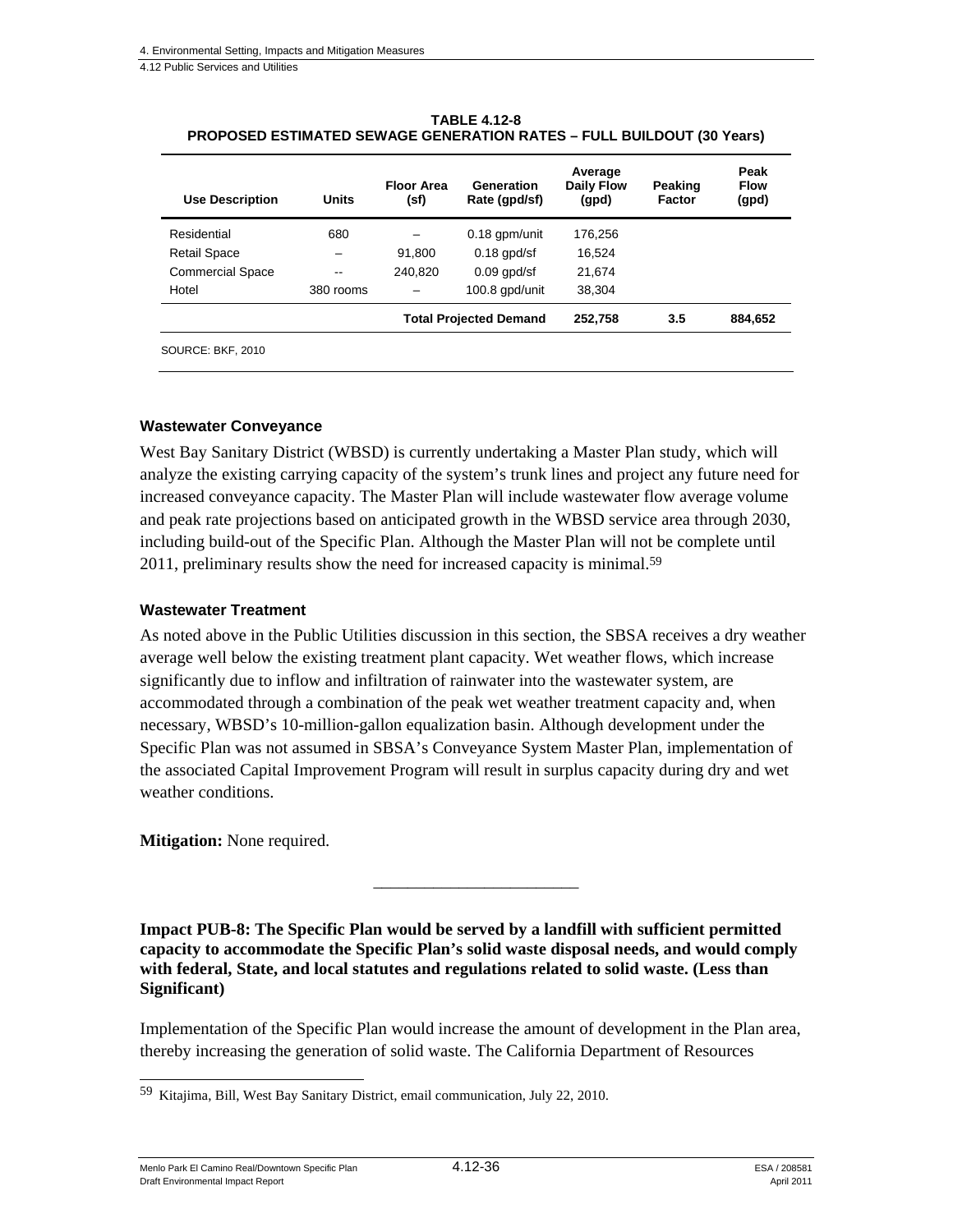Recycling and Recovery (CalRecycle) estimates disposal rates for various industries. Solid waste generation rate estimates include the amount of waste created by residences or businesses over a certain amount of time, inclusive of all materials discarded, whether or not they are later recycled or disposed in a landfill. The assumption for disposal rates is that land uses of a certain type (e.g., residential, commercial, hotel rooms) dispose similar wastes at similar rates (per unit, square foot or room), regardless of the location or size of the business.

As mentioned above, the City achieved a diversion rate of 55 percent in 2005 and 2006. It is assumed that development under the Specific Plan would be subject to the same programs for waste reduction and recycling and would, therefore, achieve similar diversion rates as the rest of the City.

**Table 4.12-9** shows the estimated waste disposal rates based on the Specific Plan's development program.

| <b>Land Use</b>   | Units, Square<br>Footage, Rooms | <b>Waste Generation</b><br>Rate | <b>Estimated Waste</b><br>(tons/year)     | Estimated<br><b>Landfill Waste</b><br>(55% diverted)<br>(tons/year) |
|-------------------|---------------------------------|---------------------------------|-------------------------------------------|---------------------------------------------------------------------|
| Residential       | 680 units                       | 0.42 lb/unit/day                | 52                                        | 29                                                                  |
| Commercial/Retail | 330,000 sf                      | 5 lbs/1,000 sf/day              | 301                                       | 166                                                                 |
| Hotel             | 380 rooms                       | 2 lb/room/day                   | 139                                       | 76                                                                  |
|                   |                                 | Total                           | 492 tons/year<br>$(1.3 \text{ tons/day})$ | 271 tons/year<br>$(0.7 \text{ tons/day})$                           |

**TABLE 4.12-9 ESTIMATED WASTE DISPOSAL RATES BY DEVELOPMENT TYPE** 

SOURCE: CalRecycle. Estimated Solid Waste Generation Rates for Residential, Commercial, and Service Establishments, www.ciwmb.ca.gov/WasteChar/WasteGenRates.htm, accessed February 10, 2010b.

As indicated in Table 4.12-3, development under the Specific Plan could be expected to dispose of a conservative estimate of 492 tons of solid waste per year at buildout, or 1.3 tons per day, all of which would go through the San Carlos Transfer Station. Assuming a consistent diversion rate of 55 percent, approximately 271 tons of solid waste per year at buildout, or 0.7 tons per day would eventually be disposed of in the Ox Mountain Sanitary Landfill.

The Ox Mountain Sanitary Landfill has a permitted capacity of 3,598 tons per day and sufficient remaining capacity to accept its maximum permitted daily amount through around 2023. As of 2007, the landfill was reporting less than 2,000 tons per day.60 As such, because it is such a small increase, the landfill would be able to accommodate the approximate 0.7 tons per day (or approximately 0.02 percent of permitted daily capacity) (at buildout) from the development under the Specific Plan. The San Carlos Transfer Station has a permitted capacity of 3,000 tons per day

Menlo Park El Camino Real/Downtown Specific Plan  $4.12$ -37  $\qquad$   $\qquad$   $\qquad$   $\qquad$  ESA / 208581 Draft Environmental Impact Report April 2011

 $\overline{a}$ 60 Cal Recycle, Active Landfills Profile for Ox Mountain Sanitary Landfill (41-AA-0002), http://www.calrecycle.ca.gov/Profiles/Facility/Landfill/LFProfile1.asp?COID=1&FACID=41-AA-0002, accessed July 8, 2010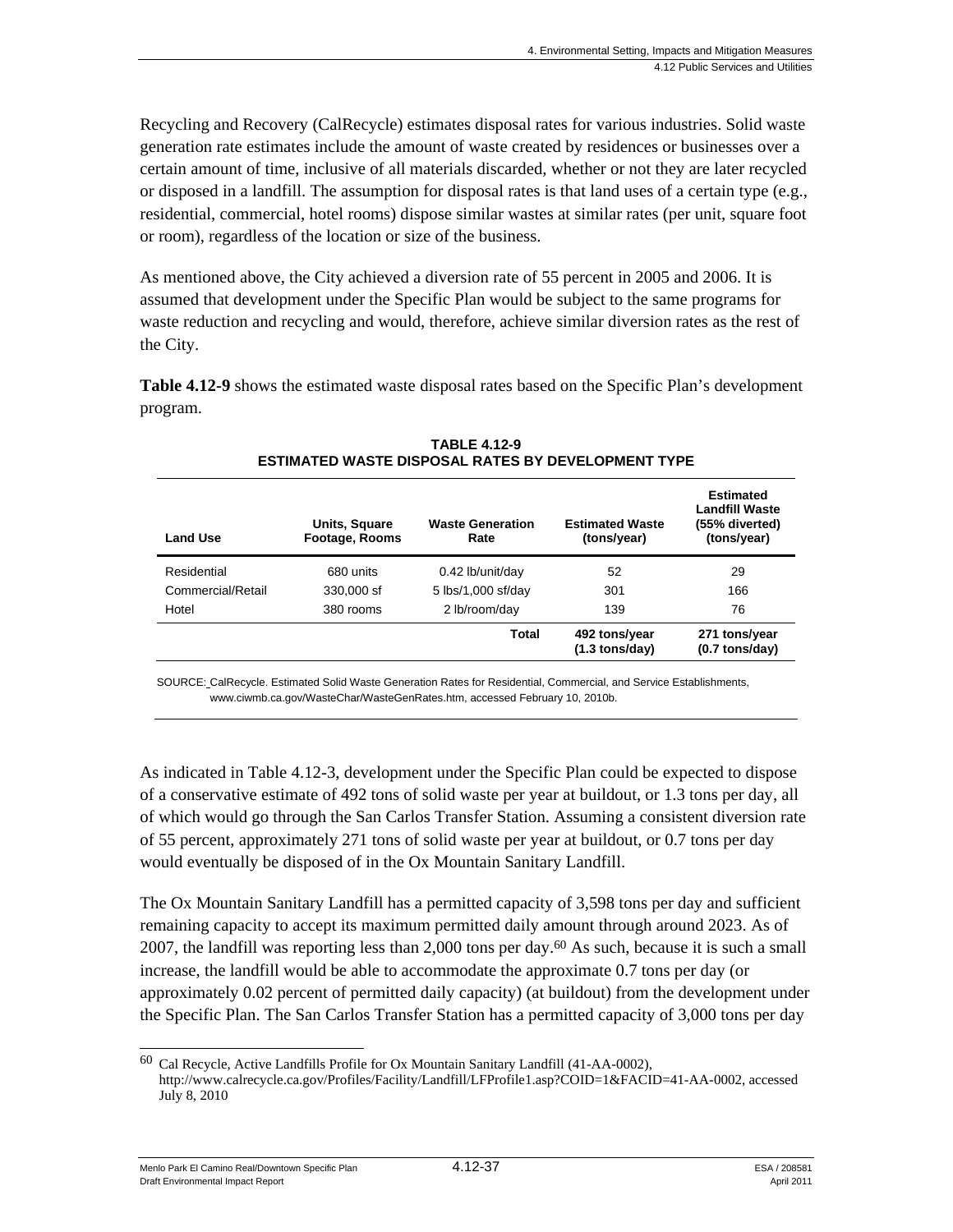and receives 1,500 to 1,900 tons per day, so it would also be able to accommodate the approximate 1.3 tons per day of additional solid waste (at buildout) from the development under the Specific Plan.

As a result, the Specific Plan would have a less-than-significant impact on landfill capacities, and would not violate solid waste regulations.

Implementation of the Specific Plan could result in demolition of approximately 350,000 square feet of existing buildings, which could generate considerable amounts of demolition and construction waste. The individual future projects would be required to comply with the City's Construction and Demolition Recycling Ordinance, which requires salvage or recycling of at least 60 percent of construction-related solid waste generation. Therefore, construction and demolition waste would not result in a significant impact.

**Mitigation:** None required.

## **Impact PUB-9: The Specific Plan would not exceed existing gas and electric supplies. (Less than Significant)**

\_\_\_\_\_\_\_\_\_\_\_\_\_\_\_\_\_\_\_\_\_\_\_\_

The Specific Plan would intensify development in the Plan area, thereby increasing demand for gas and electric service. The Plan area has existing connections to PG&E's gas and electric facilities, as described above under the Environmental Setting subsection above. It is recognized that extensions of electrical and gas distribution systems to individual parcels may be required to accommodate new development. Such extensions would be provided by PG&E upon request and paid for by the individual future project sponsors. These extensions of the gas and electric distribution system would be relatively minor in the context of the utility's overall capacity and distribution system and would not be expected to interfere with normal PG&E services.

The energy consumption demands of the Specific Plan would conform to the State's Title 24 energy conservation standards such that the development would not be expected to wastefully use gas and electricity. While precise design plans for future development projects are not available at this time, such development projects would be expected to consider use of low-energy glass windows, renewable energy, efficient HVAC systems, and maximum natural lighting designs to reduce electricity use. As discussed in Chapter 3, Project Description, the Specific Plan would seek to obtain LEED certification at the neighborhood level of certain larger developments, which is designed to maximize energy efficiency. Moreover, the Specific Plan would require LEED Silver certification for subsequent development projects involving three or more dwelling units, new office or retail buildings of 5,000 square feet or more, and commercial interior build-outs and major residential and commercial alterations of 20,000 square feet or more. In addition, Mitigation Measure GHG-1 would require a 15 percent energy usage improvement, cool roof construction, and duct testing for all new construction, which would further reduce energy consumption in the Plan area.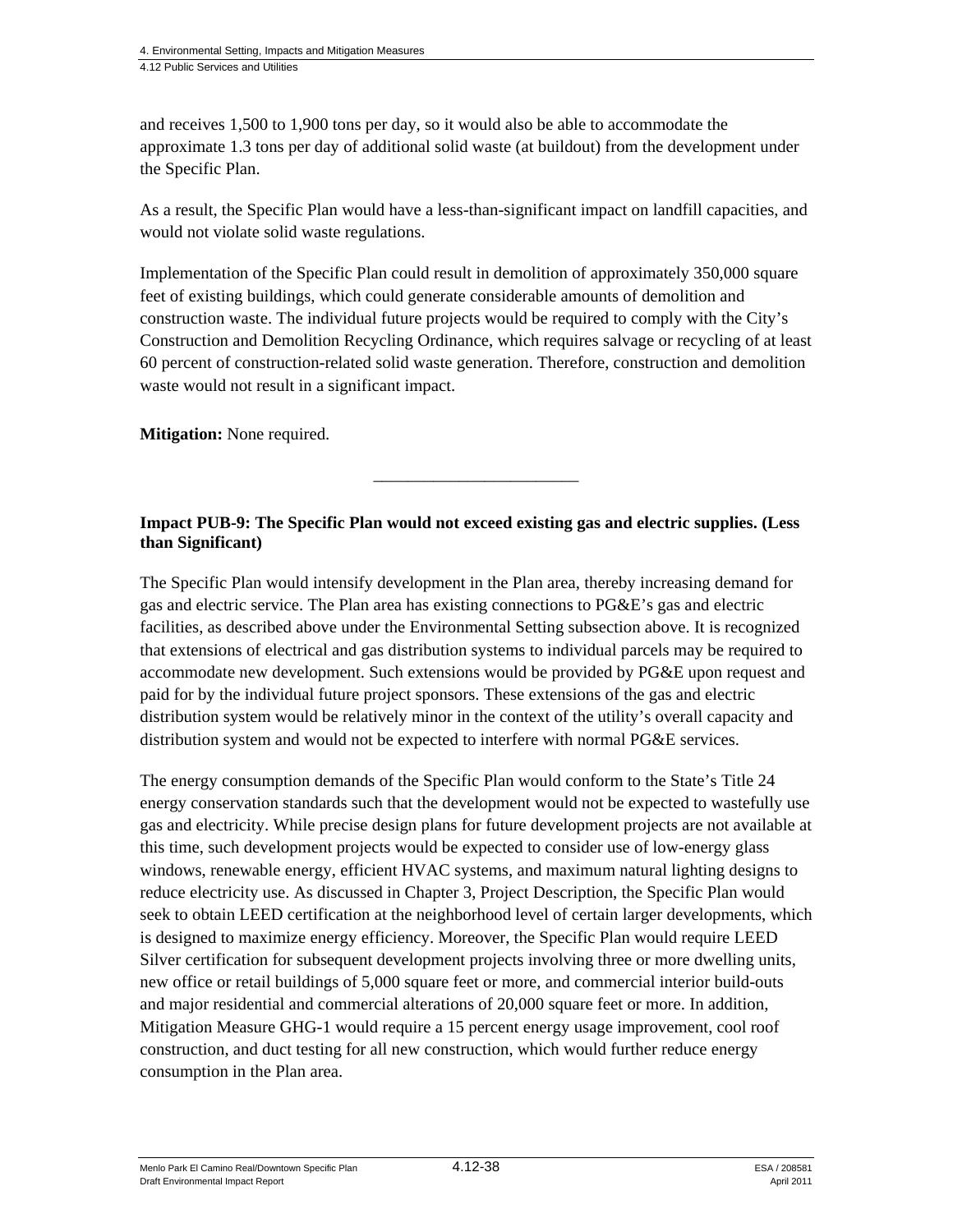In addition, gas and electric service to the Plan area would be provided to meet the needs of the Specific Plan as required by the California Public Utilities Commission, which obligates PG&E to provide service to its existing and potential customers. Since the Specific Plan would comply with Title 24 conservation standards and would be served by PG&E, development under the Specific Plan would not directly require the construction of new energy generation or supply facilities and there would be no substantial adverse environmental impacts related to energy demand, and consequently, the impact would be less than significant.

\_\_\_\_\_\_\_\_\_\_\_\_\_\_\_\_\_\_\_\_\_\_\_\_

**Mitigation:** None required.

# **Cumulative Impacts**

**Impact PUB-10: Implementation of the Specific Plan in combination with other past, present, and reasonably foreseeable plans and projects would not result in cumulative impacts with respect to public services or utility service systems. (Less than Significant)** 

## **Geographic Scope**

The cumulative analysis encompasses other past, present, and reasonably foreseeable plans and projects within the City of Menlo Park that could contribute to cumulative impacts on public services and/or utility service systems. Past projects include projects that already exist in the built environment. Present projects include those approved and those under construction. Future projects include projects and plans in development or pending approval, described in Table 4-1.

#### **Public Services**

As discussed above, implementation of the Specific Plan would not result in significant impacts on police services, fire protection and emergency medical services, public schools, or parks and recreation facilities. Considered in combination with other past, present, and reasonably foreseeable development, there could be an increased demand for public services. In addition, projects identified for consideration in the cumulative scenario would be addressed case by case during the review of such development, and such projects would be required to pay relevant recreation in-lieu, school impact, and other standard mitigation fees. This process and fee payment would ensure that services to accommodate current and future citywide growth could be reasonably provided within the cumulative context. Therefore, it is not anticipated that implementation of the Specific Plan, when considered with other foreseeable development in the area, would result in a cumulative impact on public services.

\_\_\_\_\_\_\_\_\_\_\_\_\_\_\_\_\_\_\_\_\_\_\_\_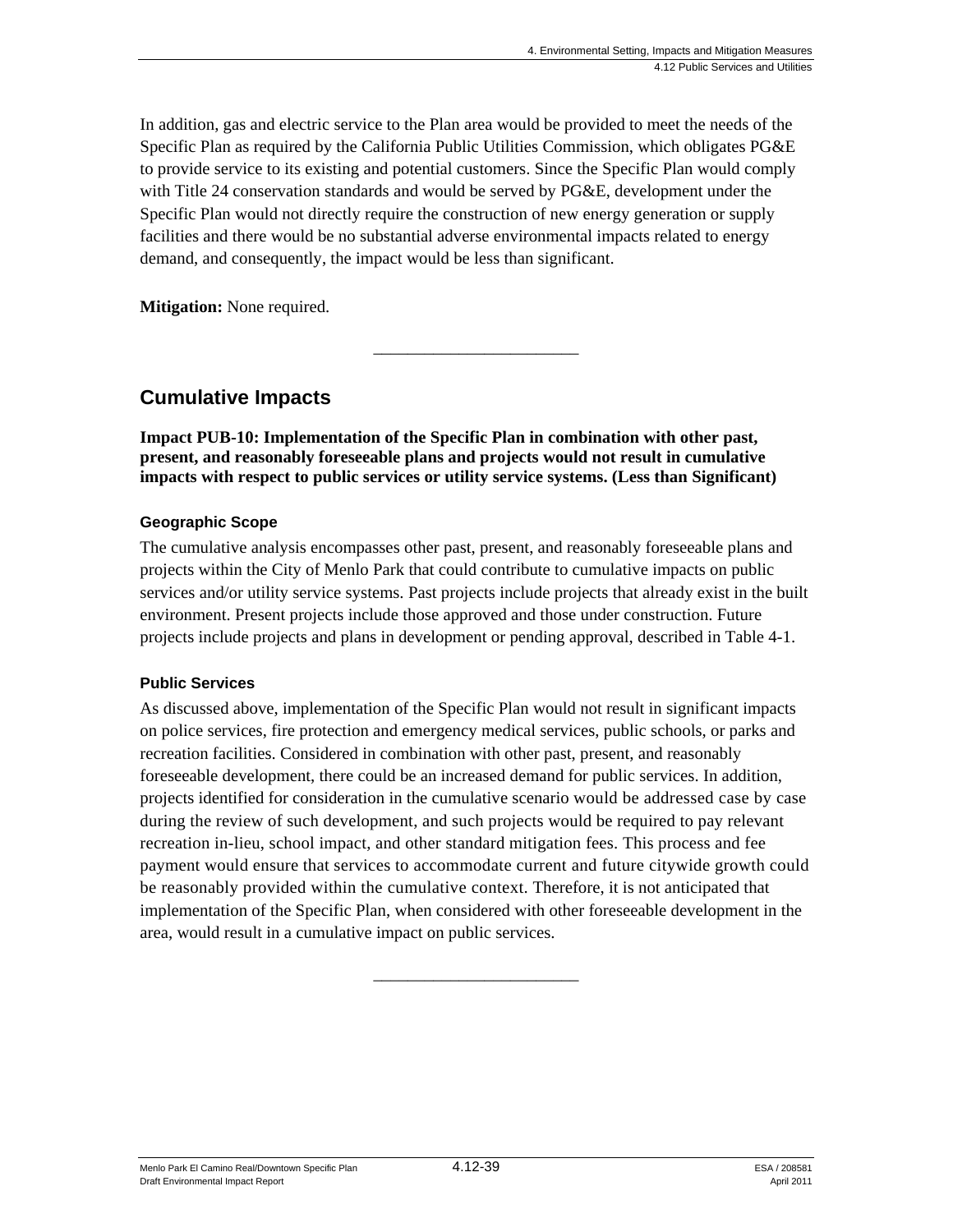#### **Impact PUB-11: The proposed project, in combination with other development within the City of Menlo Park, could have insufficient water supplies available to serve the project from existing entitlements under normal, dry and multiple dry years. (Less than Significant)**

The WSA prepared for the EIR for the proposed Specific Plan project considered the growth in demand estimated in the ABAG's Projections 2009 Report. This data can be considered as representing a cumulative growth scenario that could occur as a result of redevelopment at or near the project site. As shown in **Table 4.12-10**, the Specific Plan and other projects within the Bear Gulch District could create a net increase in water demand of 379 AFY or an average demand of 338,719 gpd (0.34 mgd).

#### **TABLE 4.12-10 EL CAMINO REAL/DOWNTOWN SPECIFIC PLAN AREA LAND USE AND WATER DEMAND FROM ASSOCIATION OF BAY AREA GOVERNMENTS 2009 PROJECTIONS**

| Specific Plan Area (Net Increases)                           | Area or<br>Type | Units           | <b>Water Demand</b><br>Factor | Gallons<br>per Day | <b>MGD</b> | <b>AFY</b> |
|--------------------------------------------------------------|-----------------|-----------------|-------------------------------|--------------------|------------|------------|
| Residential Development - Multiple Family                    | 1.065           | DU <sup>a</sup> | 112 apd/DU <sup>b</sup>       | 119.280            | 0.12       | 133.61     |
| Jobs - Employment (Retail - Commercial<br>with Office Space) | 5.173           | Jobs            | $42.42^c$ gpd/ employee       | 219.439            | 0.22       | 245.80     |
| Net Change in Water Demand                                   |                 |                 |                               | 338.719            | 0.34       | 379.41     |
|                                                              |                 |                 |                               |                    |            |            |

 $\overset{a}{\phantom{a}}$  DU = Dwelling Units

<sup>b</sup> Residential water demand factors provided by ESA (demand generated by multiple family units in Santa Clara County) April 2009.<br><sup>C</sup> SFPUC average daily use per employee (SFPUC Water Supply Availability Study, October 20

SOURCE: Based on preliminary demand data from PBS&J water demand factors

The Bear Gulch District currently uses 11.18 mgd or approximately 31.3 percent of Cal Water's 35.68 mgd allocation from SFPUC. The balance is used to meet demand in Cal Water's Bayshore Districts. Although the proposed Specific Plan and other projects would contribute to demand within BGD's service area, this new demand would be accommodated through Cal Water's ISG (Individual Supply Guarantee) of 35.68 mgd. This analysis recognizes that in the event that the Bear Gulch District reaches its ISG maximum, in normal years, it could use additional supplies available to the BASWCA members to meet demand; because, the aggregated demand within the BAWSCA members has not reached its maximum of 184.0 mgd, and no supply limitations under these conditions are being enforced. The demand of the Specific Plan and other projects can be accommodated under normal year conditions and, if need be Cal Water could purchase supplemental supplies from the SFPUC without penalties.

As previously discussed, SFPUC can deliver an average of 239 mgd based on a hydrologic period equivalent to that experienced from 1921 to 1999 with no deficiencies and can meet the demand of its Retail and Wholesale customers.<sup>61</sup> SFPUC can reliably deliver the purchase request submitted by the BAWSCA member agencies (assumes implementation of the SFPUC's Water System Improvement Plan or after year 2018, increased diversions from the Tuolumne River under

Menlo Park El Camino Real/Downtown Specific Plan  $4.12 - 40$  ESA / 208581 Draft Environmental Impact Report April 2011

l 61 San Francisco Public Utilities Commission. April 2000. *Water Supply Master Plan*. p. 22.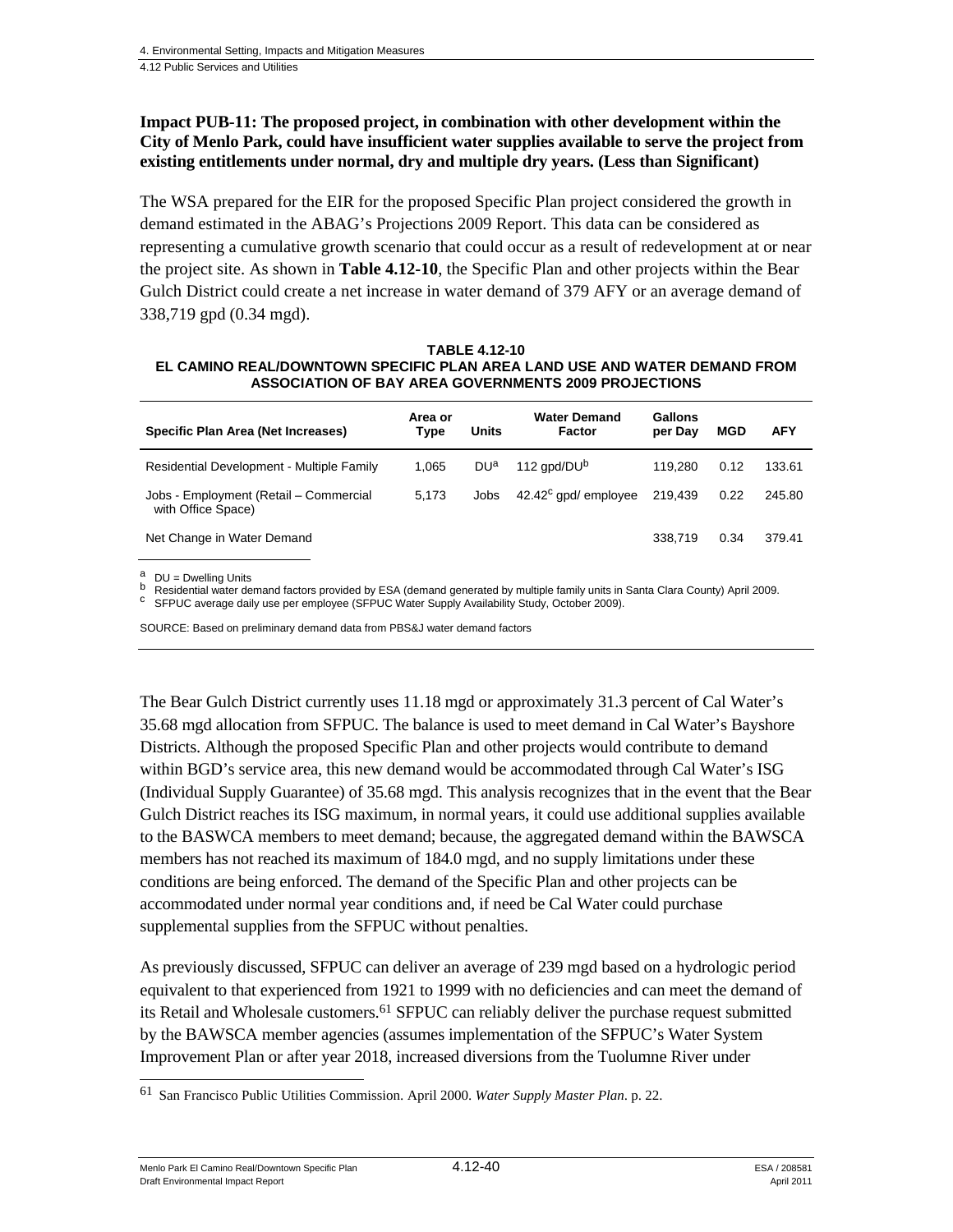San Francisco's existing water rights). As such, in normal years, the Bear Gulch District would have sufficient water supply to serve the proposed project and the impact is less than significant.

**Table 4.12-11** includes the projected future supply and demand by varying hydrologic conditions over the 25-year planning horizon through 2035. As shown, only in normal or above-normal precipitation years can SFPUC meet the demand generated in Cal Water's service areas – this assumes that demand is held to 35.68 mgd even with planned growth or no net gain in water demand. The Water Supply Agreement and Water Supply Allocation Plan allow the SFPUC to reduce water deliveries to Wholesale customers during periods of declared water shortages. The SFPUC used the historical hydrologic record from 1920 to 2002 to compare water supplies and demands into the future. This methodology assumes that climatic history will repeat itself and similar hydrologic conditions will be experienced.

#### **TABLE 4.12-11**

#### **2010–2035 SUPPLY AND DEMAND COMPARISON FOR NORMAL AND CRITICAL DRY AND MULTIPLE DRY YEARS UNDER WITH 20% SYSTEMWIDE REDUCTIONS TO BAWSCA MEMBERS – NO NET DEMAND INCREASE SCENARIO WITH NO CONSERVATION**

|                                                                      |                                                         |      | 20% System-wide Reductions to<br><b>BAWSCA Members and Cal Water</b> |       |                                |       |                   |       |          |       |
|----------------------------------------------------------------------|---------------------------------------------------------|------|----------------------------------------------------------------------|-------|--------------------------------|-------|-------------------|-------|----------|-------|
|                                                                      | <b>Normal Year</b><br><b>Purchase</b><br><b>Request</b> |      | <b>A Critical</b><br>Dry (Year 1)                                    |       | <b>Multiple Dry Year Event</b> |       |                   |       |          |       |
|                                                                      |                                                         |      |                                                                      |       | Year <sub>2</sub>              |       | Year <sub>3</sub> |       | Year 4   |       |
|                                                                      | mgd                                                     | %    | mgd                                                                  | 20%   | mgd                            | 20%   | mgd               | 20%   | mgd      | 20%   |
| SFPUC/BAWSCA Allocation                                              | 184.0                                                   | 100% | 115.5                                                                | 62.5% | 115.5                          | 62.5% | 115.5             | 62.5% | 115.5    | 62.5% |
| Cal Water Individual Supply<br>Guarantee (Allocation) <sup>a,b</sup> | 35.68                                                   | 100% | 24.04                                                                | 66.8% | 24.04                          | 66.8% | 24.04             | 66.8% | 24.04    | 66.8% |
| Cal Water Demand <sup>c</sup>                                        | 35.68                                                   |      | 35.68                                                                |       | 35.68                          |       | 35.68             |       | 35.68    |       |
| <b>Difference</b>                                                    | 0.00                                                    | 100% | $-11.64$                                                             | 33.2% | $-11.64$                       | 66.8% | $-11.64$          | 66.8% | $-11.64$ | 66.8% |

BAWSCA Allocation based on the 2009 Settlement Agreement and Master Water Sales Contract currently being approved by all parties in interest. Pursuant to the 2009 Settlement Agreement and Master Water Sales Contract, BAWSCA and its member agencies will receive 184 mgd. After 2018 SFPUC could obtain additional supplies from the Tuolumne River watershed; however, at this time that remains an unknown. Therefore, in order to meet potential growth now and beyond 2018 to 2030, BAWSCA and its member agencies must optimize conservation measures and pursue local water supply sources, i.e. groundwater, stormwater and recycled water. The Settlement Agreement and Master Water Sales Contract determined that the BAWSCA members are responsible for

The tentative agreement among BAWSCA members is to use the results of Case 16A. It shows that in a 20% system-wide shortage, the average reduction among BAWSCA members is 26.88%. Cal Water would get a reduction of 33.2%.Source: BAWSCA Table 1 REVISED - DRIP Case 16A Results Plus Options 1, 2 (corrected), and 3 (corrected) to Address EPA Needs <sup>c</sup> Total for Bayshore and Bear Gulch Districts.

As shown Table 4.12-11, within the next 25 years during critical dry and over multiple dry years when a 20 percent system-wide reduction could be imposed, SFPUC is incapable of sufficiently meeting Cal Water's demand, including the net increase in demand generated by the proposed project. Under present regional water supply conditions, if a critical dry year is declared and SFPUC imposes a 20 percent system-wide reduction, water supplies to BAWSCA would be reduced to approximately 115.5 mgd; as such, the BAWSCA members would be required to reduce their individual demands according to the Tier Two Water Supply Allocation Plan formula.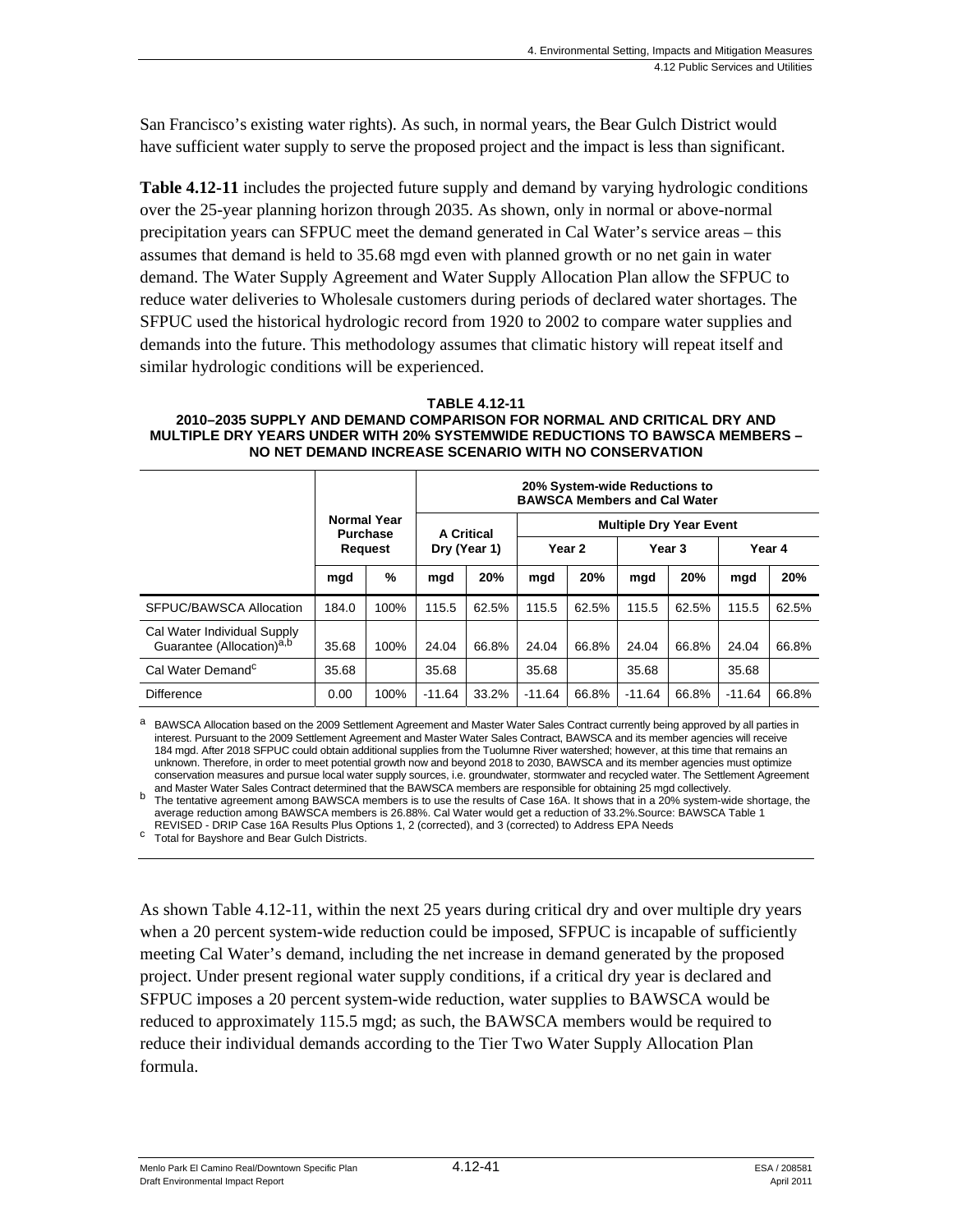In recent years, the SFPUC has delivered 265 mgd, and in fiscal year 2007 – 2008, SFPUC delivered approximately 254 mgd – these are above the firm delivery capabilities of 219 mgd. In terms of water supply reliability, the SFPUC's UWMP assumes "firm" delivery "as amount the system can be expected to deliver during historically experienced drought periods."<sup>62</sup> In recent years (2007-2009), when many water suppliers declared drought conditions in their service areas, SFPUC did not declare a drought and did not impose a limitations or supply reductions on the Regional Water System. As such, SFPUC was able to deliver adequate supply to meet all demand. It should be noted that during this 2007-2009 period, SFPUC did request a voluntary 10 percent reduction from the BAWSCA members.

In the event that SFPUC reduces its deliveries by 20 percent, Cal Water and the Bear Gulch District would have insufficient water supplies to meet the projected water demand associated with development at the project site in addition to existing and planned future uses within the service area of the Bear Gulch District. In fact, under a called 20 percent system-wide reduction even without implementation of new development projects (i.e., moratorium on new development) throughout SFPUC's service area, the SFPUC is incapable of meeting 100 percent of the local and regional demands under these critical dry or multiple dry year hydrologic conditions.

As discussed previously in the Regulatory Setting, development within the project area would be required to comply with the City of Menlo Park General Plan Policies I-H-2, I-H-3, I-H-7, and Municipal Code Chapter 12.44, which requires the installation of low-water use plumbing fixtures and landscaping in new development. In addition, Senate Bill X 7-7 (the Water Conservation Act of 2009) calls for reducing demand by 10 percent conservation per capita in 2015 and 20 percent by 2020. As such, if customers in the Bear Gulch District achieve as much as 20 percent conservation per capita, in the event regional supplies are reduced to the BAWSCA members, additional water conservation (within the Bear Gulch District) may not be necessary.

#### **Water Supply Uncertainties**

A number of uncertainties have the potential to impact long-term water supplies.

**Climate Change.** The future effects of climate change on long-term water supplies are commonly addressed as effects on precipitation forecasts. Change to weather patterns is difficult to predict and the California Department of Water Resources (DWR) estimates in the 2007 State Water Project Reliability Report a range of 1 percent increase to a 10 percent decrease in precipitation. Both the amount of precipitation and the form that is takes, i.e., snow versus rain, are important. Most of the SFPUC water supplies are the result of snow pack in the mountains that melts over a long period of time and flows to reservoirs for controlled conveyance to its customers, including the Bear Gulch District. A change from snow to rain would alter the ability to capture water in the Hetch Hetchy Reservoir and would alter the seasonal levels of water flow. This has two primary effects on water planning. One is possibly a reduction in the total amount of

Menlo Park El Camino Real/Downtown Specific Plan  $4.12 - 42$  ESA / 208581 Draft Environmental Impact Report April 2011

1

<sup>62</sup> San Francisco Public Utilities Commission. December 2005. *Urban Water Management Plan*. p. 21.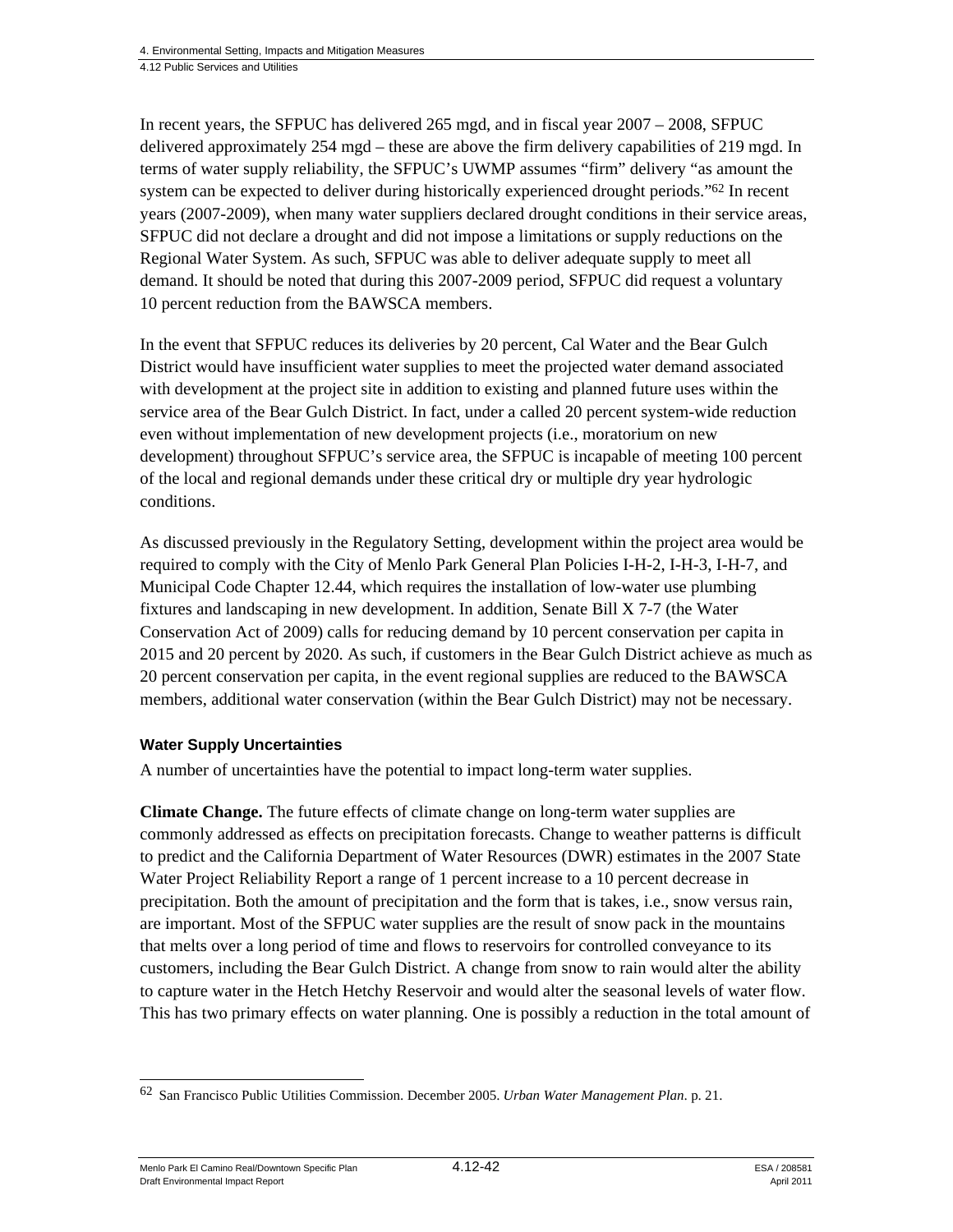water available because of reduced precipitation and the second is a change in how water flow is used to balance ecological concerns and customer demands.

Localized weather patterns would possibly change the amount or timing of rain which has an effect on surface runoff and groundwater recharge; however, it is speculative to estimate any precise effect at this time as no model can predict local weather patterns. Climate change-related sea level rise could also have local effects on the groundwater aquifer and could change the dynamics of salt water intrusion. However, the Bear Gulch District does not currently use groundwater for water supply, nor does it have plans to in the future.

**Pending System Improvements and Potential Policy Actions.** Crystal Springs, Calaveras Dam, and Sunol Valley Water Treatment Plant currently have active or planned replacement/repair projects which would secure and improve their long-term supply capabilities. Although there is no specific reason that these improvements will not be completed, it is worth noting that delays or disruptions in these projects could affect long-term water supplies.

In addition, as identified in SFPUC's Phased Variant of its Water System Improvement Plan, and assuming regional achievements in water use efficiencies are met; the SFPUC could increase its diversions from the Tuolumne River under San Francisco's existing water rights, thereby improving supplies within the Regional Water Supply system. This also assumes that implementation of the Water System Improvement Plan would continue after 2018 and over the remainder of the planning horizon.

**Other Uncertainties.** As noted in the Environmental Setting section above, the communities of Hayward, San Jose, and Santa Clara have unique arrangements with the SFPUC, which may create issues with regard to allocating supply shortages and could potentially affect the supply deliveries to Cal Water and the other Wholesalers in times of Regional Water System reductions.

**Conclusion.** CalWater, based on the analysis in the WSA has concluded that none of these uncertainties will would require the development of alternative sources of water supply within its service area including the Specific Plan area, and that its Individual Supply Guarantee of 35.68 mgd coupled with its surface water rights of 1.12 mgd (1,271 AFY) are adequate meet demands generated by development consistent with the Specific Plan.

# **Water Conservation Best Management Practices**

Water conservation is a method available to reduce water demand, thereby reducing water supply needs for the Bear Gulch District. The unpredictable water supply and ever-increasing demand on California's complex water resources have resulted in a coordinated effort by the Department of Water Resources, water utilities, environmental organizations, and other interested groups to develop a list of urban Best Management Practices for conserving water. This consensus-building effort resulted in a Memorandum of Understanding Regarding Urban Water Conservation in California, as amended September 16, 1999, among parties, which formalizes an agreement to implement these BMPs and makes a cooperative effort to reduce the consumption of California's water resources. The Memorandum of Understanding is administered by the California Urban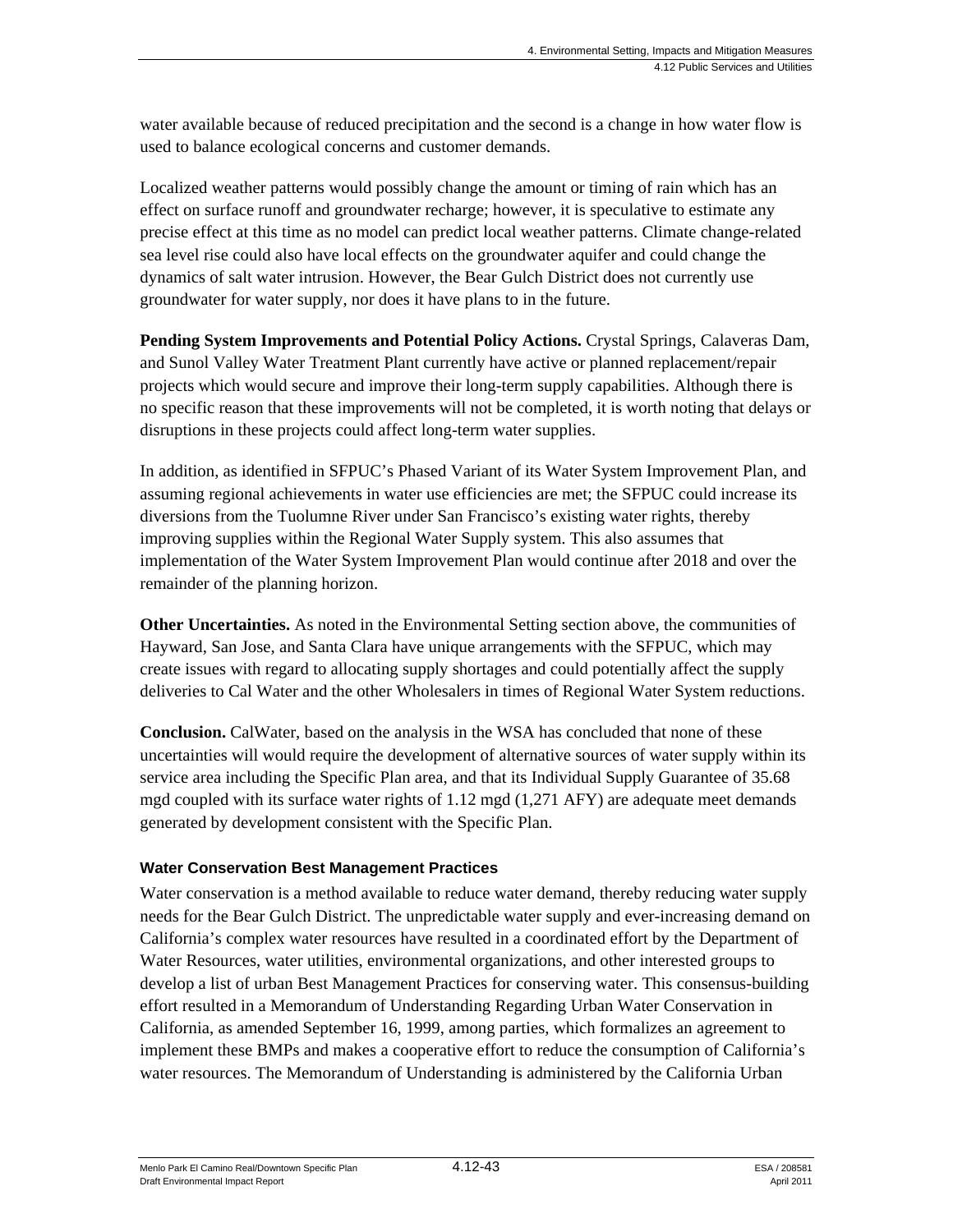Water Conservation Council. The Memorandum of Understanding was recently revised to reflect current conditions, new technologies and methodologies to use water more efficiently and improve conservation efforts.

The Memorandum of Understanding requires that a water utility implement only the Best Management Practices that are economically feasible. If a Best Management Practice is not economically feasible, the water utility may request an economic exemption for that Best Management Practice. The Best Management Practices as defined in the Memorandum of Understanding are generally recognized as standard definitions of water conservation measures. The Cal Water is a signatory of the Memorandum of Understanding. As a signatory of the Memorandum of Understanding, Cal Water has agreed to implement the Best Management Practices as defined in Exhibit 1 of the Memorandum of Understanding that are cost beneficial and complete such implementation in accordance with the schedule assigned each Best Management Practice. Cal Water must submit to the California Urban Water Conservation Council a report every two years describing Best Management Practice implementation.

The following Best Management Practices outlined by the California Urban Water Conservation Council and other demand management programs that are currently in effect to reduce demand in the event of supply cutbacks, include:

- 1. Water Survey Programs for Residential Customers;
- 2. Residential plumbing retrofit;
	- Water Conservation Kits (high-efficiency showerheads, hose nozzles, etc.)
	- Residential High-Efficiency Toilet Rebates
- 3. Leak reductions through constant maintenance, system repair audits, leak detection, and repair;
- 4. Metering with commodity rates for all new connections and retrofit of existing connections;
- 5. Large landscape conservation programs and incentives;
- 6. High-efficiency washing machine rebate programs;
- 7. School education programs, and public outreach, includes water efficient landscaping;
	- Restaurant Table Tents
	- Radio Public Service Announcements
	- Fact Sheets
	- Direct Mailers/Bill Inserts
	- Resource Action Programs Water Wise Program
	- Disney Planet Challenge (Collaborating Partner)
- 8. Conservation programs for commercial, industrial, and institutional accounts.

Rebates Programs for:

- High-Efficiency Toilet; High-Efficiency Clothes Washers; High-Efficiency Urinal; Pressurized Waterbroom; and, X-Ray Film Processor Re-Circulation System
- 9. Conservation pricing;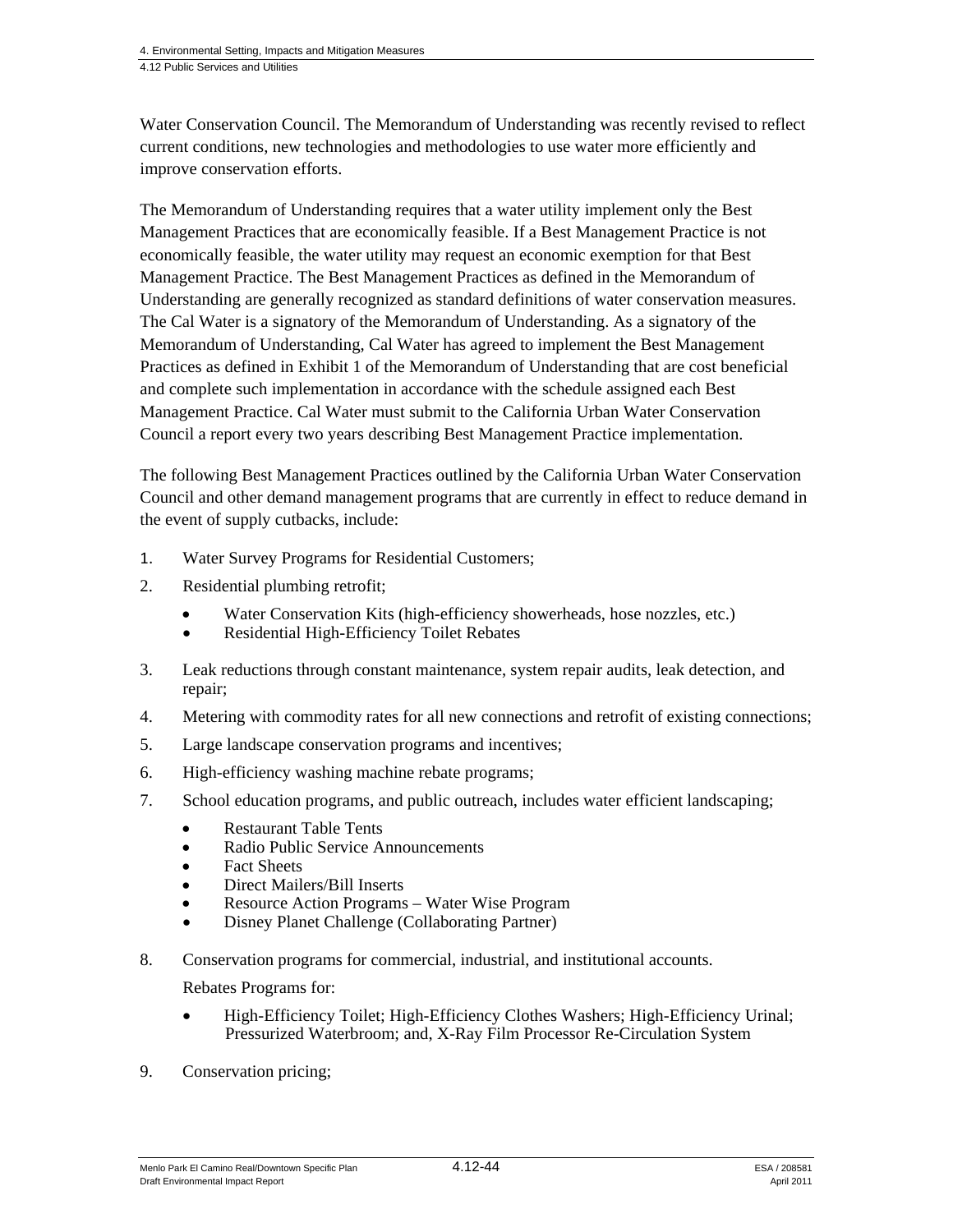- 10. Water conservation coordinator;
- 11. Water waste prohibition;
- 12. Residential ultra-low-flush toilet replacement programs; and
- 13. System Pressure Control Program.

These programs and conservation measures are currently in effect by Cal Water and the Bear Gulch District. Each of these programs along with new programs outlined in the forthcoming Bear Gulch District's 2010 UWMP would work to reduce customer demand and reduce or eliminate the supply shortfalls. Unfortunately, it is not possible to quantify the water savings associated with these programs; however, over the 1987-1992 drought, Cal Water observed water-savings of up to 25 percent in its service areas.<sup>63</sup>

Water efficiency fixtures and conservation efforts at the project site would help to ensure that each development component within the project area remains low and would not contribute considerably to the Bear Gulch District's cumulative demand. However, at this point in time, because there are no individual projects with plans and specifications for development at the project site, actual conservation measures and water savings are unquantifiable. In these instances, Cal Water, through its water shortage contingency plan can also impose supply curtailments and implement subsequent stages of demand reductions to balance demand against curtailed supplies as would all other BAWSCA Wholesale agencies. The Bear Gulch District's water shortage contingency plan is presented in Section 3.5.1 of the WSA prepared for the project, located in Appendix D.

As demonstrated in this section regarding the cumulative effect of projected development on water supply for the Specific Plan area, Cal Water, based on the analysis in the WSA concluded that its Individual Supply Guarantee of 35.68 mgd coupled with its surface water rights of 1.12 mgd (1,271 AFY) are adequate to serve the Specific Plan area and projected cumulative development, and this impact is considered less than significant.

**Impact PUB-12: The proposed project, in combination with other development within the City of Menlo Park, would not require or result in the construction of new water treatment facilities or the expansion of existing facilities, which could cause significant environmental effects. Therefore, this impact would be less than significant. (Less than Significant)** 

\_\_\_\_\_\_\_\_\_\_\_\_\_\_\_\_\_\_\_\_\_\_\_\_

As stated in Impact UT-2, Cal Water purchases 35.68 mgd of treated water supplies from SFPUC and the distributes treated water to customers within the Bear Gulch District service area. Purchased water is treated at both the Sunol Valley WTP and the Harry Tracy WTP. SFPUC is currently engaged in a variety of water treatment and distribution system improvements projects that comprise its Water System Improvement Program (WSIP), which evolved out of the SFPUC Water System Master Plan (2000). As recently as fall 2008, SFPUC certified the Program

Menlo Park El Camino Real/Downtown Specific Plan  $4.12 - 45$  ESA / 208581 Draft Environmental Impact Report April 2011

l 63 Bear Gulch District 2005 UWMP, p. 43.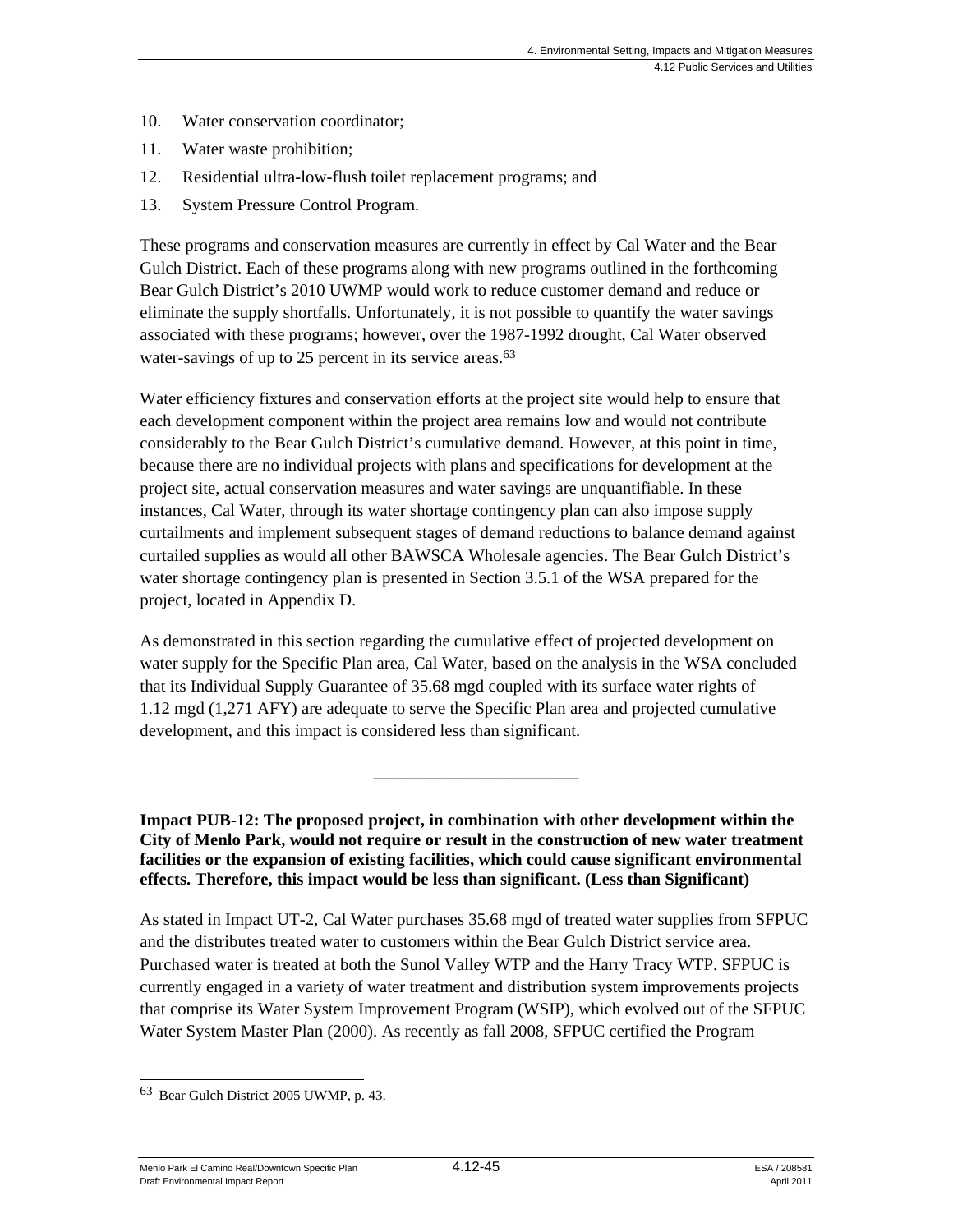Environmental Impact Report (PEIR) for the WSIP. The WSIP consists of 85 projects, 26 of which are specifically for water supply reliability needed to accommodate projected growth, meet water quality standards and add system redundancy in the event of an interruption due to seismic activity. The PEIR programmatically evaluated the impacts associated with the implementation of the WSIP, while individual projects would be subject to project-specific environmental review. SFPUC is in the process of completing the environmental review for expansion at the Sunol Valley WTP; once completed, the Sunol Valley WTP would have capacity to treat up to 160 mgd. The Harry Tracy WTP treats 120 mgd but will be expanded and upgraded to sustainably treat 180 mgd. When both of these WTPs are operating at capacity, SFPUC will be capable of producing up to 340 mgd. In addition, SFPUC initiated construction of the Tesla WTP in Tracy, California, which is scheduled for completion in 2011. The Tesla WTP will be the nation's largest ultraviolet disinfection treatment plant and will be capable of producing 315 mgd. Therefore, after 2011, SFPUC can deliver up to 655 mgd.

SFPUC has sufficient water treatment capacity within its existing and planned facilities; consequently, it is not necessary for the City of Menlo Park to operate a proprietary water treatment plant. Because SFPUC has planned for improvements to the water treatment system to improve system reliability and accommodate projected growth in its regional service area, there would be no cumulative impact. As stated above, after 2011, SFPUC's WTP's will be capable of producing 655 mgd if operated continuously, which is well in excess of the demands within Cal Water's or the Bear Gulch District's service area now and over the next 20 years.

In order to ensure proper treatment and distribution, SFPUC also manages the regional conveyance system used to transport potable water supplies to the wholesale water agencies. In this capacity, SFPUC manages and maintains its own WTPs; consequently, all repairs, improvements or expansions are the responsibility of SFPUC – the BAWSCA members have no control of these facilities. When and if repairs are necessary, SFPUC, as the wholesaler remains responsible for all of the treatment facilities and conveyance systems to the BAWSCA members including Cal Water, the Bear Gulch District, and the development of the proposed Specific Plan or the projected development identified in the ABAG 2009 Projections. In the regional context, SFPUC, as the wholesaler would make the necessary improvements to its own WTPs, if needed; consequently, Cal Water and the Bear Gulch District as retailers cannot control SFPUC operations or its repair schedule. Because SFPUC acts on its own accord for water treatment and conveyance and is currently in the process of upgrading its facilities to improve supply reliability and treatment, the BAWSCA members including Cal Water would not need to construct or operate new treatment facilities. Therefore, this analysis finds that no other new or expanded water treatment facilities or storage would be required. Therefore, the project's contribution to this impact within the regional context would be less than significant.

The Bear Gulch District's treatment facility is located adjacent to the Bear Gulch Reservoir. The water is clarified, filtered, and chloraminated in compliance with the Surface Water Treatment Rule and the Safe Drinking Water Act, and then pumped into the distribution system. The Bear Gulch District anticipates treating at least 1.12 mgd at its surface water treatment plant. The treatment plant, which has a rated capacity of 6 mgd could easily accommodate the increase in